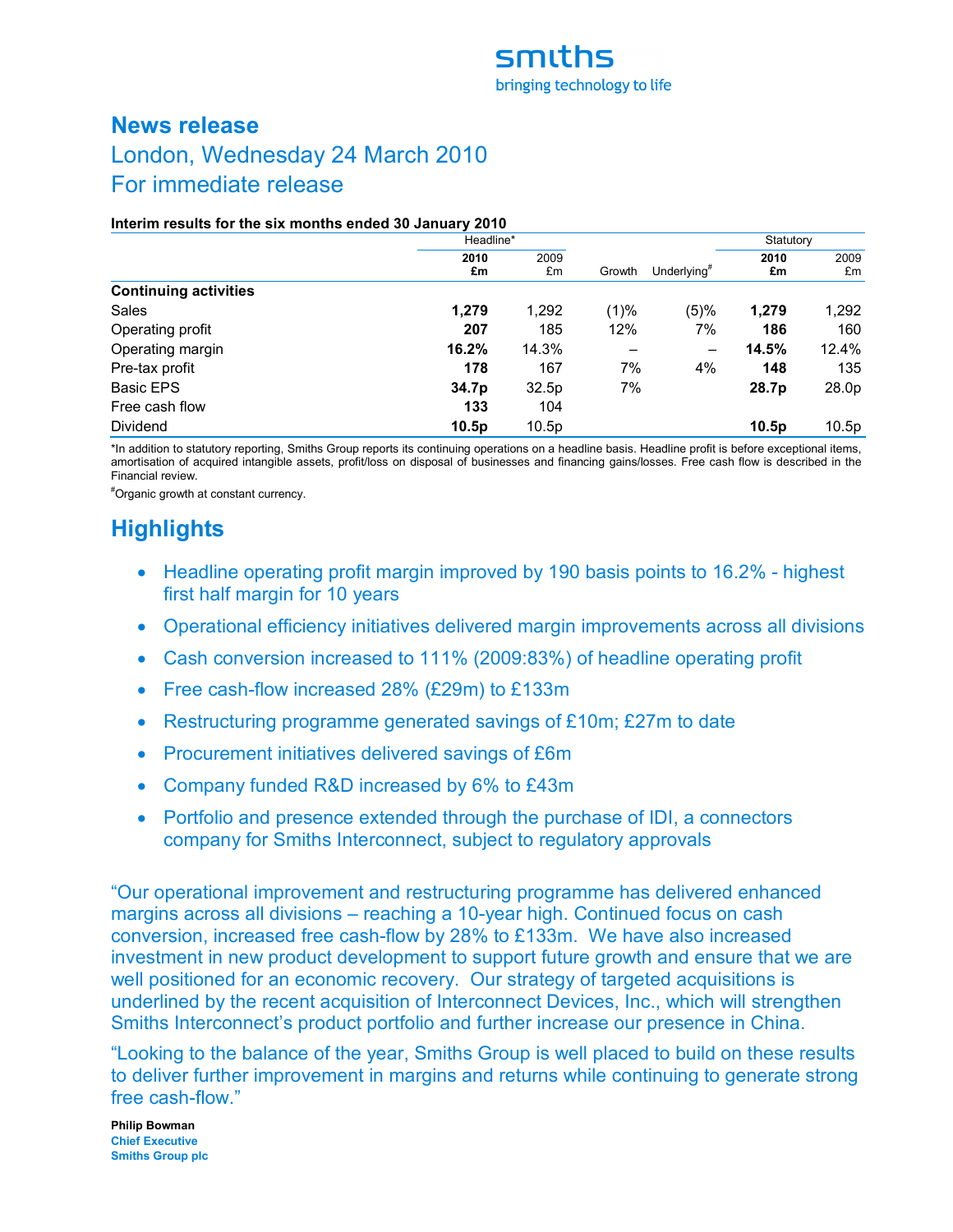# **Divisional highlights\***

# **Smiths Detection: Sales up 11% and headline operating profit up 56%; margin 14.5%**

- Double digit sales growth driven by ports and borders and military markets
- Margins improved by 430 basis points to 14.5% with increased volumes and improved overhead recovery
- Military business posted strong growth from the long-term JCAD programme
- Order book supports sustained growth although stretched government finances may impact the timing of order calloffs
- **John Crane: Sales down 15% and headline operating profit down 8%; margin 17.9%**
- Margins improved by 110 basis points to 17.9%, benefiting from management action to improve operational efficiency
- Restructuring initiatives delivered £6m savings, lifting the total to date to £12m
- Sales declined as customers substantially reduced investment in OEM equipment
- Book-to-bill ratio of over 100% supports an improved sales performance in the second half

**Smiths Medical: Sales down 1% and headline operating profit up 9%; margin 20.9%** 

- Excluding diabetes, sales grew 2%; hardware sales up 5% and disposable items up 1%
- Increased volumes and cost management initiatives have increased margins 180 basis points to 20.9%
- Portfolio profitability review has reduced complexity and is delivering price and margin benefits
- Supply chain and customer service improved by performance initiatives

**Smiths Interconnect: Sales down 9% and headline operating profit down 5%; margin 16.0%** 

- Margins improved by 30 basis points through restructuring, manufacturing efficiencies and procurement savings
- Acquisition of Interconnect Devices, Inc. subject to regulatory approvals, expands the product offering and increases our exposure to China
- Launch of new broadband antenna for commercial aircraft will generate second half sales

**Flex-Tek: Sales down 14% and headline operating profit down 14%; margin 9.8%** 

- Sales affected by the recession in US residential construction although volumes have stabilised in recent months
- Sales of components to the aircraft industry have softened
- Site rationalisation programme and other pricing and cost initiatives help increase margins by 10 basis points

*\*Figures are at constant currency and exclude the impact of acquisitions and disposals* 

# **Statutory reporting**

Statutory reporting takes account of all items excluded from headline performance. On a statutory basis, pre-tax profit from continuing operations was £148m (2009: £135m) and earnings per share were 28.7p (2009: 28.0p). The items excluded from headline performance comprise gains of £4m arising from changes to the post-retirement benefits; amortisation of acquired intangible assets of £19m (2009: £15m); £5m in respect of restructuring corporate and divisional headquarters (2009: £8m), £8m in connection with John Crane, Inc. asbestos litigation (2009: £20m); profit on disposal of businesses and property of £4m (2009: £14m) and financing losses of £6m (2009: £3m).

This press release contains certain forward-looking statements with respect to the operations, performance and financial condition of the Group. By their nature, these statements involve uncertainty since future events and circumstances can cause results and developments to differ materially from those anticipated. The forward-looking statements reflect knowledge and information available at the date of preparation of the interim results and the Company undertakes no obligation to update these forward-looking statements. Nothing in this press release should be construed as a profit forecast.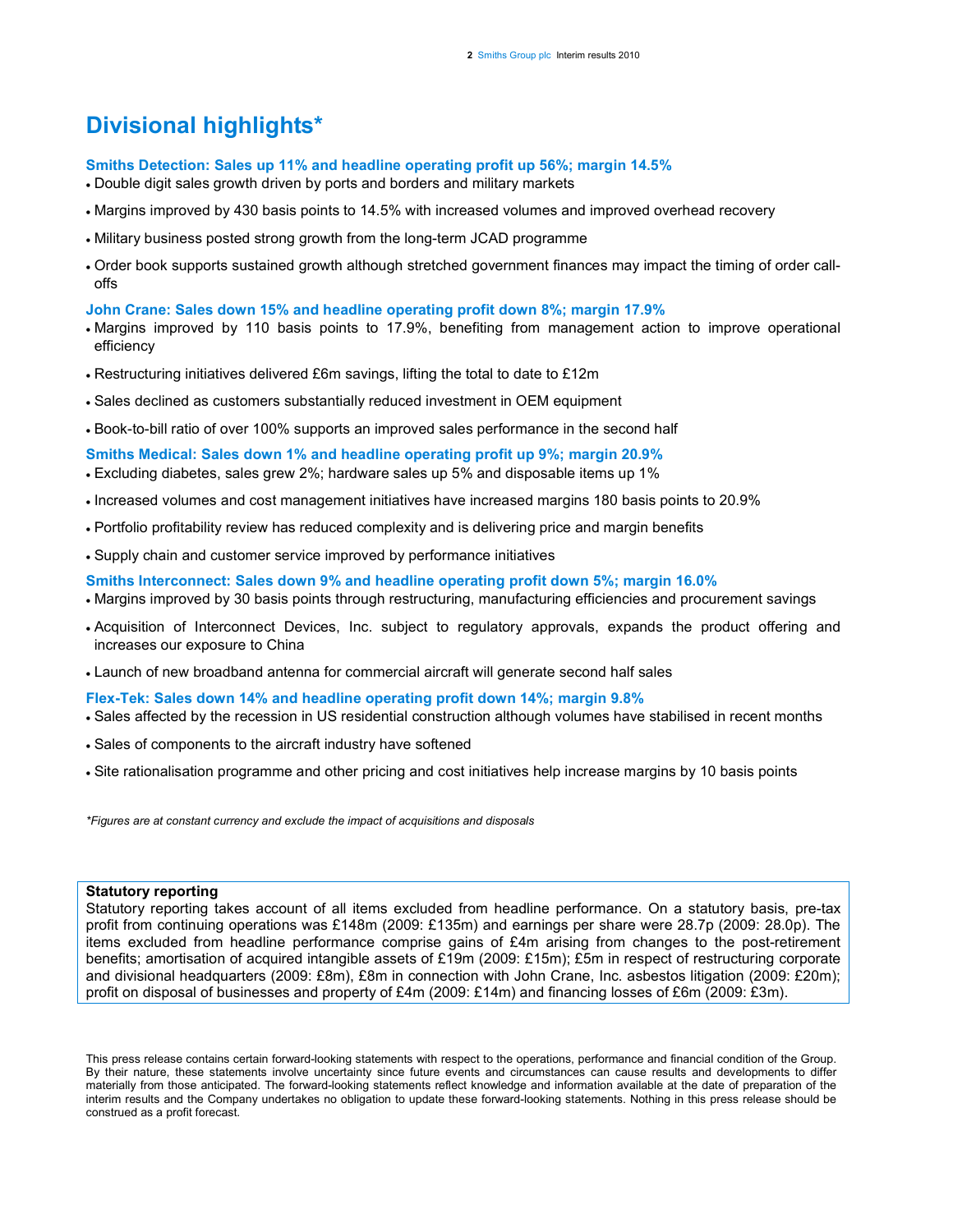# **Contact details**

**Investor enquiries**  Peter Durman, Smiths Group +44 (0)20 7808 5535 +44 (0)7825 145336 peter.durman@smiths.com

# **Media enquiries**

Colin McSeveny, Smiths Group +44 (0)20 7808 5534 colin.mcseveny@smiths.com

Anthony Cardew, Cardew Group +44 (0)20 7930 0777 anthony.cardew@cardewgroup.com

# **Presentation**

The presentation slides and a live webcast of the presentation to analysts are available at www.smiths.com/results at 09.00 (UK time) on Wednesday 24 March. A recording of the webcast is available later that day. A live audio broadcast of the presentation is also available by dialling:

UK: 0808 238 7377

International: +44 (0)20 7906 8557

US/Canada: +1 866 546 4358

An audio replay is available for seven days on the following numbers (access PIN 259609#):

UK: 0800 376 5689

International: +44 (0)20 7075 6589

US/Canada: +1 866 286 6997

# **Photography**

Original high-resolution photography is available to the media, please contact Colin McSeveny (contact details above).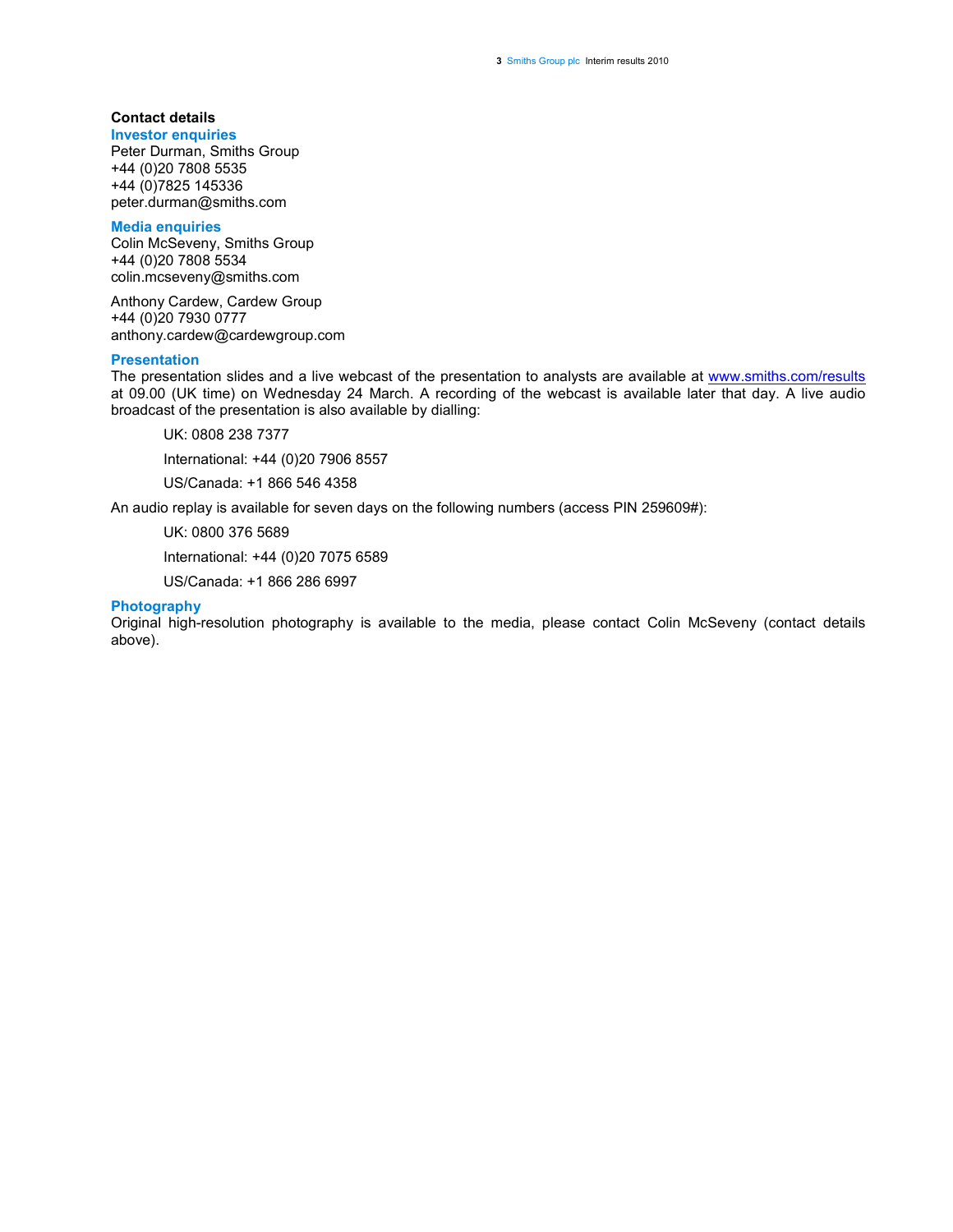# **Chief Executive's review**

Smiths Group has made good progress against a challenging economic backdrop and is benefiting from its focus on operational improvements and better cash generation. The cost-saving initiatives that began some 20 months ago have enabled us to deliver strong margin improvement in spite of the tough trading environment. The overall strength and breadth of our portfolio has provided resilience in terms of sales and profitability. We have continued to invest in the drivers of future sales growth. This investment in research and development, in new product launches and in acquisitions positions the Group to benefit from improved levels of activity when world economies show more signs of growth.

The Group's performance has benefited from our swift action in cutting costs to preserve margins and increase cash generation as well as the defensive nature of some of our end markets. Smiths Detection has had a much improved six months with many of the contracts that were delayed during last year coming to fruition. As a result, margins have rebounded rapidly, particularly in the ports and borders area, and the order book is ahead of the same period last year. The performance improvement programme we started two years ago has strongly boosted Smiths Medical's results. The business has returned to sales growth, adjusting for the discontinued diabetes business, and margins have improved by 180 basis points to 21%. John Crane has grown its underlying margins through cost savings despite sales coming under pressure during the period. As expected, its sales have declined reflecting the late cycle nature of the business and the particularly strong comparator period. However, the book-to-bill ratio is now above 100% and the growing order book points to a return to volume growth in the second half. Margins in Smiths Interconnect have benefited from the restructuring programme begun last year. Flex-Tek is heavily exposed to the US housing and domestic appliances markets which have continued to be challenging although there are some signs that the declines are flattening. Its cost reduction and site rationalisation programme has helped preserve margins.

As a multi-industry group, our strategy is to deliver shareholder value by enhancing margins through a relentless drive for operational improvement across all our businesses; generating strong cash flows with better balance sheet management; and improving returns on capital. Clear opportunities remain for Smiths Group to improve performance progressively and generate further value for shareholders.

The maior restructuring programme has delivered further savings of £10m in the period and has helped increase margins. To date we have delivered overall annualised savings of £27m and have spent £33m, with £5m in the period. Together, the programmes are expected to produce annual savings of £50m when completed in 2011. The total cost of delivering these programmes is expected to be £45m.

We have been investing in new information systems, which are progressively enhancing information flow and facilitating faster data-based decision-making. In the past six months, we completed the implementation of ERP systems at Smiths Detection and Smiths Medical. We are on track to complete a similar project outside the Americas in John Crane by the end of July this year. These new systems now provide the Company with improved data at Group and divisional levels which in turn is creating opportunities to leverage the Group's scale through Group-wide procurement initiatives. In the period, this programme delivered £6m savings from IT, raw materials, machine parts, utilities, and freight, among others. Overall, the programme has delivered £15m of annualised savings to date.

We have continued to enhance the portfolio through a targeted acquisition programme. Over the past two and a half years, we have made 12 acquisitions, half with a presence in faster growing Asian markets, and all of which have helped build our portfolio through a combination of adding complementary technologies, supporting geographic expansion or leveraging existing infrastructure. In March, Smiths Interconnect announced its intention to acquire, subject to regulatory approvals, Interconnect Devices, Inc., a leading connector company with an international presence, and a strong base in North America and China. In October, Smiths Interconnect acquired Channel Microwave, a California-based microwave components business focused on the defence and homeland security markets.

A key driver of future sales and margin growth is the launch of new products which can command higher margins and deliver superior returns. We increased company funded investment in R&D by 6% to £43m and were successful in securing a further £6m of customer-funded investment to bring our total spend to £49m. Sales in Smiths Medical benefited from the continued success of our next-generation ambulatory smart pump, CADD®-Solis, which is now being rolled out to new markets. We continue to develop eqo, our body image scanner, with airport and regulatory trials underway to improve security and passenger experience. Smiths Interconnect has developed a new broadband antenna, KuStream, for commercial aircraft, which will benefit second half sales.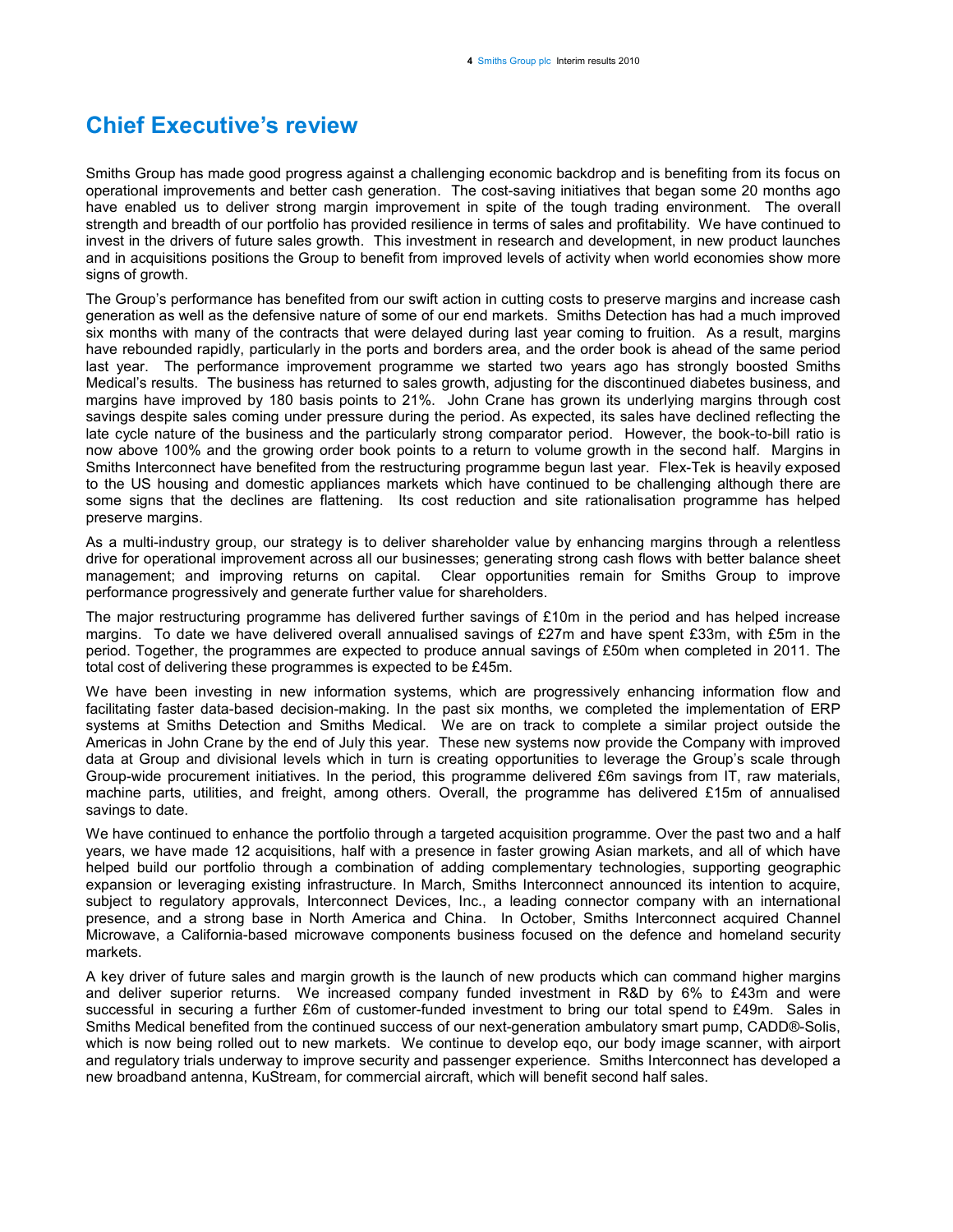# **Outlook**

We will continue to drive margin expansion through operational improvement and cost saving initiatives. At the same time, we are investing in the long-term growth drivers through R&D, acquisitions and expansion in faster growing developing markets. The Group is well-positioned to benefit from a recovery, although delivering sales growth is likely to remain challenging in the short to medium term given continued economic uncertainties. A continued focus on better working capital management should support the generation of strong free cash flow and an improved return on invested capital. The first six months provide a solid foundation for the full year.

# **Sales**

Sales decreased by 1%, or £13m, to £1,279m. Currency translation gains on overseas sales were £35m and the net impact of acquisitions and disposals increased sales by £18m. On an underlying basis, excluding the effects of currency translation and acquisitions and disposals, sales fell by £66m, or 5%, despite strong growth in Smiths Detection (up £27m). The decline in sales was driven principally by lower volumes at Smiths Medical (down £5m); Smiths Interconnect (down £14m); Flex-Tek (down £16m); and John Crane (down £58m).

# **Profit**

Headline operating profit rose £22m to £207m. Headline operating margin increased by 190 basis points to 16.2% (2009: 14.3%). The increase in headline operating profit comprises £5m from favourable currency translation, £3m from the net impact of acquisitions and disposals made during the year, and a £14m, or 7%, increase in underlying headline operating profit. The main drivers of this £14m underlying improvement were improved volumes at Smiths Detection (up £14m); cost saving initiatives at Smiths Medical (up £7m); lower corporate centre costs (reduced by £1m); offset by lower volumes at Smiths Interconnect (down £1m); Flex-Tek (down £2m); and John Crane (down £5m).

Operating profit on a statutory basis, after taking account of the items excluded from the headline figures, was £186m (2009: £160m).

The net interest charge increased to £31m (2009: £21m) which reflects the higher coupon on bonds issued during fiscal 2009 as part of a programme to extend debt maturities. There was a reduced pensions financing gain of £1m (2009: £2m). As a result, the headline profit before tax increased by £11m to £178m (2009: £167m). On an underlying basis, headline profit before tax grew by 4%.

On a statutory basis, after taking account of items excluded from the headline figure, the profit before tax increased £13m to £148m.

The Group's tax rate on headline profit for the period was 24% (2009: 24%). Headline earnings per share increased by 7% to 34.7p (2009: 32.5p).

# **Cash generation**

Strong cash generation this year resulted in free cash-flow of £133m (2009: £104m). Substantially improved headline operating cash of £230m (2009: £154m) represented 111% (2009: 83%) of headline operating profit. The improvement resulted from better working capital management, particularly inventories and debtors, and lower net capital expenditure. Although net debt increased by £30m to £915m, this was driven principally by foreign exchange movements.

# **Dividend**

The Board has declared an interim dividend of 10.5p per share in line with last year. Looking ahead, our focus will remain on rebuilding dividend cover as we invest in organic growth and bolt-on acquisitions while maintaining a prudent approach to balance sheet financing. The interim dividend will be paid on 23 April to shareholders registered at the close of business on 6 April. The ex-dividend date is 31 March.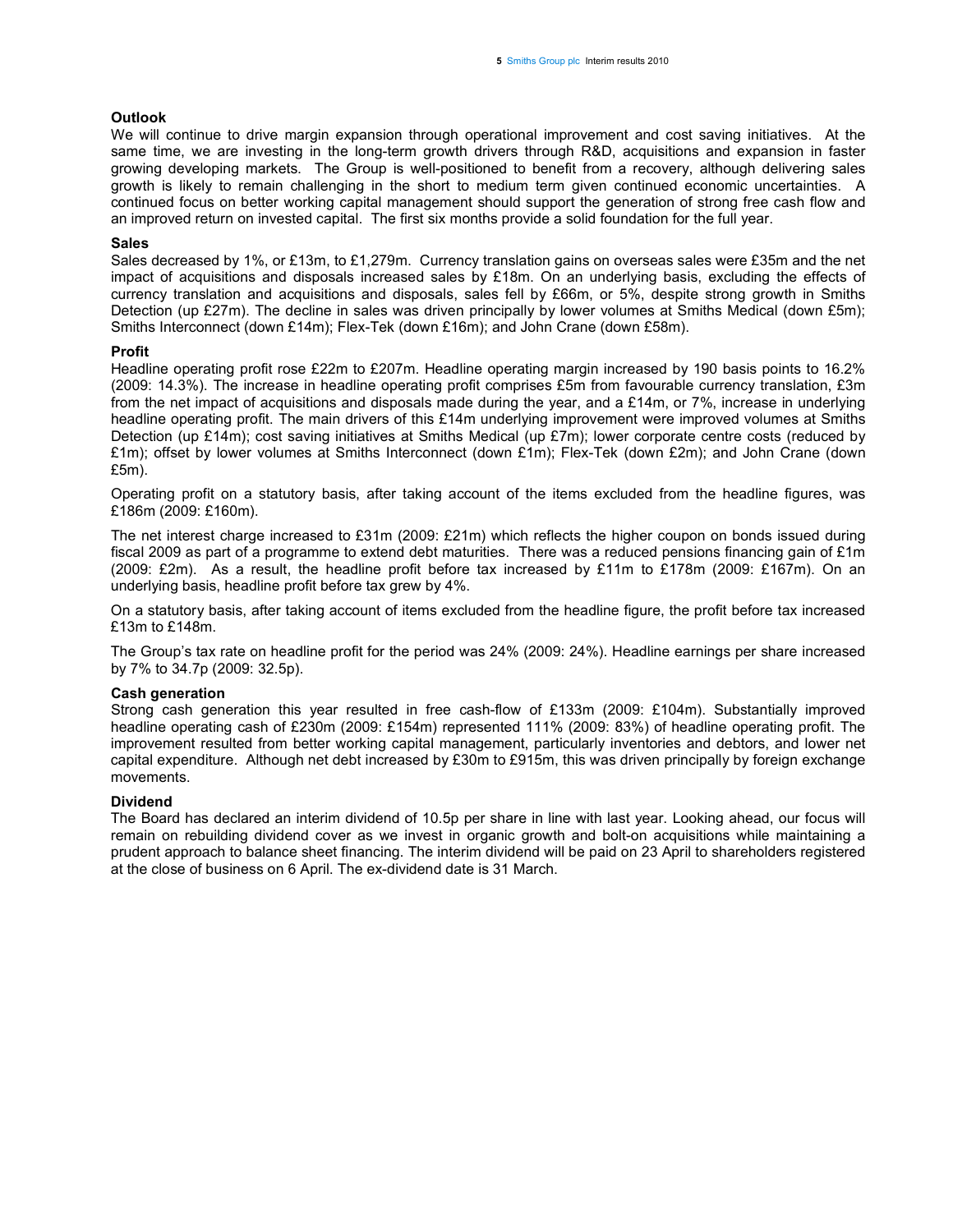# **Business review**

# **Smiths Detection**

|                            | 2010  | 2009  | Reported | Underlying |
|----------------------------|-------|-------|----------|------------|
|                            | £m    | £m    | arowth   | growth     |
| Sales                      | 266   | 233   | 14%      | 11%        |
| Headline operating profit  | 39    | 24    | 62%      | 56%        |
| Headline operating margin  | 14.5% | 10.2% |          |            |
| Statutory operating profit | 38    | 24    |          |            |

Reported sales grew 14%, or £33m, reflecting an underlying increase in sales of £27m (11%) and a currency benefit of £6m. The growth in underlying sales has come primarily from the ports and borders and military businesses offset by a small decline in transportation and other segments.

The growth in sales volumes and the associated enhancement in overhead cost recovery was the principal driver for the 430 basis point improvement in margins to 14.5%. Margins also benefited from lower material and freight costs following the actions taken as part of our Group-wide procurement initiative. We began a restructuring programme towards the end of last year to reduce the cost base and introduce more flexibility so we can respond more quickly to variations in order flow. This will be achieved through the rationalisation of several manufacturing facilities. We anticipate that we will incur around £2.6m of restructuring costs in the year, of which some £1.2m was spent in the first half, which will generate savings in the current year of around £1.6m with further savings of £4m expected in 2011.

Underlying sales in transportation fell 5% because of delays in orders to the second half. However, there has been good demand for airport equipment and the order book has benefited from several large contract wins. These have included a contract for advanced X-ray systems to upgrade Canada's existing airport checkpoints; an order from the US Transportation Security Administration to supply portable liquid detection scanners for its Bottle Liquid Scanner programme and a contract to supply baggage screening equipment for three of Australia's leading airports. The attempted terror attack on an aircraft on 25 December has prompted many airports to review their security arrangements. This has resulted in an increase in orders for explosive trace equipment such as the Ionscan 500DT which is highly effective at detecting minute traces of explosive materials and can be easily deployed at airports. Many governments and airports are also considering the deployment of body imaging systems and we have installed our millimetre-wave system, eqo, as part of a number of trials. Eqo uses electronic, real-time imaging in a standard checkpoint layout to detect weapons or explosives concealed under layers of clothing without physical contact.

Sales to ports and borders market delivered a 92% underlying increase in sales following a weak performance in the first half last year. The market experienced widespread contract delays during the previous financial year as government customers reviewed their expenditure plans against backdrop of a deteriorating economy and strained finances. Several new contract wins supported strong sales growth during the period, including projects in Russia and Saudi Arabia. For example, we won an order for 13 high-energy, X-ray scanners in Saudi Arabia to inspect inbound and outbound containers and trucks for contraband, weapons, explosives and narcotics. The long-term outlook for ports and borders remains strong as governments improve their border security. Our leading edge technology positions us well for this demand.

Our Military business posted another strong performance with underlying sales up 30%, driven largely by the Joint Chemical Agent Detector (JCAD) programme for the US Department of Defense. The lightweight JCAD is an advanced chemical point detector designed to help safeguard troops by automatically detecting both chemical warfare agents and toxic industrial chemicals.

Implementation of a new ERP system was completed on schedule at the end of calendar year 2009. This single system replaces 14 legacy business software systems and provides a common information platform to support datadriven decision-making. Investment to date has been £25m. We have delivered annualised cost savings of £5m against our target of £8m and working capital efficiencies of £3m compared with a target of £11m.

# **Research and development**

Smiths Detection has maintained its leadership in the sector through a consistent commitment to product innovation developed by in-house R&D, government-funded research and via partnerships and licences. Company funded R&D increased by 4% to £16m or 5.9% of sales (2009: 6.5% of sales). This includes £4m of capitalised projects. Smiths Detection actively seeks customer and government support for R&D which totalled £4m in the period (2009: £7m). Total R&D spend was £20m (2009: £22m) or 7.4% of sales.

The principal focus for R&D investment continues to be X-ray for a variety of applications, including baggage scanning at airports and cargo screening at ports and borders. In December, we entered an agreement with Analogic to develop the next generation of high-speed Explosive Detection Systems (EDS) for screening checked airport baggage. The new system will incorporate the complementary expertise of each company in multi-energy x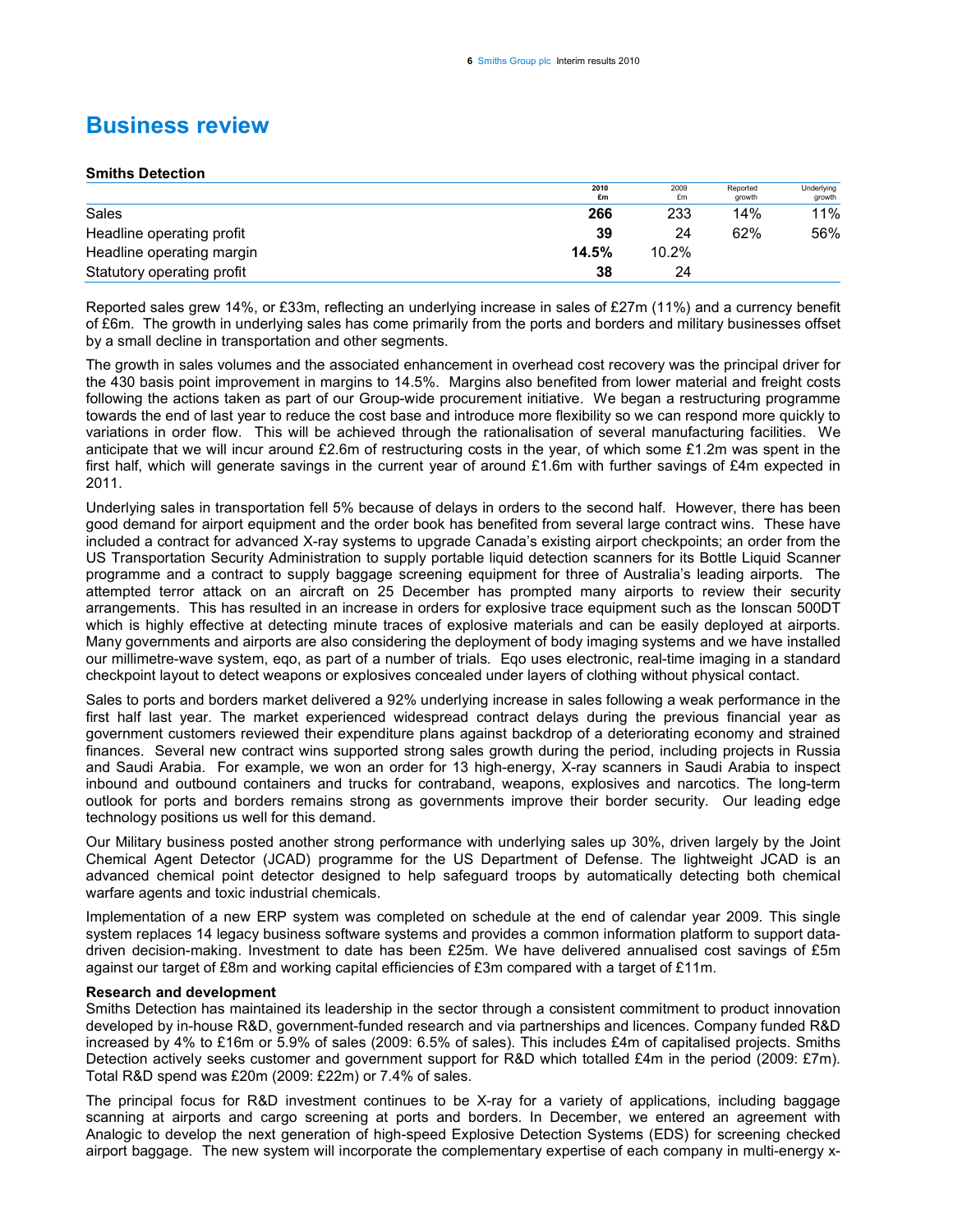ray technology and three-dimensional Computed Tomography (CT). The development cost will be absorbed within Smiths Detection's ongoing R&D spend over the next two to three years.

We are also looking to enhance the privacy features of eqo, our body imaging system, by developing software upgrades that enable the system to alarm automatically on detecting any threat items beneath clothes, so greatly reducing the need for visual inspections. These upgrades could be easily installed in the eqo systems that are already deployed.

Our global leadership in chemical trace detection supported the development of a new chemical sensor nose cone for the US Army's Raven unmanned aerial vehicle. A recent successful demonstration showed how the detector could provide effective standoff detection and identification to warn troops against an attack using hazardous chemicals while also tracking the chemical vapour plume autonomously.

# **Outlook**

Smiths Detection has had a strong start to the year and order book is expected to support continued growth in the second half, although government finances may affect the timing of order call-offs. However, Military sales are likely to flatten in the second half due to the phasing of orders. Longer term, the sector is expected to deliver sustained growth and Smiths Detection is well-positioned through its leading-edge technologies. We will continue to invest in new product development to maintain our market leadership while restructuring the business to cut costs and support margin improvement.

# **John Crane**

|                            | 2010<br>£m | 2009<br>£m | Reported<br>growth | Underlying<br>growth |
|----------------------------|------------|------------|--------------------|----------------------|
| Sales                      | 358        | 393        | (9)%               | (15)%                |
| Headline operating profit  | 64         | 66         | (3)%               | (8)%                 |
| Headline operating margin  | 17.9%      | 16.8%      |                    |                      |
| Statutory operating profit | 52         | 40         |                    |                      |

John Crane delivered 110 basis points of margin improvement to almost 18% despite a 15% (£58m) decline in underlying sales. These margins demonstrate the cost saving benefits from the global restructuring programme, the procurement initiative and better systems. The lower underlying sales reflect both the late cycle nature of the business and the particularly strong comparator period. It is driven by lower orders for first-fit original equipment and reduced aftermarket sales, mainly in the general industrial and chemical sectors as manufacturing volumes fell and in the upstream energy sector where a large contract was delayed into the second half. Reported sales fell 9% after a £11m benefit from currency translation and £12m contribution from recent acquisitions.

Headline operating profit gained from currency translation (£2m) and from acquisitions (£1m). The underlying decline in headline operating profit of £5m, or 8%, stems from lower volumes offset by the benefits delivered from our cost-saving initiatives. The restructuring programme launched in August 2008 to create one global John Crane division is progressing on schedule. As a result, there is tighter global co-ordination of corporate functions while sales and service operations have been kept close to customers in regional organisations. We have also gained from moving manufacturing to lower-cost countries in Eastern Europe, Asia and Mexico. These changes are delivering improved customer service, quicker delivery, and lower costs. In the period, we spent £4m and delivered savings of £6m so that annualised savings to date now total £12m. Overall, the project is on track to deliver annual savings of £25m.

Our mechanical seals, seal support systems and couplings product lines have performed in line with our expectations, reflecting their late cycle characteristics. The first-fit original equipment sales declined by some 16% as the recession prompted customers to curtail capital expenditure. At the same time, sales from aftermarket servicing fell 7%. However, the aftermarket for oil, gas & petrochemicals, our largest end market, proved more robust with sales slipping only 2% as we continue to benefit from the infrastructure investment made by customers over recent years. The aftermarket for other sectors such as general industrial and the chemical and pharmaceutical sector was in aggregate down by 12%.

The more recently established product lines in engineered bearings and specialist filtration systems have benefited from the acquisition of Orion Corporation, completed in May 2009. This added a US-based designer and manufacturer of hydrodynamic bearings for the oil and gas and industrial power markets. Orion complements and extends John Crane Bearing Technology, a business unit formed following the acquisition of Sartorius Bearing Technology in October 2007. It establishes John Crane as one of the leading manufacturers in the hydrodynamic bearings sector. In line with our original plans, we expect to build the aftermarket sales for these products over time by leveraging our existing global network of sales and service centres and our unrivalled expertise in aftermarket servicing.

John Crane Production Solutions, our energy services business, won a major contract to upgrade and maintain Romania's oil wells by providing pump repair services and equipment for Petrom's 8000-plus wells. The contract for pump repair services began on 1 December 2009. John Crane has worked with Petrom since 2007, delivering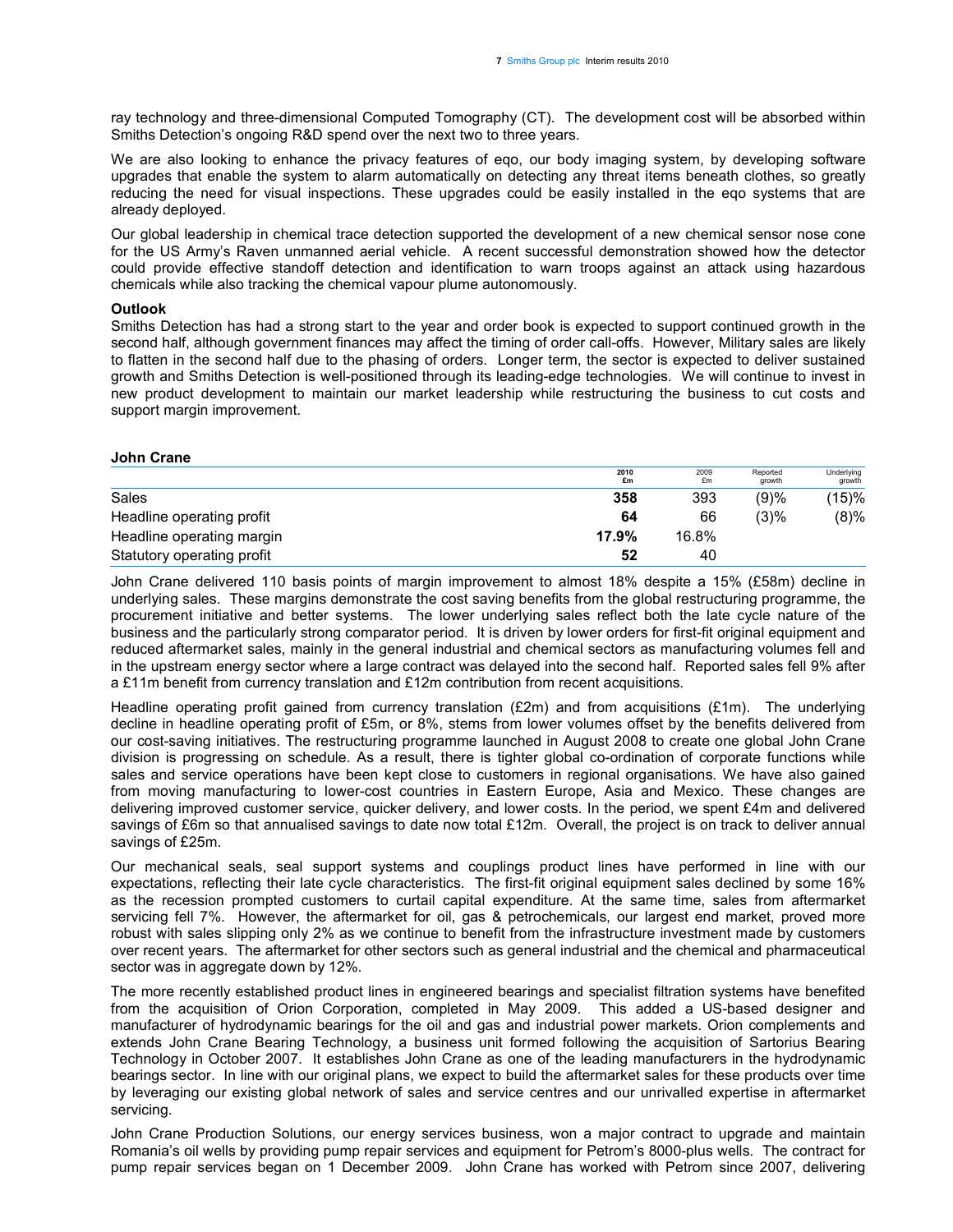significant benefits to them in terms of increased output, improved reliability and lower costs. This new contract expected to generate annual revenues of about £14m. Overall, John Crane Production Solutions volumes declined in the first half as a result of lower sales in the US Permian basin and due to the second-half phasing of the Petrom contract.

Implementation of a new ERP system across Europe, Middle East, Africa and Asia is on schedule to complete in July 2010. Markets in Europe, the Middle East and Asia are now live representing approximately 80% of total project completion. Investment to date has been £23m out of a projected total of £24m. The project is expected to generate annual cost savings of £10m. To date, the project has realised £5m of savings.

We have continued to extend our market-leading sales and service network. The Manchester UK service centre was upgraded and moved in August to larger custom-built facilities. In Houston, we have opened a larger couplings facility to support customers in the Americas together with an expansion of our largest service centre in the Americas which will be active from the start of April. In addition to 50% more space to meet increasing service demands, this facility will also house a dedicated hands-on customer training area. In New Zealand, we will open a new service centre in the summer to support a new aftermarket servicing contract.

# **Research and development**

John Crane maintains its industry leadership through a constant commitment to product development. We are expanding our bearing and coupling test capabilities which will help accelerate the launch of new products, including the development of the next generation of high-speed composite couplings. We have also continued to invest in new products to serve the rapidly emerging supercritical  $CO<sub>2</sub>$  sealing needs of the enhanced oil recovery and carbon capture markets. Other recent product developments include a new bearing for use on power generation turbines that lowers energy consumption; an advanced steam turbine bearing for a large turbine upgrade programme and a new three way ball valve for use with our filtration systems that can better cope with low temperature cryogenic duties associated with downstream gas production.

# **Outlook**

John Crane's order book has continued to grow which supports a return to sales growth in the second half although, in line with previous guidance, it is unlikely to offset fully the first half declines. However, there is scope to deliver continued margin expansion through the various cost saving initiatives that are underway.

| <b>Smiths Medical</b>      |            |            |                    |                      |
|----------------------------|------------|------------|--------------------|----------------------|
|                            | 2010<br>£m | 2009<br>£m | Reported<br>growth | Underlying<br>growth |
| Sales                      | 414        | 403        | 3%                 | (1)%                 |
| Sales (excluding diabetes) | 407        | 384        | 6%                 | 2%                   |
| Headline operating profit  | 86         |            | 12%                | 9%                   |
| Headline operating margin  | 20.9%      | 19.1%      |                    |                      |
| Statutory operating profit | 77         | 69         |                    |                      |

Underlying sales declined 1% due to our exit from diabetes which reduced revenue by £12m; excluding diabetes, underlying sales grew 2%. At reported exchange rates, Smiths Medical's sales grew 3% (£11m), which reflects gains from currency translation (£14m) and acquisitions (£2m), while headline operating profit increased by 12% (£9m). Headline operating margins increased by 180 basis points, reflecting a strong underlying growth in profit of £7m; a currency benefit of £1m and profit from acquisitions of £1m. Margins benefited from the various cost saving initiatives to address overheads, material costs and other manufacturing efficiencies. The portfolio profitability review that we began last year delivered price improvements and better margins across the product range.

The momentum established in the second half of last year has continued with underlying hardware sales up 5%, excluding diabetes, while sales of our disposable products grew 1%. These results demonstrate the significant progress made through the performance improvement programme that was introduced two years ago to address the serious supply chain and operational challenges facing the business. Among many operational metrics, we have seen a marked step up in on-time delivery and customer service, as well as reduced customer backorders. At the same time, there has been some recovery in the hardware market and stabilisation of disposable sales. This follows a tough period last year when the economic downturn squeezed hospital budgets and prompted distributor destocking. We have also seen an increase in accompanying disposable sales in proportion to hardware sales improvements.

In Medication Delivery, excluding diabetes, underlying sales were up 6% from increased sales of our next-generation CADD®-Solis ambulatory smart pumps as they are rolled out to new markets and gain traction in existing markets. Deferrals of purchases of our infusion systems by some large customers have continued, although we expect those sales to recover. Sales of CADD®-Solis pumps grew in North America and are gaining ground in other Englishspeaking markets. The pump will be available in other languages later this financial year, pending necessary regulatory approvals.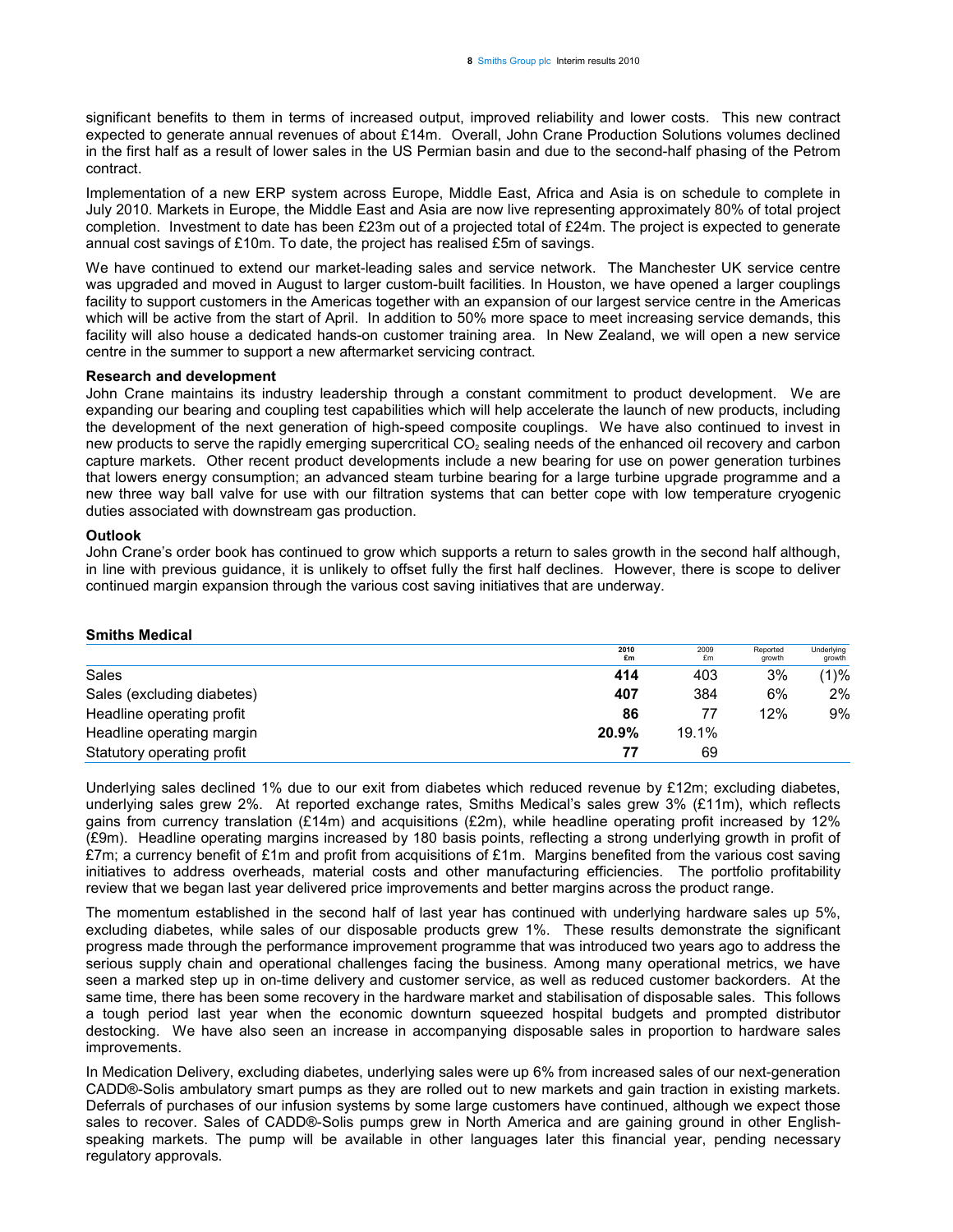Vital Care underlying sales grew 1% mainly through a continued good performance by our temperature management franchise, which represents a positive turnaround in performance. We also benefited from growth in our respiratory products due in part to preparations made by various organisations for potential H1N1 flu outbreaks. Our tracheostomy business delivered strong growth as well as improved margins. Our obstetrics and gynaecology products continue to deliver strong growth as we benefit from our market-leading presence in a niche market. Due to the narrow nature of several of our Vital Care markets, we are developing eCommerce plans to efficiently increase revenue, while improving order accuracy and reducing the cost of sales.

Underlying sales of Safety Devices were flat, driven by aggressive pricing from competitors, particularly in lower-cost safety catheters in certain European markets. However, our sharps safety business grew significantly during the first half of the year, due to several large orders in support of H1N1 prevention.

We continued to manage our product portfolio aggressively to improve profitability and reduce complexity. By the end of October 2009, we had simplified our business by successfully eliminating some 3,000 SKUs; this has provided opportunities to convert customers to alternative products. In the second phase of our portfolio review, we are looking at our product line holistically. We will delete additional low-performing SKUs, as appropriate, while pursuing additional up-selling and cross-selling opportunities, and price increases. We are rolling out a more sophisticated account management system globally to improve customer profitability. At the same time, we have continued to optimise our manufacturing footprint to deliver an efficient supply chain. In October, we announced the closure of a manufacturing facility at Waukesha, Wisconsin, which specialised in our BCI and SurgiVet product lines; those products will be manufactured in our St Paul, Minnesota facility. The transition is progressing according to plan and will be complete by the financial year end. We also rationalised two distribution centres – in Otay Mesa, California, and Cherwell, UK – merging them into existing distribution centres. The restructuring of our North American operations has produced £1m of savings to date with further benefits expected in the second half to meet the original £3m target.

Implementation of our global ERP business systems was completed at the end of February. The project is on track to generate annualised benefits in excess of £15m. The new systems are already providing far greater transparency of key data across the business. This is enabling faster, data-driven decision making that will improve our quality and customer satisfaction to support revenue and margin growth.

# **Research and development**

We continued to increase the proportion of sales from products launched in the last three years, up 21% on the same period last year. This metric demonstrates that we are directing our R&D investment more effectively and are executing more of our product launches on time and within budget. Our R&D spend was £14m (2009: £14m) or 3.4% of sales (2009: 3.4%) and we plan to increase our R&D investment during the second half.

During the first half, we extended the reach of a number of products into new markets, including CADD®-Solis pumps, the UniPerc™ tracheostomy range, LockIt Plus™ catheter securement devices and SuctionPro™ 72 closed suction systems. We also executed a global launch of our new, full range of convective warming blankets, which have been well received in all of our key markets.

# **Outlook**

Smiths Medical anticipates that the positive sales momentum from the first half will continue, although the exit from diabetes will constrain overall underlying performance to a similar level to last year. Margins will benefit from the price increases and cost reduction initiatives achieved to date, which will be offset in part by a planned increase in R&D investment and sales and marketing in the second half.

# **Smiths Interconnect**

|                            | 2010<br>£m | 2009<br>£m | Reported<br>arowth | Underlying<br>growth |
|----------------------------|------------|------------|--------------------|----------------------|
| Sales                      | 146        | 152        | (4)%               | (9)%                 |
| Headline operating profit  | 23         | 24         | (2)%               | (5)%                 |
| Headline operating margin  | $16.0\%$   | 15.7%      |                    |                      |
| Statutory operating profit | 21         | 22         |                    |                      |

Reported sales for Smiths Interconnect declined by 4%, or £6m. This reflects a 9% (£14m) underlying fall in sales offset by the gains from currency translation  $(E4m)$  and acquisitions  $(E4m)$ . The lower underlying sales are primarily due to the continued slowdown in investment in wireless infrastructure and weaker sales of components to the rail, industrial and automation markets in Europe. Sales to the military and aerospace markets have proved more resilient although these also slipped slightly as some military projects were delayed until the second half.

Headline operating profit margins improved slightly to 16% in spite of declining sales volumes. Reported headline operating profit declined by 2%. Excluding the £1m benefit from currency translation and acquisitions, underlying headline profit declined by 5%. The improved margins were driven by lower overheads as a result of the restructuring undertaken last year, manufacturing efficiencies and lower material costs from the Group-wide procurement initiative. Smiths Interconnect has benefited from a range of restructuring projects and from increasing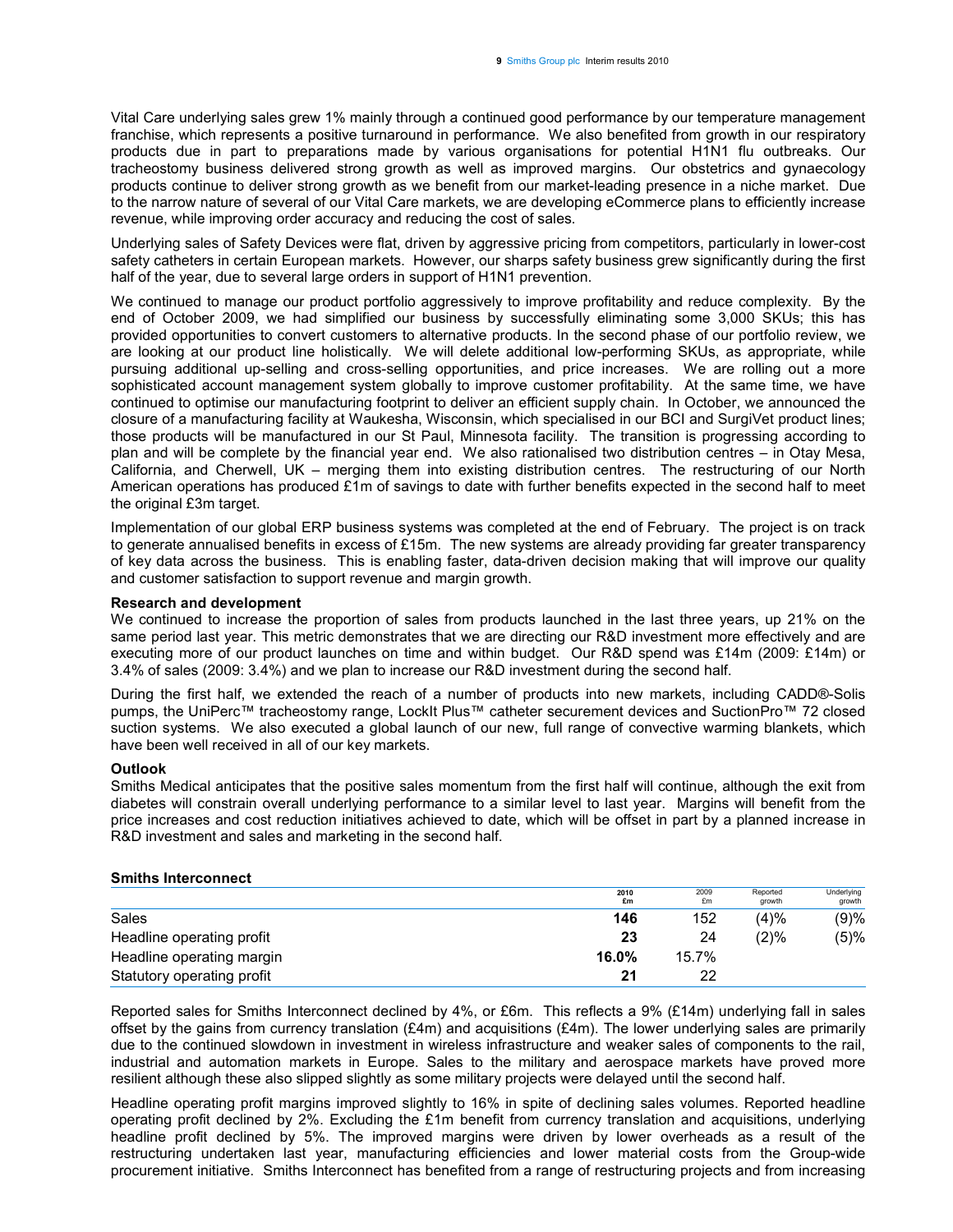the percentage of manufacturing in low-cost economies. These have included the combination of two US businesses with the majority of manufacturing transferring to our Mexico facility and the retention of a satellite engineering office. In addition, we delivered cost savings through headcount reductions at various sites and short-time working in Germany and Italy.

On an underlying basis, sales into military, aerospace and space applications fell by 3% as a result of a general slowdown in the commercial aerospace sector and some specific military programmes declining, particularly counter IED, and the phasing of some military projects towards the second half. Ongoing production projects remained strong including EMP protection, secure communications systems, antenna systems relaying situational awareness information of UAVs, and specialist connectors for fighter aircraft and ground vehicles.

The awareness of the potential impact of High Altitude Electromagnetic Pulse (HEMP) and Electromagnetic Pulse (EMP) weapons continued to develop and provided new growth opportunities for our transient voltage protection devices for both mobile platforms and strategic facilities. In addition, we were selected to provide RF protection for a military secure wireless network programme.

For ground-based systems, our high power connectors were selected for hybrid electric drive applications for future combat vehicles programmes and our miniature circular connectors are being used on several future soldier programmes.

Our microwave and millimetre wave businesses continued to support multiple secure military communications-onthe-move, ISR and electronic warfare applications including completing the development phase of a significant shipboard communications programme for which the production contract is expected to be finalised in the second half.

In support of in-flight connectivity applications for both commercial and military aircraft, we provide various antenna solutions communicating with either satellites or ground stations. Of particular note, our new KuStream broadband satellite antenna system was selected by a major US airline to provide in-flight connectivity supporting applications such as TV, movies, internet, e-mail, and other in-flight entertainment (IFE) services.

Space continued to be a small but growing sector with good successes across many of our businesses, particularly connectors for US, European and Japanese space agencies and millimetre wave products used in weather pattern monitoring and satellite communication applications.

Wireless telecommunications sales benefited from the acquisition of Dowin in April 2009. Excluding the impact of exchange rates and acquisitions, sales to the wireless market fell by 16% as most network operators continued to constrain their capital investment in new infrastructure deployments.

Two significant bright spots were passive intermodulation and backhaul applications where our equipment can significantly improve network performance. We have leveraged the global presence of Smiths Interconnect to drive growth in our recent Australian acquisition, Triasx. Sales of our leading passive intermodulation test solutions continued to grow strongly in the US and there are also encouraging signs of generating some traction in Europe and Asia. In addition, we experienced strong demand for both antenna and protection products in support of backhaul requirements for US 4G networks, both LTE and WiMax.

Sales to the medical, rail and automation markets declined 9% on an underlying basis as markets stabilised but remained challenging. In medical, we have been successful in penetrating new accounts and broadening our product offering, most noticeably with our new contact used in implantable medical devices such as pacemakers, neurostimulators and circulation pumps.

In rail, customer demand is beginning to pick up as European and US investment projects in signalling, high speed rail links and metro systems start to roll out. In addition, there are good opportunities emerging for our microwave, protection and connector offerings for rail communication systems.

# **Research and development**

Smiths Interconnect increased company funded R&D by 21% to £8m or 5.3% of sales (2009: 4.2% of sales). We actively seek customer and government support for R&D which totalled £2m in the period (2009: £2m) bringing total R&D spend to £10m (2009: £8m) or 6.6% of sales.

Our investment has focused on maintaining our leading position in passive intermodulation test solutions and next generation timing systems in support of the evolution of tactical communication networks. The increased investment also supported the launch of the new KuStream antenna to be used on commercial aircraft for broadband wireless communications.

# **Business developments**

In March, Smiths Interconnect announced its intention, subject to regulatory approvals, to acquire Interconnect Devices, Inc. (IDI), a leading designer and manufacturer of highly engineered, application-specific connectors using a proprietary spring probe contact technology. It focuses on mission critical applications for semi-conductor and circuit-board testing, and connectors for military, medical, homeland security and industrial test markets. With a major plant in Suzhou, China, IDI will complement and extend Smiths Interconnect's connector product portfolio and its geographic reach. Their combined strengths will allow Smiths Interconnect to leverage existing scale and provide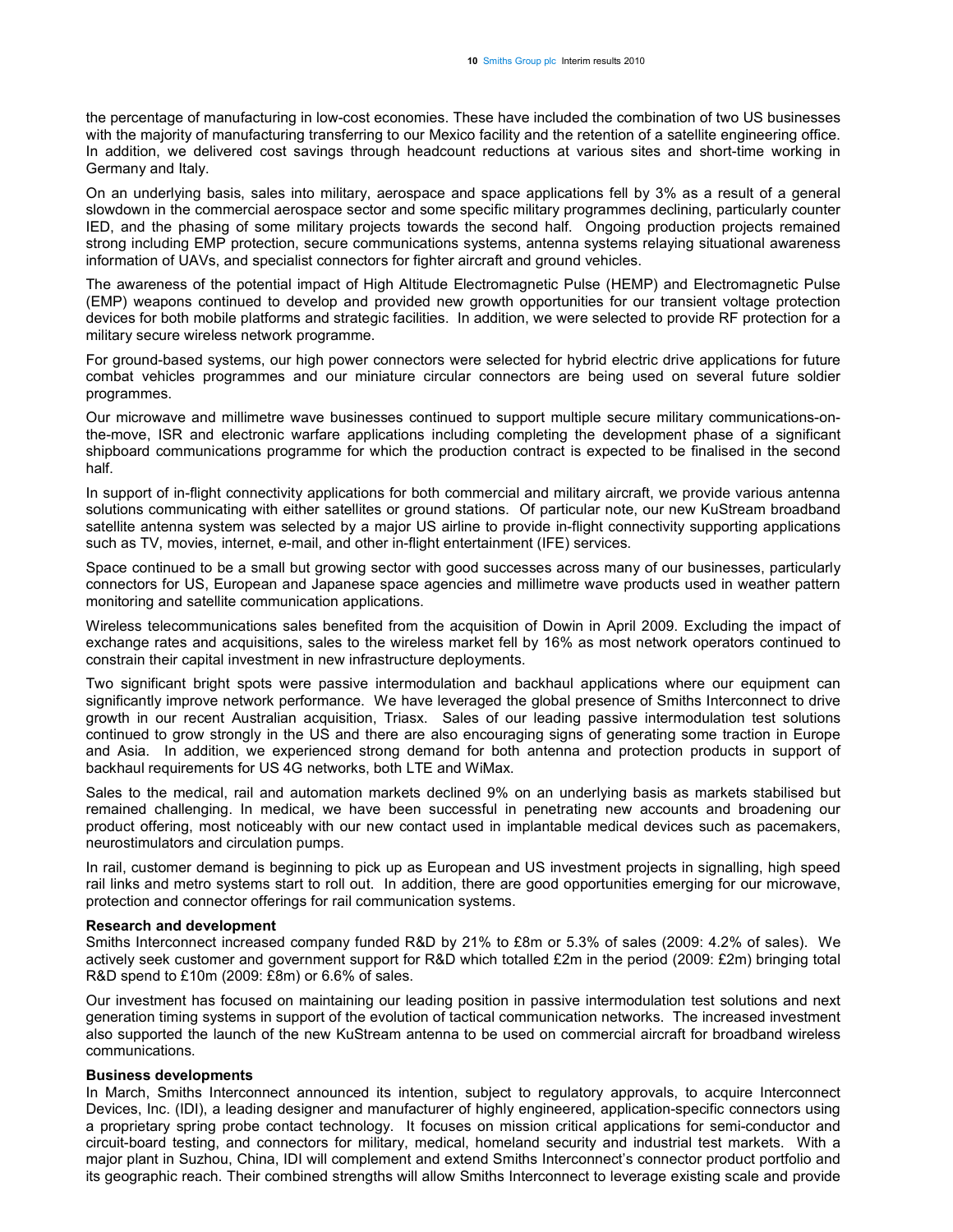customers with a far wider range of solutions encompassing multiple connector technologies. IDI employs around 560 people, more than half at its Suzhou plant, and runs a specialist engineering centre in Gilbert, Arizona.

In October, we completed the acquisition of the assets of Channel Microwave, a relatively small designer and manufacturer of microwave components that complements our Lorch and TRAK businesses.

## **Outlook**

Sales to military and aerospace customers are expected to grow in the second half based on the order book strength, the production ramp up of the new KuStream antenna, and our continued focus on the strategically important segments of communications, ISR and force protection. Investment in wireless infrastructure continues to be constrained but there are signs that network operators will start investing in new networks or upgrades which will drive demand for our production and filter based products that enhance network performance. There are also early indicators of less challenging trading conditions for automation, rail and medical applications. Margins will continue to benefit from previous and ongoing cost saving initiatives and increased volume.

# **Flex-Tek**

|                            | 2010<br>£m | 2009<br>£m | Reported<br>growth | Underlying<br>growth |
|----------------------------|------------|------------|--------------------|----------------------|
| Sales                      | 96         | 111        | (14)%              | (14)%                |
| Headline operating profit  |            |            | (13)%              | (14)%                |
| Headline operating margin  | $9.8\%$    | $9.7\%$    |                    |                      |
| Statutory operating profit |            |            |                    |                      |

Flex-Tek's reported sales declined 14%, or £15m, because of a £16m (14%) drop in underlying sales which was offset by £1m from currency translation. This decline reflects the recession in the US construction markets as well as significantly softer demand in the household appliances and industrial goods markets. The aerospace market is also weaker than last year.

Headline operating profit margins advanced slightly by 10 basis points to 9.8% highlighting the continued progress in cutting costs and site rationalisation. The underlying decline in operating profit of £2m was caused by lower volumes of £6m offset by £4m of lower costs in materials, freight and overheads as well as some improvement in pricing.

Sales of components and services to aerospace customers began to decline in the period with a particular weakness in the market for regional aircraft and business jets. Although sales were down 16%, margins declined slightly with the lower volumes being partially offset by production efficiency gains and cost cutting.

Heat Solutions underlying sales fell 14% mainly due to lower sales of gas piping and HVAC ducting in the US construction market, although sales have stabilised in the most recent months. This reflects the pattern in underlying housing starts which began the period in decline but have begun to show some growth since November 2009. The US residential construction market has been helped recently by the Homebuyer Tax Credit Program, particularly as builders have increased housing inventories to support demand ahead of the tax credit expiring at the end of April 2010. Sales of heating elements to appliance manufacturers were slightly down. Against this challenging trading environment, Heat Solutions sales fell at a lower rate than the market, pointing to an increase in market share. In addition, a sharper focus on low-cost manufacturing and combined product marketing programmes have helped preserve margins.

Underlying sales of flexible hose assemblies from the Flexible Solutions division were down 16% resulting from softer demand in the US floorcare and general industrial markets. However, sales in this business have shown some improvement in recent months.

# **Business developments**

Flex-Tek has continued to rationalise its manufacturing portfolio and deliver efficiency improvements. The programme is part of the wider Group restructuring and is expected to deliver annualised savings of £9m. In the first six months, we delivered a further £3m of savings which bring the cumulative annualised savings to £7m. We have recently announced the rationalisation of a manufacturing facility Springfield, Massachusetts which will deliver further benefits under this programme.

# **Outlook**

The US residential construction, household appliance and industrial markets are still challenging although there have recently been some early signs of improvement in US housing starts. The aerospace sector is likely to remain difficult. Flex-Tek will continue to drive savings through site rationalisation and cost cutting programmes which will preserve margins. The initiatives to date have made Flex-Tek a leaner business, strongly leveraged to a recovery in US housing.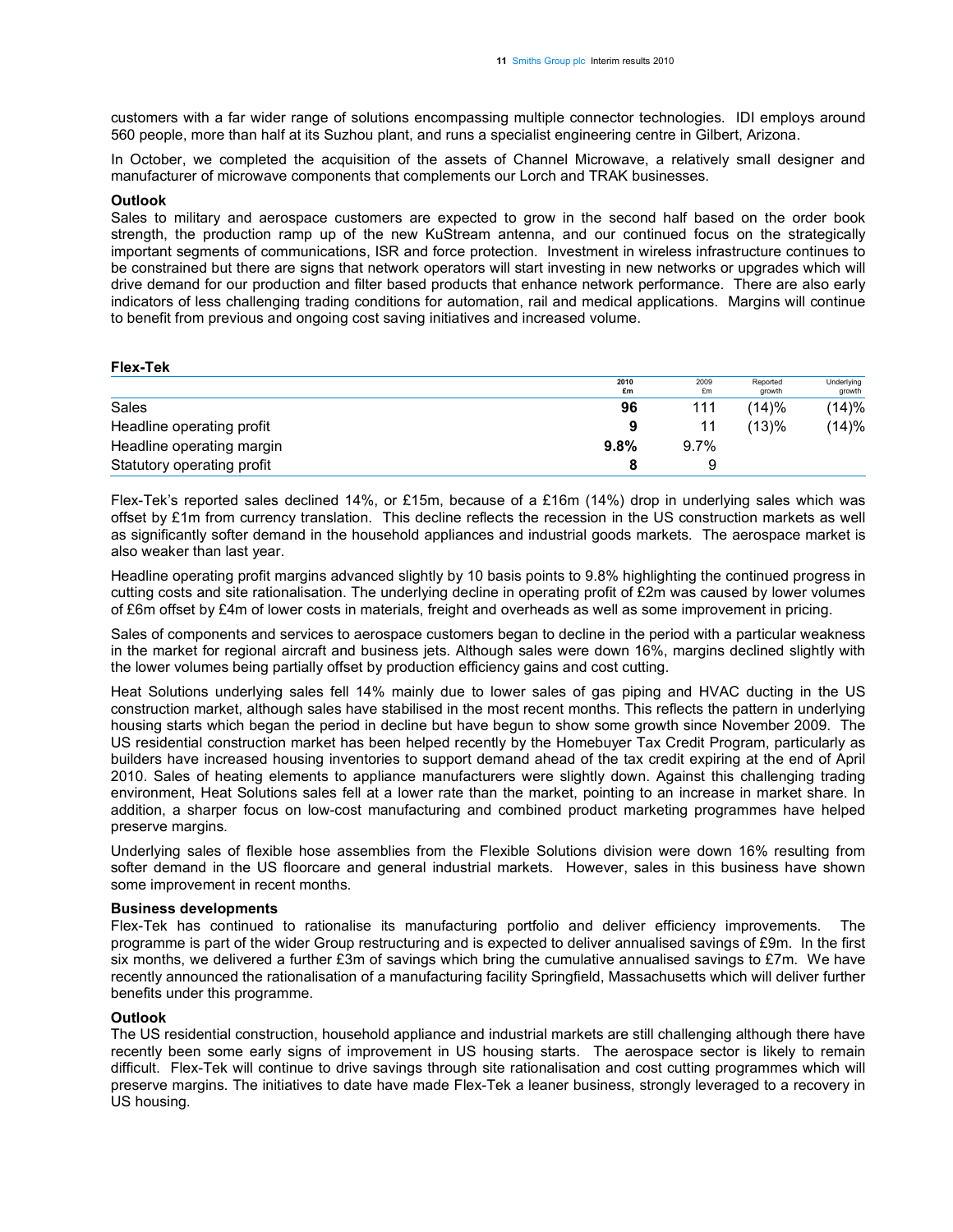# **Financial review**

# **Earnings per share**

Basic headline earnings per share from continuing activities were 34.7p (2009: 32.5), a growth of 7%. This reflects an increased headline operating profit partially offset by higher interest costs on the refinanced debt and a lower pensions financing gain as a result of the worsening funding position of the company's retirement benefit schemes.

On a statutory basis, the basic earnings per share from continuing activities were 28.7p (2009: 28.0p).

# **Exceptional and other items relating to continuing activities excluded from headline profits**

These items amounted to a charge of £30m compared with a charge of £31m in 2009. They comprised:

- Gains of £4m arising from the actions taken to reduce liabilities associated with the pensions and post-retirement healthcare benefits;
- £5m (2009: £8m) in respect of restructuring corporate and divisional headquarters. This is part of a programme which is expected to cost approximately £45m;
- £8m (2009: £20m) in connection with John Crane, Inc. asbestos litigation;
- Amortisation of intangible assets acquired in business combinations of £19m (2009: £15m). The amortisation relates principally to technology and customer relationships; and
- Profit on disposal of businesses and property of £4m (2009: £14m).
- Financing losses amounted to £6m (2009: £3m). These represent the results of derivatives and other financing instruments which are not hedge accounted under IFRS.

# **Cash generation and net debt**

Strong cash generation in the period resulted in a free cash-flow of £133m (2009: £104m) based on cash from continuing operations after interest and tax but before acquisitions, financing activities and dividends. Substantially improved headline operating cash of £230m (2009: £154m) represented 111% (2009: 83%) of headline operating profit. The improvement was a result of reduced investment in working capital, particularly inventories and debtors, and lower net capital expenditure.

On a statutory basis, net cash inflow from continuing operations was £164m (2009: £132m).

Dividends paid on ordinary shares amounted to £92m, compared with £91m in 2009.

Net debt at 30 January 2010 was £915m, up from £885m as 31 July 2009. The increase in net debt was principally the result of exchange rate movements (£30m).

# **Interest and other financing costs**

Interest payable on debt, net of interest earned on cash deposits, was £31m compared with £21m in 2009. Interest costs were covered 6.7 times covered by headline operating profits.

The Group accounts for pensions using IAS19. As required by this standard, a finance credit is recognised reflecting the expected return on pension scheme assets and a finance charge is recognised reflecting the unwinding of the discount on the future pension liability. The net financing credit was £1m in 2010 compared with a net financing credit of £2m in 2009.

# **Research and development**

Investment in research and development (R&D) drives future performance and is a measure of the Group's commitment to the future organic growth of the business.

Smiths invested a total of £49m in R&D on continuing operations, equivalent to 3.8% of sales. Of that total, £6m was funded by customers. The comparative figures for the first half of 2009 were £49m and £9m. Under IFRS, certain of these development costs are capitalised. The gross capitalisation is shown as an intangible asset. Where customers contribute to the costs of development, the contribution is included as deferred income and disclosed within trade and other payables.

# **Taxation**

The headline tax charge of £43m for 2010 represented an effective rate of 24% on the headline profit before taxation - unchanged from last year. The Group continues to take advantage of global manufacturing, research and development and other tax incentives, the tax-efficient use of capital and tax compliance management. On a statutory basis, the tax charge on continuing activities was £36m (2009: £26m).

# **Retirement benefits**

As required by IFRS the balance sheet reflects the net surplus or deficit in retirement benefit plans, taking assets at their market values at 30 January 2010 and evaluating liabilities at period-end AA corporate bond interest rates.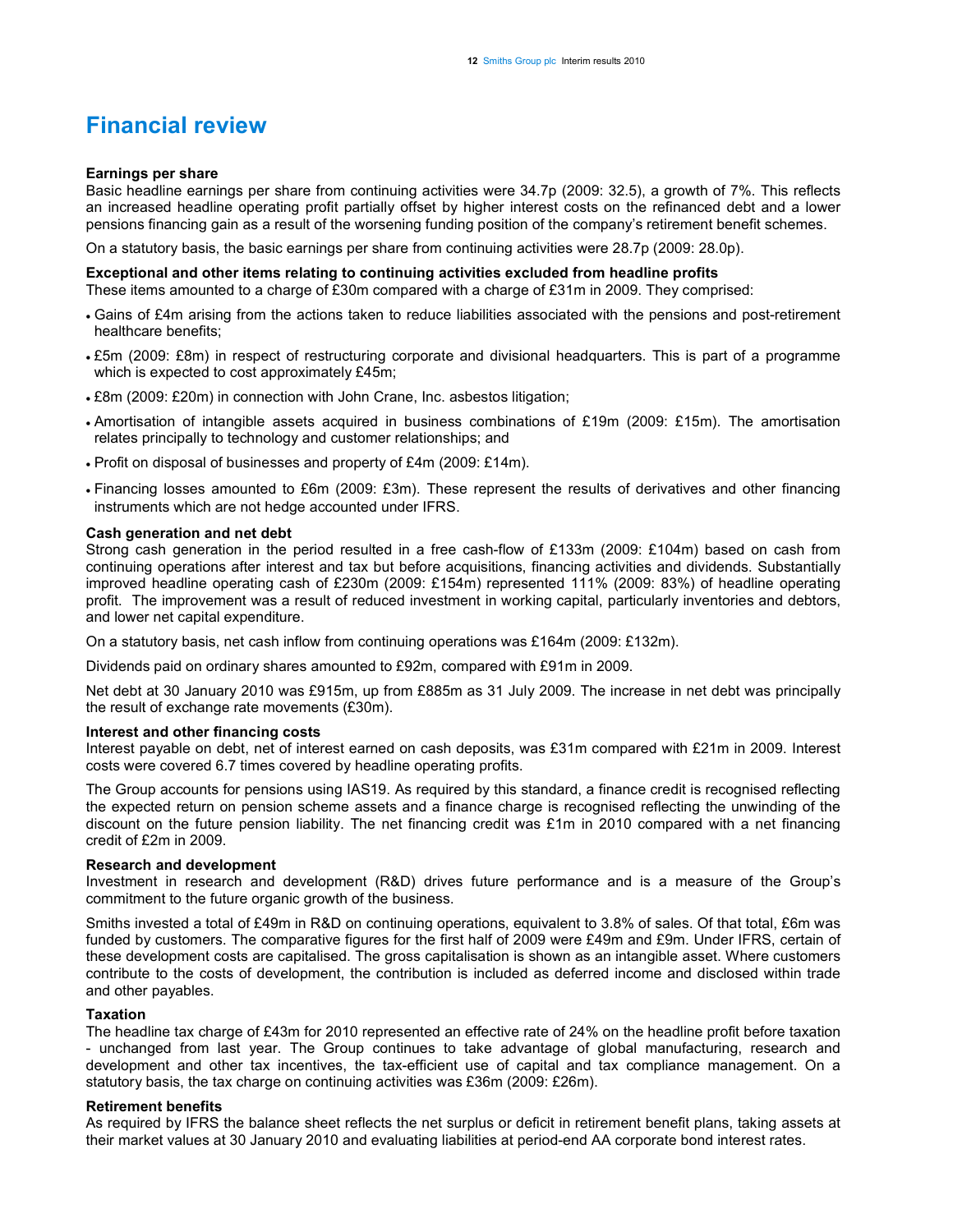We have taken action to reduce the Company's liabilities in respect of retirement benefits. From 31 October 2009, the UK-defined benefit pension schemes were closed to future accrual. The principal US defined benefit pension plan was closed with effect from 30 April 2009, after which no further benefits have accrued. In addition, future benefits accruing under the US and UK post-retirement healthcare schemes were substantially reduced; for most members, the Company has capped its contributions at 50% of the 2009/10 premium.

The retirement benefit position was:

|                              | 30 January<br>2010 | 31 July<br>2009 | 31 January<br>2009 |
|------------------------------|--------------------|-----------------|--------------------|
| Funded plans                 |                    |                 |                    |
| UK plans – funding status    | 98%                | 95%             | 94%                |
| US plans – funding status    | 73%                | 72%             | 64%                |
| Other plans – funding status | 76%                | 75%             | 77%                |
|                              | 30 January         | 31 July         | 31 January         |
|                              | 2010<br>£m         | 2009<br>£m      | 2009<br>£m         |
| Surplus/(deficit)            |                    |                 |                    |
| Funded plans                 | (208)              | (254)           | (330)              |
| Unfunded plans               | (86)               | (85)            | (134)              |
| Total surplus/(liability)    | (294)              | (339)           | (464)              |

Full details of the retirement benefits are shown in note 8.

# **Exchange rates**

The results of overseas operations are translated into sterling at average exchange rates. The net assets are translated at period-end rates. The principal exchange rates, expressed in terms of the value of sterling, are shown in the following table.

|                   | 30 January<br>2010 | 31 January<br>2009 |                      | 31 July<br>2009 |
|-------------------|--------------------|--------------------|----------------------|-----------------|
| Average rates:    |                    |                    |                      |                 |
| US dollar         | 1.63               | 1.64               | Unchanged            | 1.58            |
| Euro              | 1.12               | 1.20               | Euro strengthened 6% | 1.16            |
| Period end rates: |                    |                    |                      |                 |
| US dollar         | 1.60               | 1.45               | Dollar weakened 10%  | 1.67            |
| Euro              | 1.15               | 1.13               | Euro weakened 2%     | 1 17            |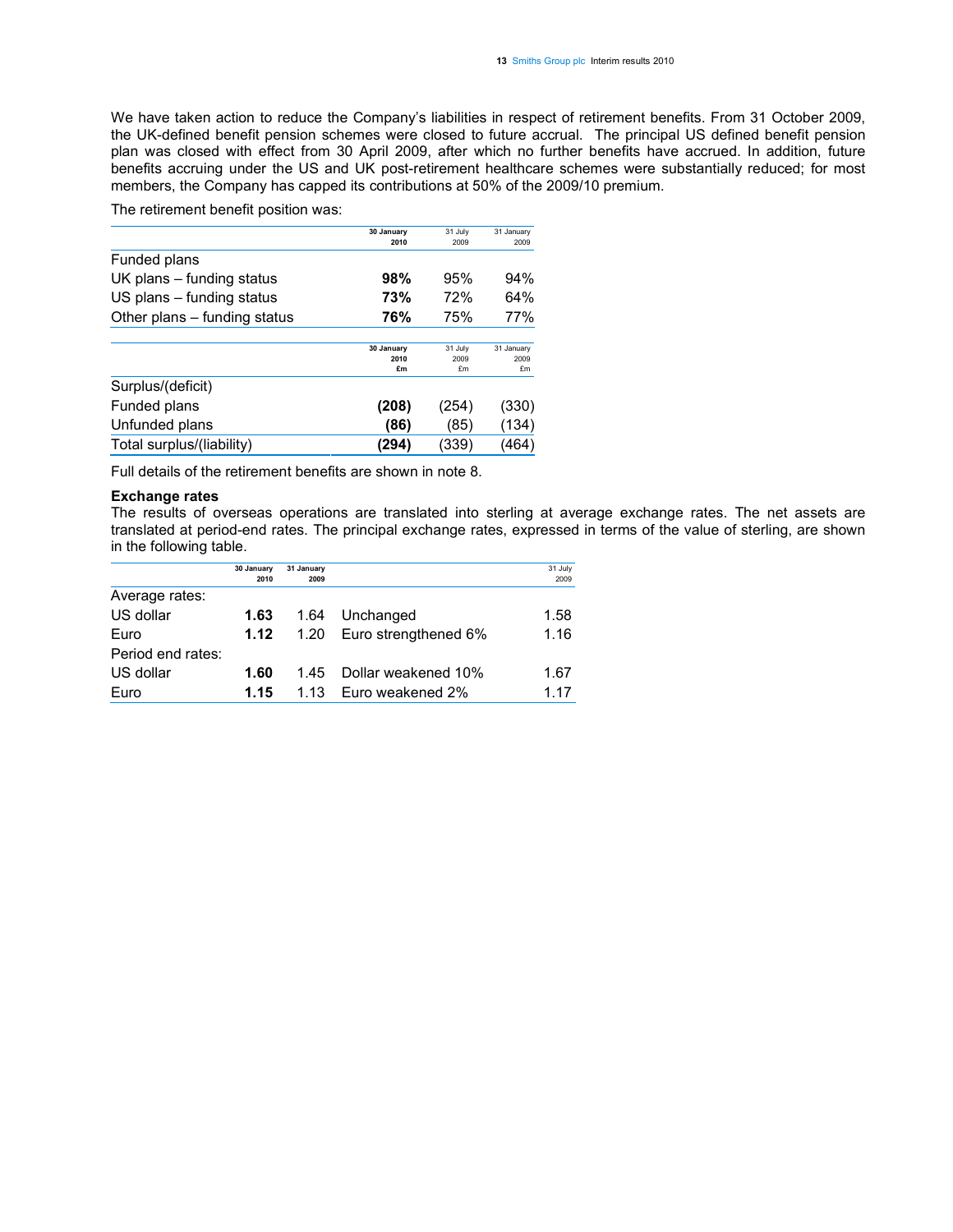# **Risks and uncertainties**

The principal risks and uncertainties affecting the business activities of the Group were identified on pages 42 to 45 of the Annual Report for the year ended 31 July 2009, a copy of which is available at the Company's website at www.smiths.com. The key risks and uncertainties were summarised under the following headings:

- Competition, innovation and major projects
- Raw materials
- Contractual arrangements and inability to supply
- Targeted cost savings
- Global political and economic conditions
- Intellectual property
- Acquisitions and disposals
- Controls and information technology
- Legislative and regulatory
- Litigation and product liability
- Environmental and external events
- **Financial**
- Pension funding
- Human resources
- Insurance.

In the view of the Board, the risks and uncertainties affecting the Group for the remaining six months of the financial year continue to be those set out in the above section of the Annual Report. In the last six months, the outlook for the global economy has remained uncertain, which may affect adversely the Group's performance in the second half of the year relative to the same period last year. There may be other effects, such as changes in the fiscal and regulatory policies in the countries where the Group conducts its business.

\_\_\_\_\_\_\_\_\_\_\_\_\_\_\_\_\_\_\_\_\_\_\_\_\_\_\_\_\_\_\_\_\_\_\_\_\_\_\_\_\_\_\_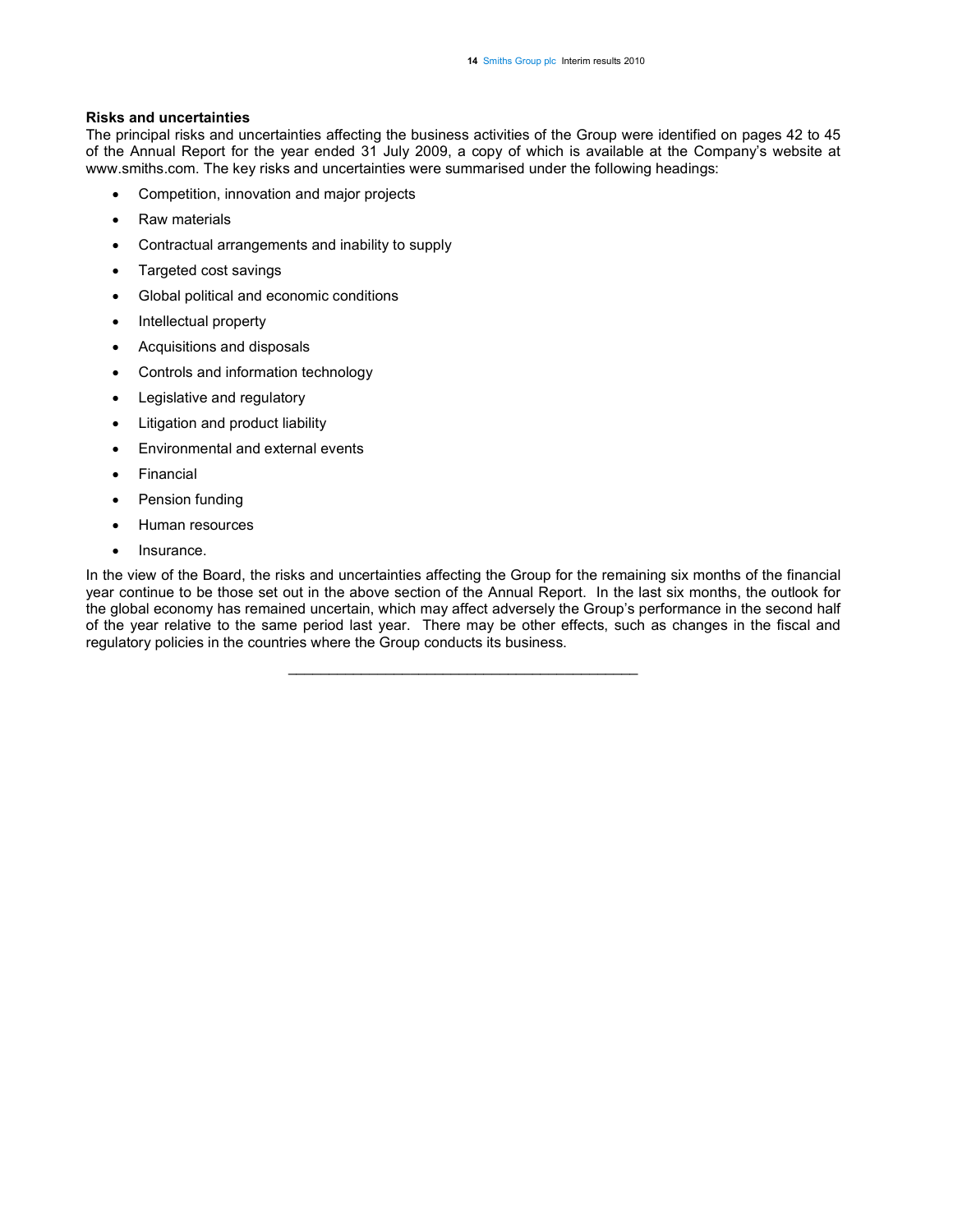# **Statement of directors' responsibilities**

The Interim report is the responsibility of, and has been approved by, the directors. The directors are responsible for preparing the Interim report in accordance with the Disclosure and Transparency Rules of the United Kingdom's Financial Services Authority. The Disclosure and Transparency Rules ("DTR") require that the accounting policies and presentation applied to the half-yearly figures must be consistent with those applied in the latest published annual accounts, except where the accounting policies and presentation are to be changed in the subsequent annual accounts, in which case the new accounting policies and presentation should be followed, and the changes and the reasons for the changes should be disclosed in the Interim report, unless the United Kingdom Financial Services Authority agrees otherwise.

The directors confirm that this condensed set of financial statements has been prepared in accordance with International Accounting Standard 34, 'Interim Financial Reporting' as adopted by the European Union, and that the interim management report herein includes a fair review of:

- the important events that have occurred during the first six months of the financial year and their impact on the condensed set of financial statements as required by DTR 4.2.7;
- the principal risks and uncertainties for the remaining six months of the year as required by DTR 4.2.7; and
- related party transactions that have taken place in the first six months of the current financial year and changes in the related party transactions described in the previous annual report that have materially affected the financial position or performance of the group during the first six months of the current financial year as required by DTR 4.2.8.

The directors of Smiths Group plc are listed in the Smiths Group plc Annual report for the year ended 31 July 2009, with the exception of Peter Jackson who retired on 17 November 2009.

For and on behalf of the Board of Directors:

**John Langston Finance Director** 

23 March 2010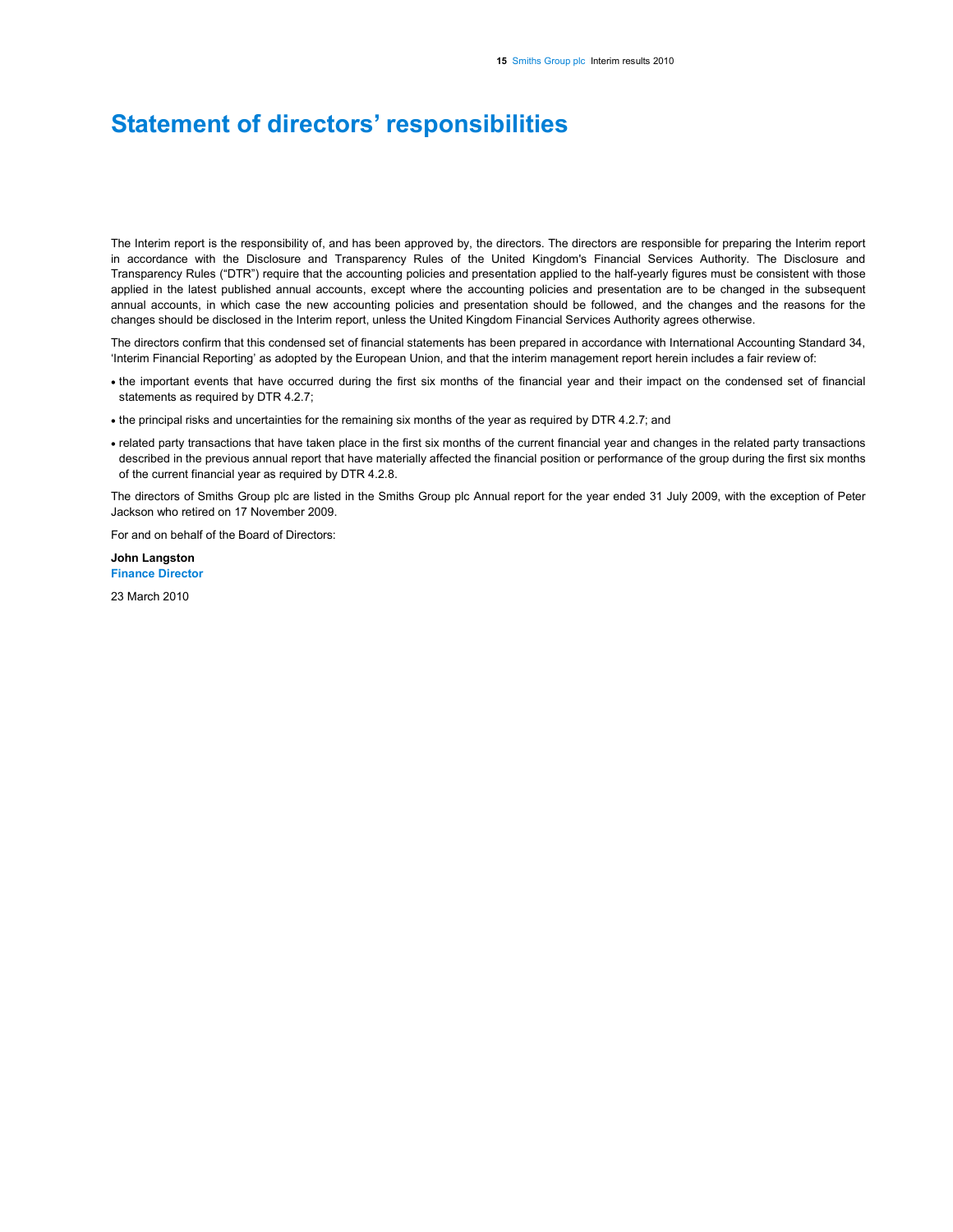# **Independent review report to Smiths Group plc**

#### **Introduction**

We have been engaged by the company to review the condensed set of financial statements in the Interim report for the period ended 30 January 2010, which comprises the consolidated income statement, consolidated statement of comprehensive income, consolidated balance sheet, consolidated statement of changes in equity, consolidated cash-flow statement and related notes. We have read the other information contained in the Interim report and considered whether it contains any apparent misstatements or material inconsistencies with the information in the condensed set of financial statements.

#### **Directors' responsibilities**

The Interim report is the responsibility of, and has been approved by, the directors. The directors are responsible for preparing the Interim report in accordance with the Disclosure and Transparency Rules of the United Kingdom's Financial Services Authority.

As disclosed in note 1, the annual financial statements of the group are prepared in accordance with IFRSs as adopted by the European Union. The condensed set of financial statements included in this Interim report has been prepared in accordance with International Accounting Standard 34, "Interim Financial Reporting", as adopted by the European Union.

#### **Our responsibility**

Our responsibility is to express to the company a conclusion on the condensed set of financial statements in the Interim report based on our review. This report, including the conclusion, has been prepared for and only for the company for the purpose of the Disclosure and Transparency Rules of the Financial Services Authority and for no other purpose. We do not, in producing this report, accept or assume responsibility for any other purpose or to any other person to whom this report is shown or into whose hands it may come save where expressly agreed by our prior consent in writing.

#### **Scope of review**

We conducted our review in accordance with International Standard on Review Engagements (UK and Ireland) 2410, 'Review of Interim Financial Information Performed by the Independent Auditor of the Entity' issued by the Auditing Practices Board for use in the United Kingdom. A review of interim financial information consists of making enquiries, primarily of persons responsible for financial and accounting matters, and applying analytical and other review procedures. A review is substantially less in scope than an audit conducted in accordance with International Standards on Auditing (UK and Ireland) and consequently does not enable us to obtain assurance that we would become aware of all significant matters that might be identified in an audit. Accordingly, we do not express an audit opinion.

#### **Conclusion**

Based on our review, nothing has come to our attention that causes us to believe that the condensed set of financial statements in the Interim report for the period ended 30 January 2010 is not prepared, in all material respects, in accordance with International Accounting Standard 34 as adopted by the European Union and the Disclosure and Transparency Rules of the United Kingdom's Financial Services Authority.

#### **PricewaterhouseCoopers LLP**

Chartered Accountants 23 March 2010 London

#### **Notes**

(a) The maintenance and integrity of the Smiths Group plc website is the responsibility of the directors; the work carried out by the auditors does not involve consideration of these matters and, accordingly, the auditors accept no responsibility for any changes that may have occurred to the financial statements since they were initially presented on the website. (b) Legislation in the United Kingdom governing the preparation and dissemination of financial statements may differ from legislation in other jurisdictions.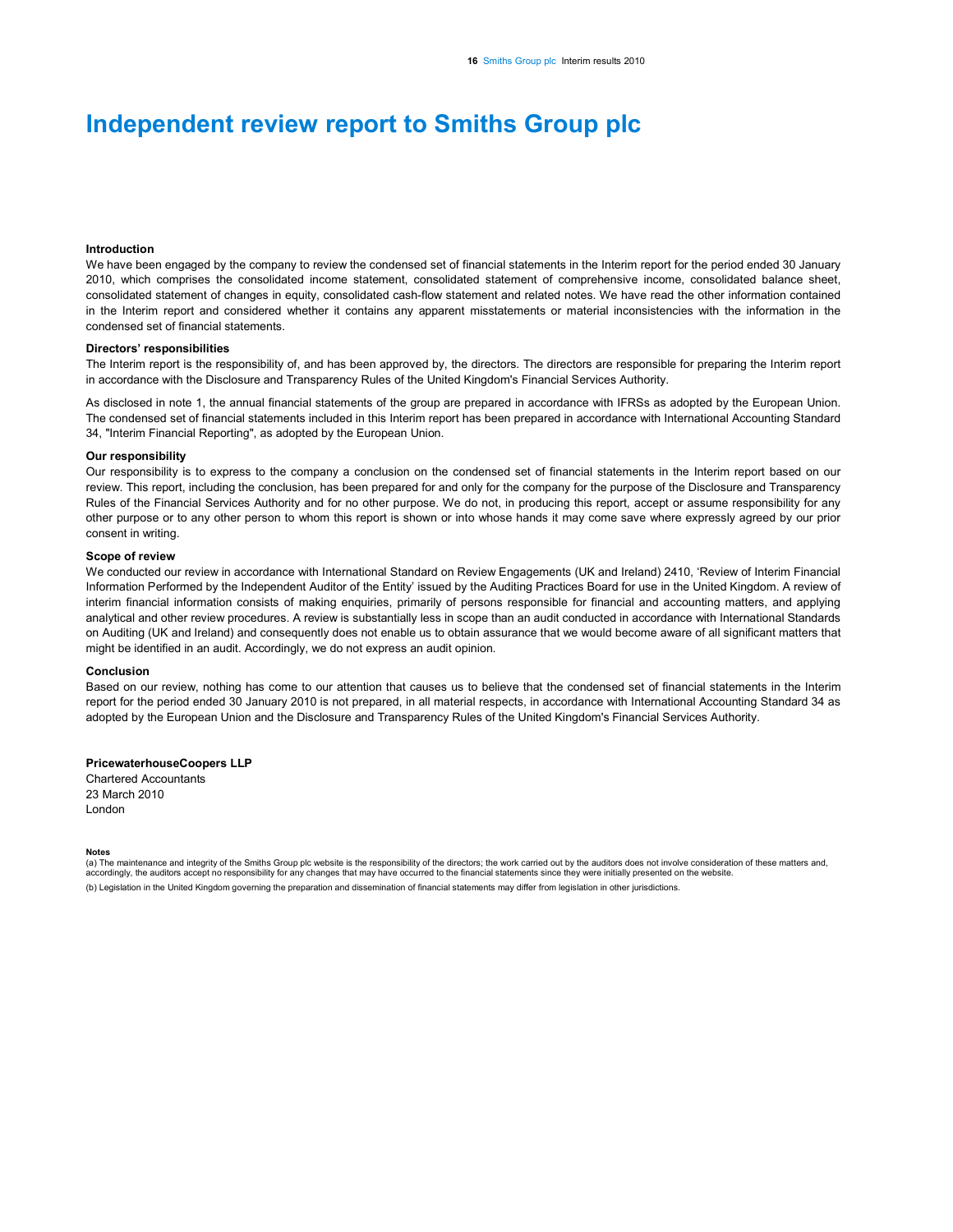# **Consolidated income statement (unaudited)**

|                                                                                              | Notes          | Period ended<br>30 January<br>2010<br>£m | Period ended<br>31 January<br>2009<br>£m | Year ended<br>31 July<br>2009<br>f <sub>m</sub> |
|----------------------------------------------------------------------------------------------|----------------|------------------------------------------|------------------------------------------|-------------------------------------------------|
| <b>Continuing operations</b>                                                                 |                |                                          |                                          |                                                 |
| Revenue                                                                                      | $\overline{2}$ | 1,279.0                                  | 1,291.6                                  | 2.664.6                                         |
| Cost of sales                                                                                |                | (684.9)                                  | (705.0)                                  | (1,447.5)                                       |
| Gross profit                                                                                 |                | 594.1                                    | 586.6                                    | 1,217.1                                         |
| Sales and distribution costs                                                                 |                | (178.0)                                  | (186.1)                                  | (370.5)                                         |
| Administrative expenses                                                                      |                | (234.0)                                  | (241.2)                                  | (419.7)                                         |
| Profit on disposal of businesses                                                             | $\overline{4}$ | 3.6                                      | 0.7                                      | 1.6                                             |
| <b>Operating profit</b>                                                                      |                | 185.7                                    | 160.0                                    | 428.5                                           |
| Comprising                                                                                   |                |                                          |                                          |                                                 |
| - headline operating profit                                                                  | 3              | 207.1                                    | 185.1                                    | 417.5                                           |
| exceptional items, amortisation of acquired intangibles and other financing gains and losses | $\overline{3}$ | (21.4)                                   | (25.1)                                   | 11.0                                            |
|                                                                                              |                | 185.7                                    | 160.0                                    | 428.5                                           |
| Interest receivable                                                                          |                | 0.3                                      | 8.0                                      | 2.1                                             |
| Interest payable                                                                             |                | (31.1)                                   | (28.9)                                   | (54.4)                                          |
| Other financing losses                                                                       |                | (8.9)                                    | (6.3)                                    | (10.9)                                          |
| Other finance income – retirement benefits                                                   |                | 0.8                                      | 2.4                                      | 5.1                                             |
| Finance costs                                                                                |                | (38.9)                                   | (24.8)                                   | (58.1)                                          |
| Share of post-tax profits of associated companies                                            |                | 1.4                                      |                                          | 0.4                                             |
| <b>Profit before taxation</b>                                                                |                | 148.2                                    | 135.2                                    | 370.8                                           |
| Comprising                                                                                   |                |                                          |                                          |                                                 |
| - headline profit before taxation                                                            | 3              | 178.5                                    | 166.6                                    | 370.7                                           |
| exceptional items, amortisation of acquired intangibles and other financing gains and losses | 3              | (30.3)                                   | (31.4)                                   | 0.1                                             |
|                                                                                              |                | 148.2                                    | 135.2                                    | 370.8                                           |
| Taxation                                                                                     | 5              | (35.9)                                   | (26.2)                                   | (94.9)                                          |
| Profit after taxation - continuing operations                                                |                | 112.3                                    | 109.0                                    | 275.9                                           |
| Loss after taxation - discontinued operations                                                |                | (2.4)                                    | (0.1)                                    | (5.9)                                           |
| Profit for the period                                                                        |                | 109.9                                    | 108.9                                    | 270.0                                           |
| Attributable to                                                                              |                |                                          |                                          |                                                 |
| Smiths Group shareholders                                                                    |                | 109.5                                    | 108.6                                    | 269.5                                           |
| Non-controlling interests                                                                    |                | 0.4                                      | 0.3                                      | 0.5                                             |
|                                                                                              |                | 109.9                                    | 108.9                                    | 270.0                                           |
| Earnings per share                                                                           | $\overline{7}$ |                                          |                                          |                                                 |
| Basic                                                                                        |                | 28.1p                                    | 28.0p                                    | 69.3p                                           |
| Basic - continuing operations                                                                |                | 28.7p                                    | 28.0p                                    | 70.8p                                           |
| <b>Diluted</b>                                                                               |                | 27.9p                                    | 27.7p                                    | 68.6p                                           |
| Diluted – continuing operations                                                              |                | 28.5p                                    | 27.7p                                    | 70.1p                                           |
| Dividends per share (declared)                                                               | 6              |                                          |                                          |                                                 |
| – interim                                                                                    |                | 10.5p                                    | 10.5p                                    | 10.5p                                           |
| – final                                                                                      |                |                                          |                                          | 23.5p                                           |
|                                                                                              |                | 10.5p                                    | 10.5p                                    | 34.0p                                           |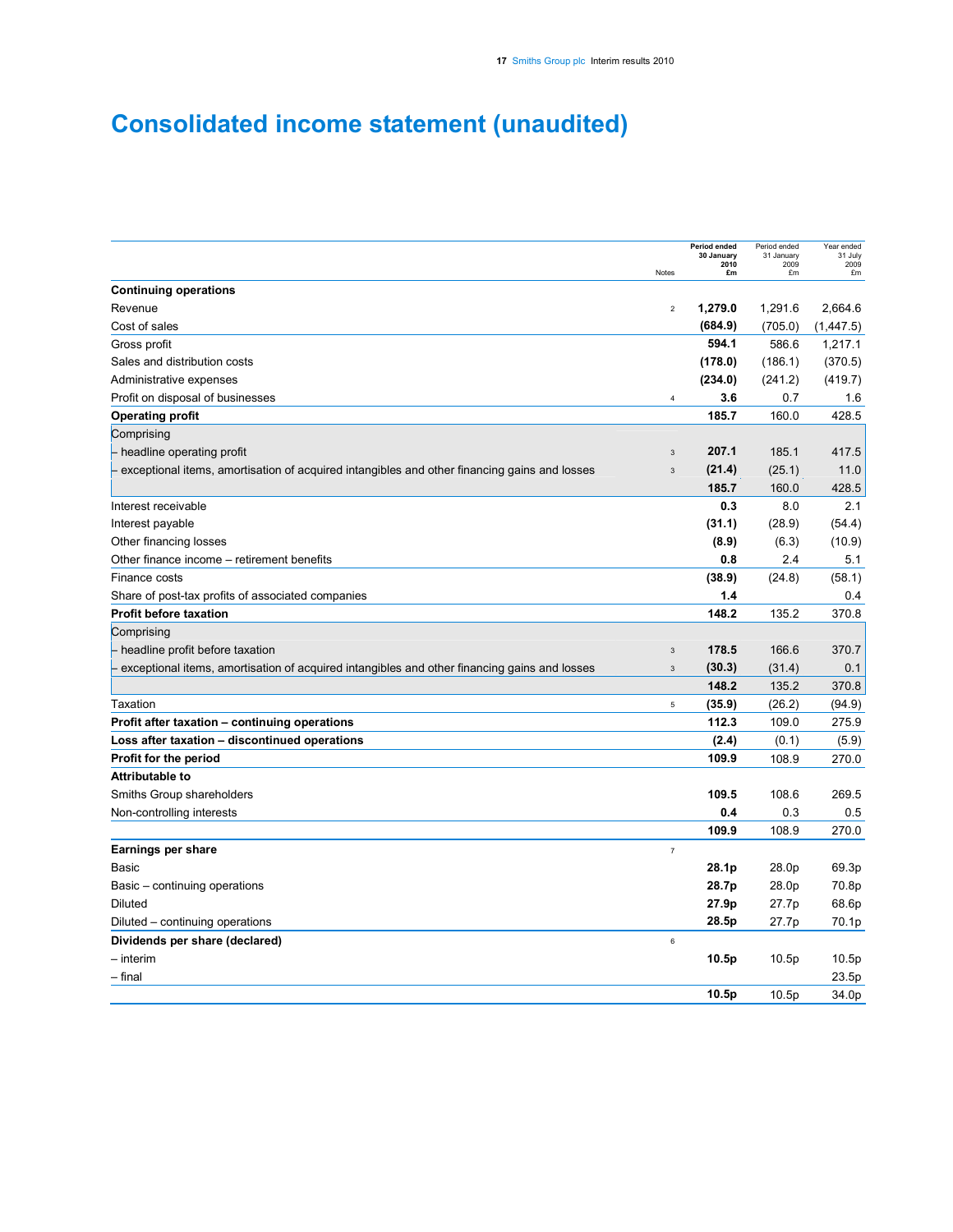# **Consolidated statement of comprehensive income (unaudited)**

|                                                 | Period ended<br>30 January<br>2010<br>Notes<br>£m | Period ended<br>31 January<br>2009<br>£m | Year ended<br>31 July<br>2009<br>£m |
|-------------------------------------------------|---------------------------------------------------|------------------------------------------|-------------------------------------|
| Profit for the period                           | 109.9                                             | 108.9                                    | 270.0                               |
| Exchange gains                                  | 68.7                                              | 381.6                                    | 189.2                               |
| Actuarial gains/(losses) on retirement benefits | 34.6                                              | (412.3)                                  | (429.9)                             |
| Taxation recognised on actuarial movements      | (0.7)                                             | 84.0                                     | 94.3                                |
| Fair value (losses)/gains                       |                                                   |                                          |                                     |
| - deferred in the period                        | (35.2)                                            | (186.0)                                  | (66.6)                              |
| - reclassified to income statement              | (0.4)                                             | 3.7                                      | 8.4                                 |
| Total comprehensive income                      | 176.9                                             | (20.1)                                   | 65.4                                |
| <b>Attributable to</b>                          |                                                   |                                          |                                     |
| Smiths Group shareholders                       | 176.1                                             | (22.2)                                   | 63.9                                |
| Non-controlling interests                       | 0.8                                               | 2.1                                      | 1.5                                 |
|                                                 | 176.9                                             | (20.1)                                   | 65.4                                |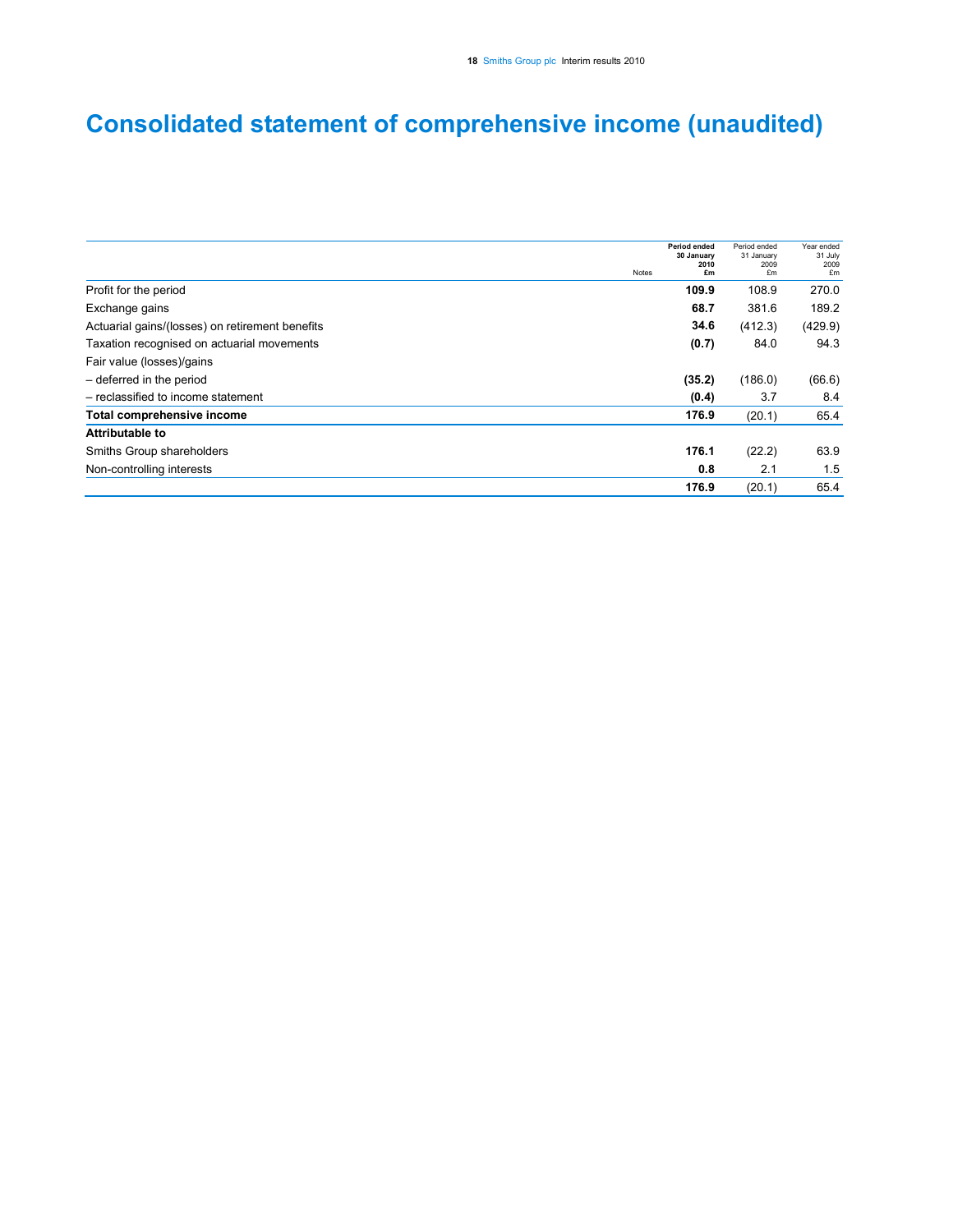# **Consolidated balance sheet (unaudited)**

| 31 July<br>30 January<br>31 January<br>2009<br>2010<br>2009<br>Notes<br>£m<br>£m<br>£m<br><b>Non-current assets</b><br>Intangible assets<br>1,538.1<br>1,614.1<br>1,500.3<br>9<br>Property, plant and equipment<br>308.9<br>358.4<br>318.0<br>10<br>Investments accounted for using the equity method<br>13.1<br>12.5<br>11.2<br>Financial assets - other investments<br>8.1<br>8.3<br>7.8<br>Retirement benefit assets<br>81.2<br>55.6<br>39.2<br>8<br>Deferred tax assets<br>180.2<br>163.7<br>164.7<br>Trade and other receivables<br>23.8<br>22.1<br>21.3<br><b>Financial derivatives</b><br>12.5<br>9.2<br>13.9<br>2,165.9<br>2,243.9<br>2,076.4<br><b>Current assets</b><br>Inventories<br>416.4<br>476.7<br>413.6<br>Trade and other receivables<br>553.6<br>559.5<br>650.4<br>Cash and cash equivalents<br>76.9<br>195.4<br>91.7<br>11<br><b>Financial derivatives</b><br>30.4<br>14.1<br>40.7<br>1,083.2<br>1,336.6<br>1,099.6<br>Assets held for sale<br>9.7<br><b>Total assets</b><br>3,258.8<br>3,580.5<br>3,176.0<br><b>Non-current liabilities</b><br>Financial liabilities:<br>- borrowings<br>(752.2)<br>(807.9)<br>(978.6)<br>11<br>- financial derivatives<br>(0.8)<br>(0.7)<br>(6.7)<br>Provisions for liabilities and charges<br>(226.5)<br>(232.1)<br>(253.2)<br>12<br>Retirement benefit obligations<br>(378.2)<br>(374.8)<br>(519.8)<br>8<br>Deferred tax liabilities<br>(66.5)<br>(70.5)<br>(6.7)<br>Trade and other payables<br>(24.9)<br>(36.2)<br>(25.1)<br>(1,511.0)<br>(1,795.2)<br>(1,455.2)<br><b>Current liabilities</b><br>Financial liabilities:<br>- borrowings<br>(224.4)<br>(184.2)<br>(191.9)<br>11<br>- financial derivatives<br>(38.9)<br>(15.7)<br>(100.3)<br>Provisions for liabilities and charges<br>(77.2)<br>(72.1)<br>(86.9)<br>12<br>Trade and other payables<br>(399.8)<br>(401.7)<br>(435.3)<br>Current tax payable<br>(112.8)<br>(117.7)<br>(153.0)<br>(786.5)<br>(858.0)<br>(967.4)<br><b>Total liabilities</b><br>(2, 297.5)<br>(2,762.6)<br>(2,313.2)<br><b>Net assets</b><br>961.3<br>817.9<br>862.8<br>Shareholders' equity<br>146.3<br>145.9<br>Share capital<br>145.9<br>310.7<br>306.6<br>306.6<br>Share premium account<br>5.8<br>5.8<br>Capital redemption reserve<br>5.8<br>1.7<br>1.7<br>1.7<br>Revaluation reserve<br>234.8<br>234.8<br>234.8<br>Merger reserve<br>380.1<br>330.7<br>251.3<br>Retained earnings<br>(122.5)<br>Hedge reserve<br>(212.0)<br>(87.1)<br>956.9<br>Total shareholders' equity<br>813.5<br>859.0<br>4.4<br>Non-controlling interests' equity<br>4.4<br>3.8<br>961.3<br><b>Total equity</b><br>817.9<br>862.8 |  |  |  |
|-------------------------------------------------------------------------------------------------------------------------------------------------------------------------------------------------------------------------------------------------------------------------------------------------------------------------------------------------------------------------------------------------------------------------------------------------------------------------------------------------------------------------------------------------------------------------------------------------------------------------------------------------------------------------------------------------------------------------------------------------------------------------------------------------------------------------------------------------------------------------------------------------------------------------------------------------------------------------------------------------------------------------------------------------------------------------------------------------------------------------------------------------------------------------------------------------------------------------------------------------------------------------------------------------------------------------------------------------------------------------------------------------------------------------------------------------------------------------------------------------------------------------------------------------------------------------------------------------------------------------------------------------------------------------------------------------------------------------------------------------------------------------------------------------------------------------------------------------------------------------------------------------------------------------------------------------------------------------------------------------------------------------------------------------------------------------------------------------------------------------------------------------------------------------------------------------------------------------------------------------------------------------------------------------------------------------------------------------------------------------------------------------------------------------------------------------------------------------------------------------------------------------------------------------------------------------------------------------------|--|--|--|
|                                                                                                                                                                                                                                                                                                                                                                                                                                                                                                                                                                                                                                                                                                                                                                                                                                                                                                                                                                                                                                                                                                                                                                                                                                                                                                                                                                                                                                                                                                                                                                                                                                                                                                                                                                                                                                                                                                                                                                                                                                                                                                                                                                                                                                                                                                                                                                                                                                                                                                                                                                                                       |  |  |  |
|                                                                                                                                                                                                                                                                                                                                                                                                                                                                                                                                                                                                                                                                                                                                                                                                                                                                                                                                                                                                                                                                                                                                                                                                                                                                                                                                                                                                                                                                                                                                                                                                                                                                                                                                                                                                                                                                                                                                                                                                                                                                                                                                                                                                                                                                                                                                                                                                                                                                                                                                                                                                       |  |  |  |
|                                                                                                                                                                                                                                                                                                                                                                                                                                                                                                                                                                                                                                                                                                                                                                                                                                                                                                                                                                                                                                                                                                                                                                                                                                                                                                                                                                                                                                                                                                                                                                                                                                                                                                                                                                                                                                                                                                                                                                                                                                                                                                                                                                                                                                                                                                                                                                                                                                                                                                                                                                                                       |  |  |  |
|                                                                                                                                                                                                                                                                                                                                                                                                                                                                                                                                                                                                                                                                                                                                                                                                                                                                                                                                                                                                                                                                                                                                                                                                                                                                                                                                                                                                                                                                                                                                                                                                                                                                                                                                                                                                                                                                                                                                                                                                                                                                                                                                                                                                                                                                                                                                                                                                                                                                                                                                                                                                       |  |  |  |
|                                                                                                                                                                                                                                                                                                                                                                                                                                                                                                                                                                                                                                                                                                                                                                                                                                                                                                                                                                                                                                                                                                                                                                                                                                                                                                                                                                                                                                                                                                                                                                                                                                                                                                                                                                                                                                                                                                                                                                                                                                                                                                                                                                                                                                                                                                                                                                                                                                                                                                                                                                                                       |  |  |  |
|                                                                                                                                                                                                                                                                                                                                                                                                                                                                                                                                                                                                                                                                                                                                                                                                                                                                                                                                                                                                                                                                                                                                                                                                                                                                                                                                                                                                                                                                                                                                                                                                                                                                                                                                                                                                                                                                                                                                                                                                                                                                                                                                                                                                                                                                                                                                                                                                                                                                                                                                                                                                       |  |  |  |
|                                                                                                                                                                                                                                                                                                                                                                                                                                                                                                                                                                                                                                                                                                                                                                                                                                                                                                                                                                                                                                                                                                                                                                                                                                                                                                                                                                                                                                                                                                                                                                                                                                                                                                                                                                                                                                                                                                                                                                                                                                                                                                                                                                                                                                                                                                                                                                                                                                                                                                                                                                                                       |  |  |  |
|                                                                                                                                                                                                                                                                                                                                                                                                                                                                                                                                                                                                                                                                                                                                                                                                                                                                                                                                                                                                                                                                                                                                                                                                                                                                                                                                                                                                                                                                                                                                                                                                                                                                                                                                                                                                                                                                                                                                                                                                                                                                                                                                                                                                                                                                                                                                                                                                                                                                                                                                                                                                       |  |  |  |
|                                                                                                                                                                                                                                                                                                                                                                                                                                                                                                                                                                                                                                                                                                                                                                                                                                                                                                                                                                                                                                                                                                                                                                                                                                                                                                                                                                                                                                                                                                                                                                                                                                                                                                                                                                                                                                                                                                                                                                                                                                                                                                                                                                                                                                                                                                                                                                                                                                                                                                                                                                                                       |  |  |  |
|                                                                                                                                                                                                                                                                                                                                                                                                                                                                                                                                                                                                                                                                                                                                                                                                                                                                                                                                                                                                                                                                                                                                                                                                                                                                                                                                                                                                                                                                                                                                                                                                                                                                                                                                                                                                                                                                                                                                                                                                                                                                                                                                                                                                                                                                                                                                                                                                                                                                                                                                                                                                       |  |  |  |
|                                                                                                                                                                                                                                                                                                                                                                                                                                                                                                                                                                                                                                                                                                                                                                                                                                                                                                                                                                                                                                                                                                                                                                                                                                                                                                                                                                                                                                                                                                                                                                                                                                                                                                                                                                                                                                                                                                                                                                                                                                                                                                                                                                                                                                                                                                                                                                                                                                                                                                                                                                                                       |  |  |  |
|                                                                                                                                                                                                                                                                                                                                                                                                                                                                                                                                                                                                                                                                                                                                                                                                                                                                                                                                                                                                                                                                                                                                                                                                                                                                                                                                                                                                                                                                                                                                                                                                                                                                                                                                                                                                                                                                                                                                                                                                                                                                                                                                                                                                                                                                                                                                                                                                                                                                                                                                                                                                       |  |  |  |
|                                                                                                                                                                                                                                                                                                                                                                                                                                                                                                                                                                                                                                                                                                                                                                                                                                                                                                                                                                                                                                                                                                                                                                                                                                                                                                                                                                                                                                                                                                                                                                                                                                                                                                                                                                                                                                                                                                                                                                                                                                                                                                                                                                                                                                                                                                                                                                                                                                                                                                                                                                                                       |  |  |  |
|                                                                                                                                                                                                                                                                                                                                                                                                                                                                                                                                                                                                                                                                                                                                                                                                                                                                                                                                                                                                                                                                                                                                                                                                                                                                                                                                                                                                                                                                                                                                                                                                                                                                                                                                                                                                                                                                                                                                                                                                                                                                                                                                                                                                                                                                                                                                                                                                                                                                                                                                                                                                       |  |  |  |
|                                                                                                                                                                                                                                                                                                                                                                                                                                                                                                                                                                                                                                                                                                                                                                                                                                                                                                                                                                                                                                                                                                                                                                                                                                                                                                                                                                                                                                                                                                                                                                                                                                                                                                                                                                                                                                                                                                                                                                                                                                                                                                                                                                                                                                                                                                                                                                                                                                                                                                                                                                                                       |  |  |  |
|                                                                                                                                                                                                                                                                                                                                                                                                                                                                                                                                                                                                                                                                                                                                                                                                                                                                                                                                                                                                                                                                                                                                                                                                                                                                                                                                                                                                                                                                                                                                                                                                                                                                                                                                                                                                                                                                                                                                                                                                                                                                                                                                                                                                                                                                                                                                                                                                                                                                                                                                                                                                       |  |  |  |
|                                                                                                                                                                                                                                                                                                                                                                                                                                                                                                                                                                                                                                                                                                                                                                                                                                                                                                                                                                                                                                                                                                                                                                                                                                                                                                                                                                                                                                                                                                                                                                                                                                                                                                                                                                                                                                                                                                                                                                                                                                                                                                                                                                                                                                                                                                                                                                                                                                                                                                                                                                                                       |  |  |  |
|                                                                                                                                                                                                                                                                                                                                                                                                                                                                                                                                                                                                                                                                                                                                                                                                                                                                                                                                                                                                                                                                                                                                                                                                                                                                                                                                                                                                                                                                                                                                                                                                                                                                                                                                                                                                                                                                                                                                                                                                                                                                                                                                                                                                                                                                                                                                                                                                                                                                                                                                                                                                       |  |  |  |
|                                                                                                                                                                                                                                                                                                                                                                                                                                                                                                                                                                                                                                                                                                                                                                                                                                                                                                                                                                                                                                                                                                                                                                                                                                                                                                                                                                                                                                                                                                                                                                                                                                                                                                                                                                                                                                                                                                                                                                                                                                                                                                                                                                                                                                                                                                                                                                                                                                                                                                                                                                                                       |  |  |  |
|                                                                                                                                                                                                                                                                                                                                                                                                                                                                                                                                                                                                                                                                                                                                                                                                                                                                                                                                                                                                                                                                                                                                                                                                                                                                                                                                                                                                                                                                                                                                                                                                                                                                                                                                                                                                                                                                                                                                                                                                                                                                                                                                                                                                                                                                                                                                                                                                                                                                                                                                                                                                       |  |  |  |
|                                                                                                                                                                                                                                                                                                                                                                                                                                                                                                                                                                                                                                                                                                                                                                                                                                                                                                                                                                                                                                                                                                                                                                                                                                                                                                                                                                                                                                                                                                                                                                                                                                                                                                                                                                                                                                                                                                                                                                                                                                                                                                                                                                                                                                                                                                                                                                                                                                                                                                                                                                                                       |  |  |  |
|                                                                                                                                                                                                                                                                                                                                                                                                                                                                                                                                                                                                                                                                                                                                                                                                                                                                                                                                                                                                                                                                                                                                                                                                                                                                                                                                                                                                                                                                                                                                                                                                                                                                                                                                                                                                                                                                                                                                                                                                                                                                                                                                                                                                                                                                                                                                                                                                                                                                                                                                                                                                       |  |  |  |
|                                                                                                                                                                                                                                                                                                                                                                                                                                                                                                                                                                                                                                                                                                                                                                                                                                                                                                                                                                                                                                                                                                                                                                                                                                                                                                                                                                                                                                                                                                                                                                                                                                                                                                                                                                                                                                                                                                                                                                                                                                                                                                                                                                                                                                                                                                                                                                                                                                                                                                                                                                                                       |  |  |  |
|                                                                                                                                                                                                                                                                                                                                                                                                                                                                                                                                                                                                                                                                                                                                                                                                                                                                                                                                                                                                                                                                                                                                                                                                                                                                                                                                                                                                                                                                                                                                                                                                                                                                                                                                                                                                                                                                                                                                                                                                                                                                                                                                                                                                                                                                                                                                                                                                                                                                                                                                                                                                       |  |  |  |
|                                                                                                                                                                                                                                                                                                                                                                                                                                                                                                                                                                                                                                                                                                                                                                                                                                                                                                                                                                                                                                                                                                                                                                                                                                                                                                                                                                                                                                                                                                                                                                                                                                                                                                                                                                                                                                                                                                                                                                                                                                                                                                                                                                                                                                                                                                                                                                                                                                                                                                                                                                                                       |  |  |  |
|                                                                                                                                                                                                                                                                                                                                                                                                                                                                                                                                                                                                                                                                                                                                                                                                                                                                                                                                                                                                                                                                                                                                                                                                                                                                                                                                                                                                                                                                                                                                                                                                                                                                                                                                                                                                                                                                                                                                                                                                                                                                                                                                                                                                                                                                                                                                                                                                                                                                                                                                                                                                       |  |  |  |
|                                                                                                                                                                                                                                                                                                                                                                                                                                                                                                                                                                                                                                                                                                                                                                                                                                                                                                                                                                                                                                                                                                                                                                                                                                                                                                                                                                                                                                                                                                                                                                                                                                                                                                                                                                                                                                                                                                                                                                                                                                                                                                                                                                                                                                                                                                                                                                                                                                                                                                                                                                                                       |  |  |  |
|                                                                                                                                                                                                                                                                                                                                                                                                                                                                                                                                                                                                                                                                                                                                                                                                                                                                                                                                                                                                                                                                                                                                                                                                                                                                                                                                                                                                                                                                                                                                                                                                                                                                                                                                                                                                                                                                                                                                                                                                                                                                                                                                                                                                                                                                                                                                                                                                                                                                                                                                                                                                       |  |  |  |
|                                                                                                                                                                                                                                                                                                                                                                                                                                                                                                                                                                                                                                                                                                                                                                                                                                                                                                                                                                                                                                                                                                                                                                                                                                                                                                                                                                                                                                                                                                                                                                                                                                                                                                                                                                                                                                                                                                                                                                                                                                                                                                                                                                                                                                                                                                                                                                                                                                                                                                                                                                                                       |  |  |  |
|                                                                                                                                                                                                                                                                                                                                                                                                                                                                                                                                                                                                                                                                                                                                                                                                                                                                                                                                                                                                                                                                                                                                                                                                                                                                                                                                                                                                                                                                                                                                                                                                                                                                                                                                                                                                                                                                                                                                                                                                                                                                                                                                                                                                                                                                                                                                                                                                                                                                                                                                                                                                       |  |  |  |
|                                                                                                                                                                                                                                                                                                                                                                                                                                                                                                                                                                                                                                                                                                                                                                                                                                                                                                                                                                                                                                                                                                                                                                                                                                                                                                                                                                                                                                                                                                                                                                                                                                                                                                                                                                                                                                                                                                                                                                                                                                                                                                                                                                                                                                                                                                                                                                                                                                                                                                                                                                                                       |  |  |  |
|                                                                                                                                                                                                                                                                                                                                                                                                                                                                                                                                                                                                                                                                                                                                                                                                                                                                                                                                                                                                                                                                                                                                                                                                                                                                                                                                                                                                                                                                                                                                                                                                                                                                                                                                                                                                                                                                                                                                                                                                                                                                                                                                                                                                                                                                                                                                                                                                                                                                                                                                                                                                       |  |  |  |
|                                                                                                                                                                                                                                                                                                                                                                                                                                                                                                                                                                                                                                                                                                                                                                                                                                                                                                                                                                                                                                                                                                                                                                                                                                                                                                                                                                                                                                                                                                                                                                                                                                                                                                                                                                                                                                                                                                                                                                                                                                                                                                                                                                                                                                                                                                                                                                                                                                                                                                                                                                                                       |  |  |  |
|                                                                                                                                                                                                                                                                                                                                                                                                                                                                                                                                                                                                                                                                                                                                                                                                                                                                                                                                                                                                                                                                                                                                                                                                                                                                                                                                                                                                                                                                                                                                                                                                                                                                                                                                                                                                                                                                                                                                                                                                                                                                                                                                                                                                                                                                                                                                                                                                                                                                                                                                                                                                       |  |  |  |
|                                                                                                                                                                                                                                                                                                                                                                                                                                                                                                                                                                                                                                                                                                                                                                                                                                                                                                                                                                                                                                                                                                                                                                                                                                                                                                                                                                                                                                                                                                                                                                                                                                                                                                                                                                                                                                                                                                                                                                                                                                                                                                                                                                                                                                                                                                                                                                                                                                                                                                                                                                                                       |  |  |  |
|                                                                                                                                                                                                                                                                                                                                                                                                                                                                                                                                                                                                                                                                                                                                                                                                                                                                                                                                                                                                                                                                                                                                                                                                                                                                                                                                                                                                                                                                                                                                                                                                                                                                                                                                                                                                                                                                                                                                                                                                                                                                                                                                                                                                                                                                                                                                                                                                                                                                                                                                                                                                       |  |  |  |
|                                                                                                                                                                                                                                                                                                                                                                                                                                                                                                                                                                                                                                                                                                                                                                                                                                                                                                                                                                                                                                                                                                                                                                                                                                                                                                                                                                                                                                                                                                                                                                                                                                                                                                                                                                                                                                                                                                                                                                                                                                                                                                                                                                                                                                                                                                                                                                                                                                                                                                                                                                                                       |  |  |  |
|                                                                                                                                                                                                                                                                                                                                                                                                                                                                                                                                                                                                                                                                                                                                                                                                                                                                                                                                                                                                                                                                                                                                                                                                                                                                                                                                                                                                                                                                                                                                                                                                                                                                                                                                                                                                                                                                                                                                                                                                                                                                                                                                                                                                                                                                                                                                                                                                                                                                                                                                                                                                       |  |  |  |
|                                                                                                                                                                                                                                                                                                                                                                                                                                                                                                                                                                                                                                                                                                                                                                                                                                                                                                                                                                                                                                                                                                                                                                                                                                                                                                                                                                                                                                                                                                                                                                                                                                                                                                                                                                                                                                                                                                                                                                                                                                                                                                                                                                                                                                                                                                                                                                                                                                                                                                                                                                                                       |  |  |  |
|                                                                                                                                                                                                                                                                                                                                                                                                                                                                                                                                                                                                                                                                                                                                                                                                                                                                                                                                                                                                                                                                                                                                                                                                                                                                                                                                                                                                                                                                                                                                                                                                                                                                                                                                                                                                                                                                                                                                                                                                                                                                                                                                                                                                                                                                                                                                                                                                                                                                                                                                                                                                       |  |  |  |
|                                                                                                                                                                                                                                                                                                                                                                                                                                                                                                                                                                                                                                                                                                                                                                                                                                                                                                                                                                                                                                                                                                                                                                                                                                                                                                                                                                                                                                                                                                                                                                                                                                                                                                                                                                                                                                                                                                                                                                                                                                                                                                                                                                                                                                                                                                                                                                                                                                                                                                                                                                                                       |  |  |  |
|                                                                                                                                                                                                                                                                                                                                                                                                                                                                                                                                                                                                                                                                                                                                                                                                                                                                                                                                                                                                                                                                                                                                                                                                                                                                                                                                                                                                                                                                                                                                                                                                                                                                                                                                                                                                                                                                                                                                                                                                                                                                                                                                                                                                                                                                                                                                                                                                                                                                                                                                                                                                       |  |  |  |
|                                                                                                                                                                                                                                                                                                                                                                                                                                                                                                                                                                                                                                                                                                                                                                                                                                                                                                                                                                                                                                                                                                                                                                                                                                                                                                                                                                                                                                                                                                                                                                                                                                                                                                                                                                                                                                                                                                                                                                                                                                                                                                                                                                                                                                                                                                                                                                                                                                                                                                                                                                                                       |  |  |  |
|                                                                                                                                                                                                                                                                                                                                                                                                                                                                                                                                                                                                                                                                                                                                                                                                                                                                                                                                                                                                                                                                                                                                                                                                                                                                                                                                                                                                                                                                                                                                                                                                                                                                                                                                                                                                                                                                                                                                                                                                                                                                                                                                                                                                                                                                                                                                                                                                                                                                                                                                                                                                       |  |  |  |
|                                                                                                                                                                                                                                                                                                                                                                                                                                                                                                                                                                                                                                                                                                                                                                                                                                                                                                                                                                                                                                                                                                                                                                                                                                                                                                                                                                                                                                                                                                                                                                                                                                                                                                                                                                                                                                                                                                                                                                                                                                                                                                                                                                                                                                                                                                                                                                                                                                                                                                                                                                                                       |  |  |  |
|                                                                                                                                                                                                                                                                                                                                                                                                                                                                                                                                                                                                                                                                                                                                                                                                                                                                                                                                                                                                                                                                                                                                                                                                                                                                                                                                                                                                                                                                                                                                                                                                                                                                                                                                                                                                                                                                                                                                                                                                                                                                                                                                                                                                                                                                                                                                                                                                                                                                                                                                                                                                       |  |  |  |
|                                                                                                                                                                                                                                                                                                                                                                                                                                                                                                                                                                                                                                                                                                                                                                                                                                                                                                                                                                                                                                                                                                                                                                                                                                                                                                                                                                                                                                                                                                                                                                                                                                                                                                                                                                                                                                                                                                                                                                                                                                                                                                                                                                                                                                                                                                                                                                                                                                                                                                                                                                                                       |  |  |  |
|                                                                                                                                                                                                                                                                                                                                                                                                                                                                                                                                                                                                                                                                                                                                                                                                                                                                                                                                                                                                                                                                                                                                                                                                                                                                                                                                                                                                                                                                                                                                                                                                                                                                                                                                                                                                                                                                                                                                                                                                                                                                                                                                                                                                                                                                                                                                                                                                                                                                                                                                                                                                       |  |  |  |
|                                                                                                                                                                                                                                                                                                                                                                                                                                                                                                                                                                                                                                                                                                                                                                                                                                                                                                                                                                                                                                                                                                                                                                                                                                                                                                                                                                                                                                                                                                                                                                                                                                                                                                                                                                                                                                                                                                                                                                                                                                                                                                                                                                                                                                                                                                                                                                                                                                                                                                                                                                                                       |  |  |  |
|                                                                                                                                                                                                                                                                                                                                                                                                                                                                                                                                                                                                                                                                                                                                                                                                                                                                                                                                                                                                                                                                                                                                                                                                                                                                                                                                                                                                                                                                                                                                                                                                                                                                                                                                                                                                                                                                                                                                                                                                                                                                                                                                                                                                                                                                                                                                                                                                                                                                                                                                                                                                       |  |  |  |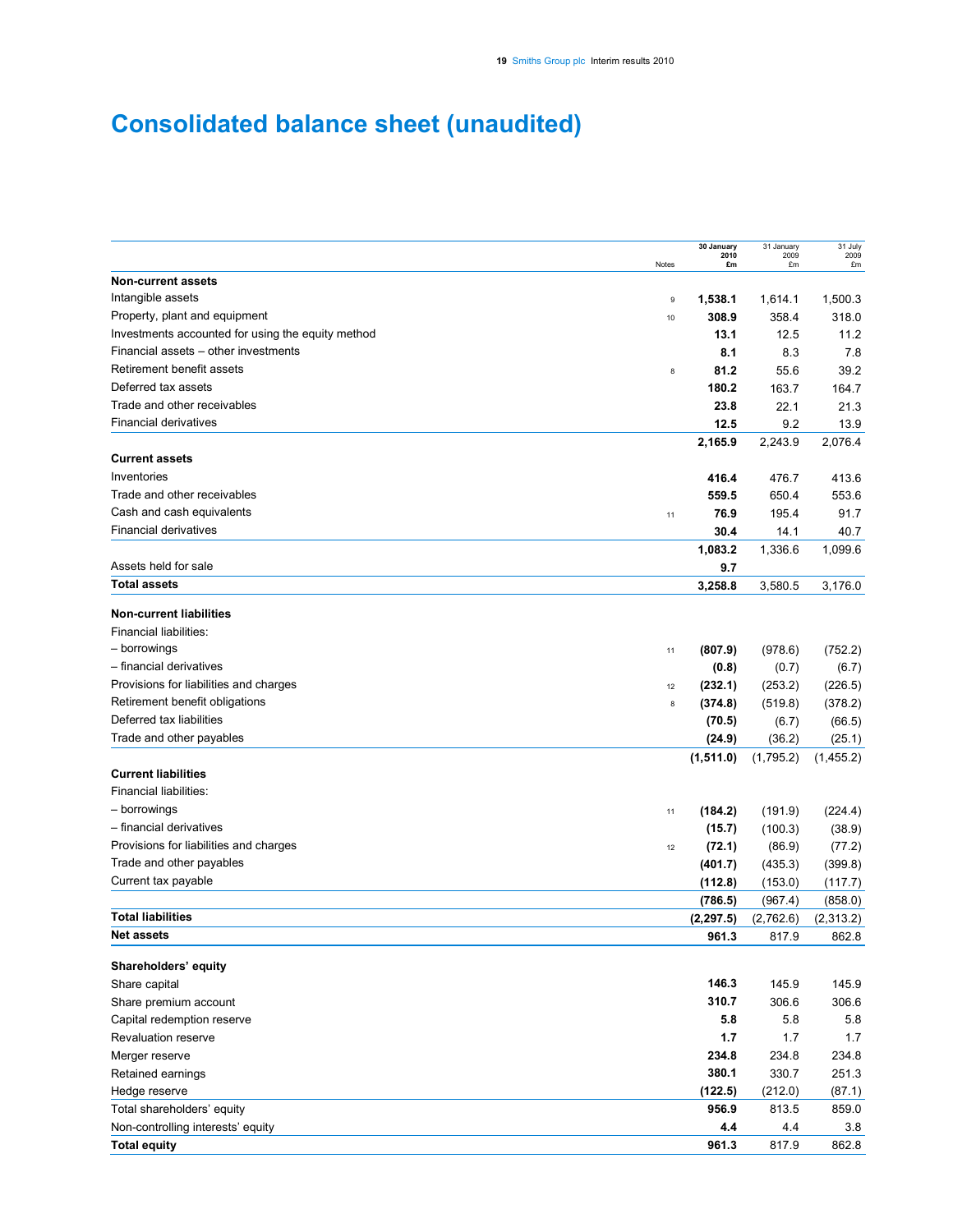# **Consolidated statement of changes in equity (unaudited)**

|                                                    | Share capital<br>and share<br>premium<br>£m | Other<br>reserves<br>£m | Retained<br>earnings<br>£m | Hedge<br>reserve<br>£m | Equity<br>shareholders'<br>funds<br>£m | Non-controlling<br>interest<br>£m | Total<br>equity<br>£m |
|----------------------------------------------------|---------------------------------------------|-------------------------|----------------------------|------------------------|----------------------------------------|-----------------------------------|-----------------------|
| At 31 July 2009                                    | 452.5                                       | 242.3                   | 251.3                      | (87.1)                 | 859.0                                  | 3.8                               | 862.8                 |
| Profit for the period                              |                                             |                         | 109.5                      |                        | 109.5                                  | 0.4                               | 109.9                 |
| Other comprehensive income:                        |                                             |                         |                            |                        |                                        |                                   |                       |
| Exchange gains                                     |                                             |                         | 68.1                       | 0.2                    | 68.3                                   | 0.4                               | 68.7                  |
| Actuarial gains on retirement benefits net of tax  |                                             |                         | 33.9                       |                        | 33.9                                   |                                   | 33.9                  |
| Fair value gains and losses                        |                                             |                         |                            | (35.6)                 | (35.6)                                 |                                   | (35.6)                |
| Total comprehensive income for the period          |                                             |                         | 211.5                      | (35.4)                 | 176.1                                  | 0.8                               | 176.9                 |
| Transactions relating to ownership interests:      |                                             |                         |                            |                        |                                        |                                   |                       |
| Exercises of share options                         | 4.3                                         |                         | 0.6                        |                        | 4.9                                    |                                   | 4.9                   |
| Taxation recognised on share-based payment         |                                             |                         | 1.7                        |                        | 1.7                                    |                                   | 1.7                   |
| Purchase of own shares                             | 0.2                                         |                         | (0.2)                      |                        |                                        |                                   |                       |
| <b>Dividends</b>                                   |                                             |                         |                            |                        |                                        |                                   |                       |
| - equity shareholders                              |                                             |                         | (91.6)                     |                        | (91.6)                                 |                                   | (91.6)                |
| - non-controlling interest                         |                                             |                         |                            |                        |                                        | (0.2)                             | (0.2)                 |
| Share-based payment                                |                                             |                         | 6.8                        |                        | 6.8                                    |                                   | 6.8                   |
| At 30 January 2010                                 | 457.0                                       | 242.3                   | 380.1                      | (122.5)                | 956.9                                  | 4.4                               | 961.3                 |
|                                                    | Share capital<br>and share<br>premium<br>£m | Other<br>reserves<br>£m | Retained<br>earnings<br>£m | Hedge<br>reserve<br>£m | Equity<br>shareholders'<br>funds<br>£m | Non-controlling<br>interest<br>£m | Total<br>equity<br>£m |
| At 31 July 2008                                    | 449.1                                       | 242.3                   | 253.7                      | (29.2)                 | 915.9                                  | 2.3                               | 918.2                 |
| Profit for the period                              |                                             |                         | 108.6                      |                        | 108.6                                  | 0.3                               | 108.9                 |
| Other comprehensive income:                        |                                             |                         |                            |                        |                                        |                                   |                       |
| Exchange gains                                     |                                             |                         | 380.3                      | (0.5)                  | 379.8                                  | 1.8                               | 381.6                 |
| Actuarial losses on retirement benefits net of tax |                                             |                         | (328.3)                    |                        | (328.3)                                |                                   | (328.3)               |
| Fair value gains and losses                        |                                             |                         |                            | (182.3)                | (182.3)                                |                                   | (182.3)               |
| Total comprehensive income for the period          |                                             |                         | 160.6                      | (182.8)                | (22.2)                                 | 2.1                               | (20.1)                |
| Transactions relating to ownership interests:      |                                             |                         |                            |                        |                                        |                                   |                       |
| Exercises of share options                         | 1.5                                         |                         | 2.1                        |                        | 3.6                                    |                                   | 3.6                   |
| Taxation recognised on share-based payment         |                                             |                         | (3.1)                      |                        | (3.1)                                  |                                   | (3.1)                 |
| Purchase of own shares                             | 0.2                                         |                         | (0.2)                      |                        |                                        |                                   |                       |
| Conversion of B shares                             | 1.7                                         |                         |                            |                        | 1.7                                    |                                   | 1.7                   |
| Dividends paid to equity shareholders              |                                             |                         | (91.1)                     |                        | (91.1)                                 |                                   | (91.1)                |
| Share-based payment                                |                                             |                         | 8.7                        |                        | 8.7                                    |                                   | 8.7                   |
| At 31 January 2009                                 | 452.5                                       | 242.3                   | 330.7                      | (212.0)                | 813.5                                  | 4.4                               | 817.9                 |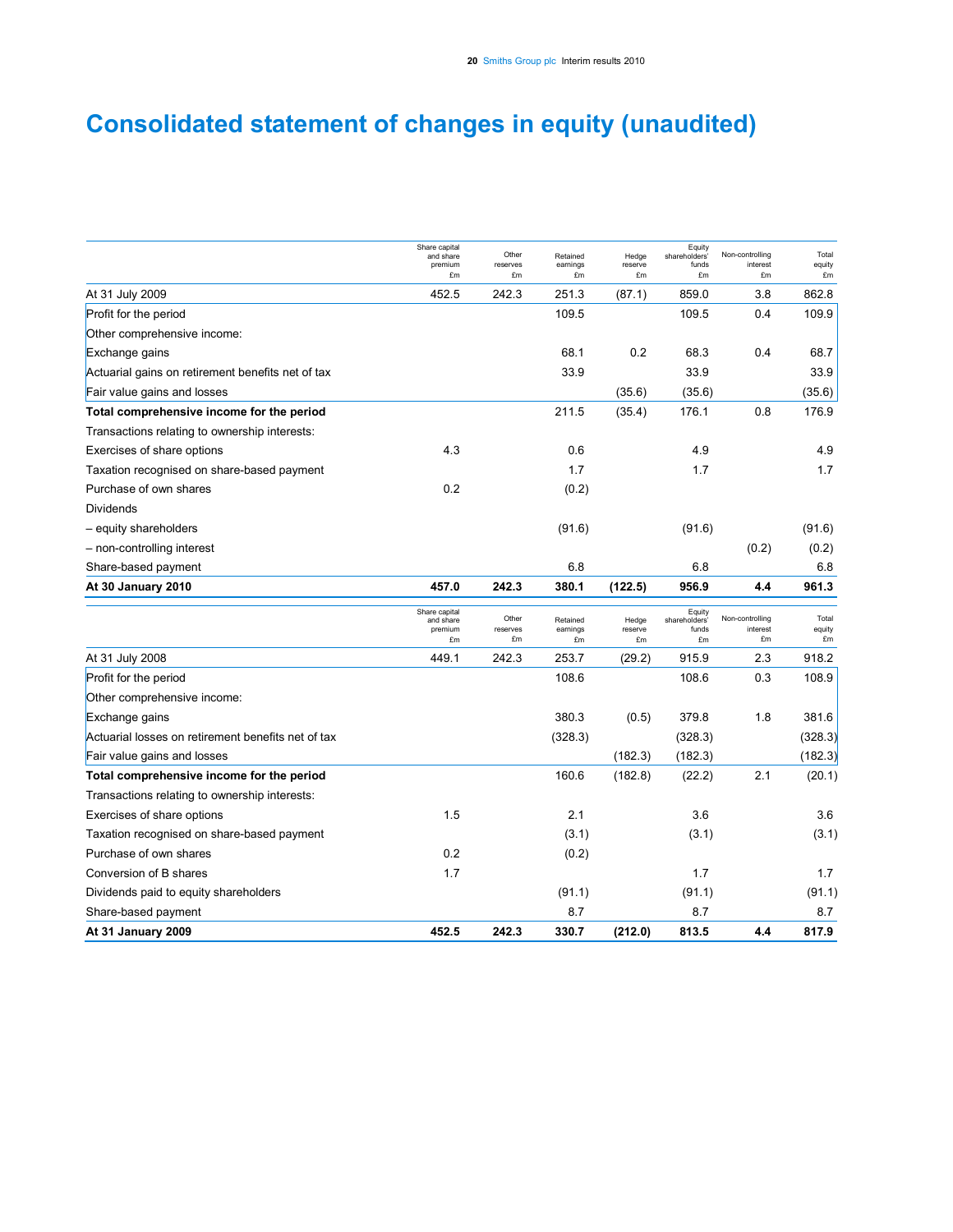# **Consolidated cash-flow statement (unaudited)**

|                                                                     | Notes | Period ended<br>30 January<br>2010<br>£m | Period ended<br>31 January<br>2009<br>£m | Year ended<br>31 July<br>2009<br>£m |
|---------------------------------------------------------------------|-------|------------------------------------------|------------------------------------------|-------------------------------------|
| Net cash inflow from operating activities                           | 14    | 163.6                                    | 131.7                                    | 332.1                               |
| Cash-flows from investing activities                                |       |                                          |                                          |                                     |
| Expenditure on capitalised development                              |       | (10.6)                                   | (9.7)                                    | (22.5)                              |
| Expenditure on other intangible assets                              |       | (4.0)                                    | (7.3)                                    | (17.4)                              |
| Purchases of property, plant and equipment                          |       | (21.6)                                   | (28.9)                                   | (57.4)                              |
| Disposal of property, plant and equipment                           |       | 6.1                                      | 17.3                                     | 19.8                                |
| Investment in financial assets                                      |       |                                          | (0.1)                                    | (6.6)                               |
| Acquisition of businesses                                           |       | (10.9)                                   | (39.7)                                   | (103.3)                             |
| Disposal of Aerospace                                               |       |                                          | (0.1)                                    | (1.9)                               |
| Disposals of businesses                                             |       | 2.8                                      | (0.6)                                    | (0.2)                               |
| Net cash-flow used in investing activities                          |       | (38.2)                                   | (69.1)                                   | (189.5)                             |
| Cash-flows from financing activities                                |       |                                          |                                          |                                     |
| Proceeds from exercise of share options                             |       | 4.9                                      | 3.6                                      | 4.1                                 |
| Dividends paid to equity shareholders and non-controlling interests |       | (91.8)                                   | (91.1)                                   | (132.0)                             |
| Cash outflow from matured derivative financial instruments          |       | (25.1)                                   | (44.9)                                   | (89.9)                              |
| Increase in new borrowings                                          |       | 31.1                                     | 198.6                                    | 495.8                               |
| Reduction and repayment of borrowings                               |       | (32.0)                                   | (65.0)                                   | (357.9)                             |
| Net cash-flow used in financing activities                          |       | (112.9)                                  | 1.2                                      | (79.9)                              |
| Net increase in cash and cash equivalents                           |       | 12.5                                     | 63.8                                     | 62.7                                |
| Cash and cash equivalents at beginning of period                    |       | 19.7                                     | (40.0)                                   | (40.0)                              |
| Exchange differences                                                |       | (2.1)                                    | (1.2)                                    | (3.0)                               |
| Cash and cash equivalents at end of period                          |       | 30.1                                     | 22.6                                     | 19.7                                |
| Cash and cash equivalents at end of period comprise                 |       |                                          |                                          |                                     |
| - cash at bank and in hand                                          |       | 70.8                                     | 182.8                                    | 84.0                                |
| - deposits                                                          |       | 6.1                                      | 12.6                                     | 7.7                                 |
| - bank overdrafts                                                   |       | (46.8)                                   | (172.8)                                  | (72.0)                              |
|                                                                     |       | 30.1                                     | 22.6                                     | 19.7                                |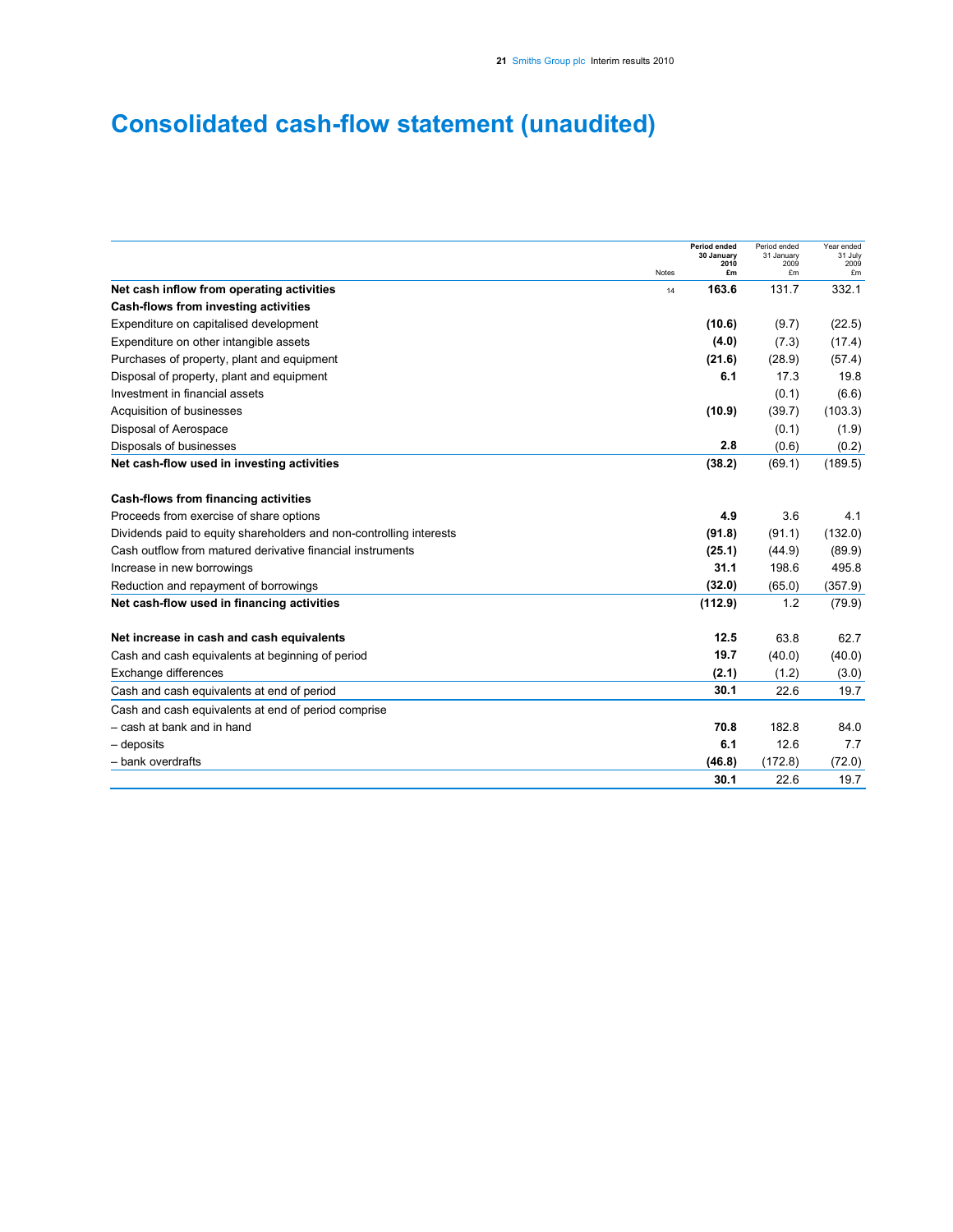# **Notes to the Interim report (unaudited)**

#### **1 Basis of preparation**

The condensed interim financial information covers the six month period ended 30 January 2010 and has been prepared under International Financial Reporting Standards (IFRS) as adopted by the European Union, in accordance with International Accounting Standard 34 'Interim Financial Reporting' and the Disclosure and Transparency Rules of the Financial Services Authority. It is unaudited but has been reviewed by the auditors and their report is attached to this document.

The interim financial information does not constitute statutory accounts within the meaning of Section 434 of the Companies Act 2006. It should be read in conjunction with the statutory accounts for the year ended 31 July 2009, which were prepared in accordance with IFRS as adopted by the European Union and have been filed with the Registrar of Companies. The auditors' report on these statutory accounts was unqualified and did not contain a statement under Section 498(2) or (3) of the Companies Act 2006.

#### **Accounting policies**

The condensed interim financial information has been prepared on the basis of the accounting policies applicable for the year ending 31 July 2010. These accounting policies are consistent with those applied in the preparation of the financial statements for the year ended 31 July 2009, except for the adoption of:

- amendment to 'IAS 23: Borrowing costs';
- amendment to 'IFRS 2: Share-based payment';
- 'IFRS 3: (Revised) business combinations' and 'IAS 27: (Revised) consolidated and separate financial statements';
- 'IAS 1: (Revised) Presentation of financial statements'; and
- 'IFRIC 15: Agreements for the construction of real estate'.

The consolidated statement of changes in equity has been presented as a primary statement as a result of the adoption of IAS 1: (Revised) Presentation of financial statements. There have been no other material changes as a result of adopting these new accounting requirements.

#### **2 Analyses of revenue, operating profit and assets by business segment**

#### **Analysis by operating segment**

The Group is organised into five divisions: Smiths Detection, John Crane, Smiths Medical, Smiths Interconnect and Flex-Tek. Smiths divisions design and manufacture the following products:

- Smiths Detection sensors that detect and identify explosives, weapons, chemical agents, biohazards, narcotics and contraband;
- John Crane mechanical seals, seal support systems, engineered bearings, power transmission couplings and specialist filtration systems;
- Smiths Medical drug delivery systems, vital care products and safety devices that prevent needlestick injuries and reduce cross infection;
- Smiths Interconnect specialised electronic and radio frequency products;
- Flex-Tek engineered components that heat and move fluids, flexible hosing and rigid tubing.

The position and performance of each division is reported monthly to the Board of Directors. This information is prepared using the same accounting policies as the consolidated financial information except that the Group uses headline operating profit to monitor divisional results and operating assets to monitor divisional position. See note 3 for an explanation of which items are excluded from headline measures.

Intersegment sales and transfers are charged at arms length prices.

|                                                                            | <b>Smiths</b><br>Detection<br>£m | John Crane<br>£m | <b>Smiths</b><br>Medical<br>£m | <b>Smiths</b><br>Interconnect<br>£m | Flex-Tek<br>£m | Total<br>£m |  |
|----------------------------------------------------------------------------|----------------------------------|------------------|--------------------------------|-------------------------------------|----------------|-------------|--|
| Revenue                                                                    | 265.6                            | 357.7            | 414.0                          | 145.7                               | 96.0           | 1,279.0     |  |
| Divisional headline operating profit                                       | 38.5                             | 64.2             | 86.3                           | 23.4                                | 9.4            | 221.8       |  |
| Corporate headline operating costs                                         |                                  |                  |                                |                                     |                | (14.7)      |  |
| Headline operating profit                                                  | 38.5                             | 64.2             | 86.3                           | 23.4                                | 9.4            | 207.1       |  |
| Divisional exceptional operating items (note 4)                            |                                  | (4.8)            | (0.9)                          |                                     | (1.2)          | (6.9)       |  |
| Corporate exceptional operating items (note 4)                             |                                  |                  |                                |                                     |                | 4.2         |  |
| Amortisation of acquired intangible assets                                 | (0.2)                            | (7.5)            | (8.4)                          | (2.6)                               |                | (18.7)      |  |
| Operating profit                                                           | 38.3                             | 51.9             | 77.0                           | 20.8                                | 8.2            | 185.7       |  |
| Exceptional finance costs - adjustment to discounted<br>provision (note 4) |                                  | (3.4)            |                                |                                     |                | (3.4)       |  |
| Net finance costs - other                                                  |                                  |                  |                                |                                     |                | (35.5)      |  |
| Share of post tax profits of associated companies                          | 1.4                              |                  |                                |                                     |                | 1.4         |  |
| Profit before taxation                                                     |                                  |                  |                                |                                     |                | 148.2       |  |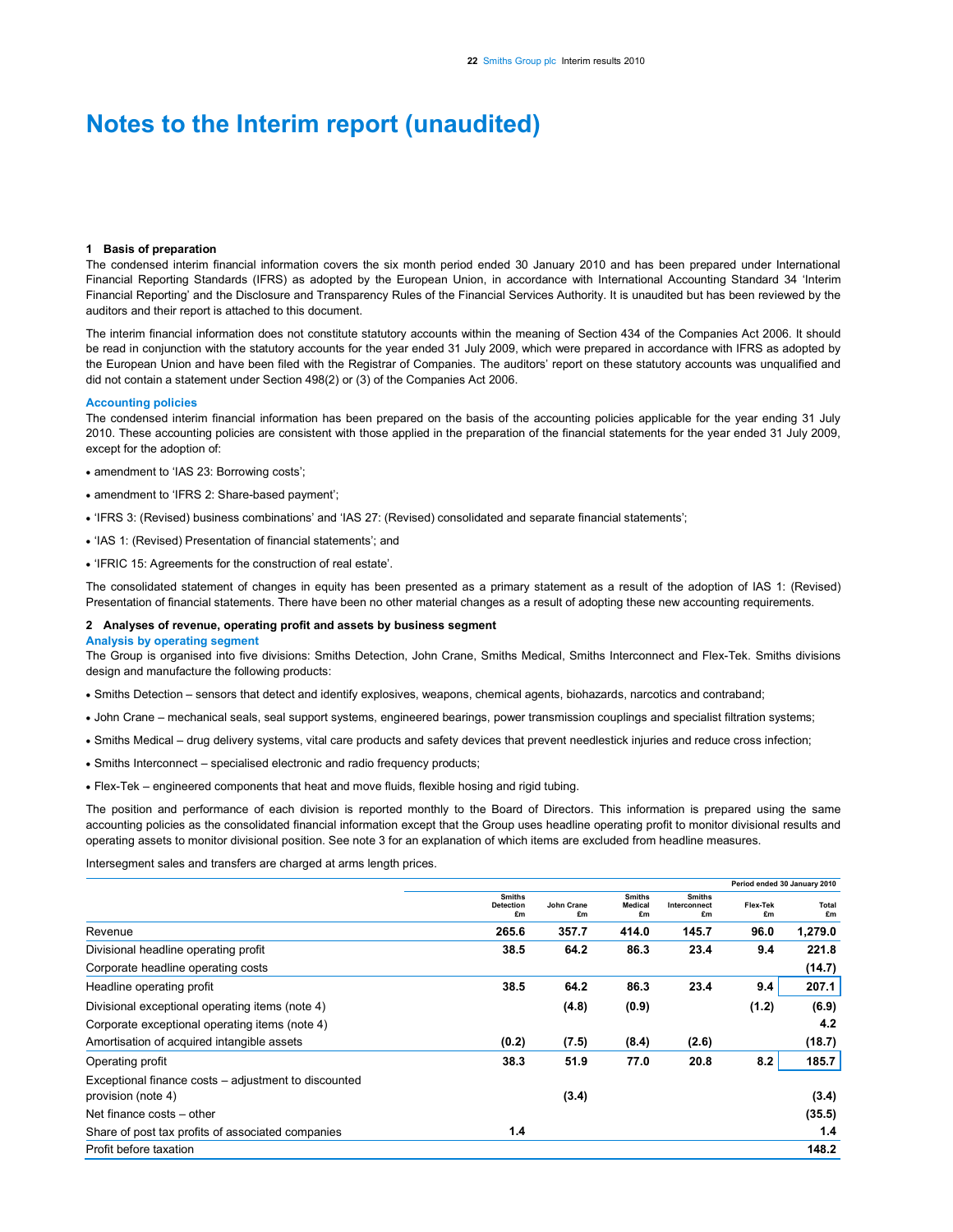# **2 Analyses of revenue, operating profit and assets by business segment** continued

|                                                                            |                           |                  |                         |                              |                | Period ended 31 January 2009 |
|----------------------------------------------------------------------------|---------------------------|------------------|-------------------------|------------------------------|----------------|------------------------------|
|                                                                            | Smiths<br>Detection<br>£m | John Crane<br>£m | Smiths<br>Medical<br>£m | Smiths<br>Interconnect<br>£m | Flex-Tek<br>£m | Total<br>£m                  |
| Revenue                                                                    | 233.3                     | 392.7            | 402.5                   | 152.0                        | 111.1          | 1,291.6                      |
| Divisional headline operating profit                                       | 23.8                      | 65.8             | 76.8                    | 23.9                         | 10.8           | 201.1                        |
| Corporate headline operating costs                                         |                           |                  |                         |                              |                | (16.0)                       |
| Headline operating profit                                                  | 23.8                      | 65.8             | 76.8                    | 23.9                         | 10.8           | 185.1                        |
| Divisional exceptional operating items (note 4)                            |                           | (19.6)           | (0.7)                   |                              | (1.8)          | (22.1)                       |
| Corporate exceptional operating items (note 4)                             |                           |                  |                         |                              |                | 11.7                         |
| Amortisation of acquired intangible assets                                 | (0.3)                     | (5.9)            | (6.7)                   | (1.8)                        |                | (14.7)                       |
| Operating profit                                                           | 23.5                      | 40.3             | 69.4                    | 22.1                         | 9.0            | 160.0                        |
| Exceptional finance costs – adjustment to discounted<br>provision (note 4) |                           | (3.7)            |                         |                              |                | (3.7)                        |
| Net finance costs - other                                                  |                           |                  |                         |                              |                | (21.1)                       |
| Share of post tax profits of associated companies                          |                           |                  |                         |                              |                |                              |
| Profit before taxation                                                     |                           |                  |                         |                              |                | 135.2                        |
|                                                                            |                           |                  |                         |                              |                | Year ended 31 July 2009      |
|                                                                            | Smiths<br>Detection<br>£m | John Crane<br>£m | Smiths<br>Medical<br>£m | Smiths<br>Interconnect<br>£m | Flex-Tek<br>£m | Total<br>£m                  |
| Revenue                                                                    | 500.9                     | 789.8            | 833.5                   | 318.1                        | 222.3          | 2,664.6                      |
| Divisional headline operating profit                                       | 63.1                      | 142.8            | 163.9                   | 55.5                         | 21.9           | 447.2                        |
| Corporate headline operating costs                                         |                           |                  |                         |                              |                | (29.7)                       |
| Headline operating profit                                                  | 63.1                      | 142.8            | 163.9                   | 55.5                         | 21.9           | 417.5                        |
| Divisional exceptional operating items (note 4)                            |                           | (23.8)           | 0.5                     |                              | (4.4)          | (27.7)                       |
| Corporate exceptional operating items (note 4)                             |                           |                  |                         |                              |                | 73.3                         |
| Amortisation of acquired intangible assets                                 | (0.5)                     | (13.3)           | (16.6)                  | (4.2)                        |                | (34.6)                       |
| Operating profit                                                           | 62.6                      | 105.7            | 147.8                   | 51.3                         | 17.5           | 428.5                        |
| Exceptional finance costs – adjustment to discounted<br>provision (note 4) |                           | (7.1)            |                         |                              |                | (7.1)                        |

The net operating assets of the five divisions are set out below:

|                                                                        |                                         |                  |                                |                                     |                | 30 January 2010 |
|------------------------------------------------------------------------|-----------------------------------------|------------------|--------------------------------|-------------------------------------|----------------|-----------------|
|                                                                        | <b>Smiths</b><br><b>Detection</b><br>£m | John Crane<br>£m | <b>Smiths</b><br>Medical<br>£m | <b>Smiths</b><br>Interconnect<br>£m | Flex-Tek<br>£m | Total<br>£m     |
| Property, plant, equipment, development projects and other intangibles | 104.4                                   | 101.4            | 180.7                          | 32.3                                | 26.3           | 445.1           |
| Investments in associates                                              | 13.1                                    |                  |                                |                                     |                | 13.1            |
| Working capital assets                                                 | 307.1                                   | 269.3            | 256.1                          | 94.7                                | 59.1           | 986.3           |
| Operating assets                                                       | 424.6                                   | 370.7            | 436.8                          | 127.0                               | 85.4           | 1.444.5         |
| Derivatives, tax and retirement benefit assets                         |                                         |                  |                                |                                     |                | 304.3           |
| Goodwill and acquired intangibles                                      |                                         |                  |                                |                                     |                | 1,405.4         |
| Corporate assets                                                       |                                         |                  |                                |                                     |                | 27.7            |
| Cash                                                                   |                                         |                  |                                |                                     |                | 76.9            |
| Total assets                                                           |                                         |                  |                                |                                     |                | 3,258.8         |

Net finance costs – other (51.0) (61.0) Share of post tax profits of associated companies 0.4 0.4 Profit before taxation 370.8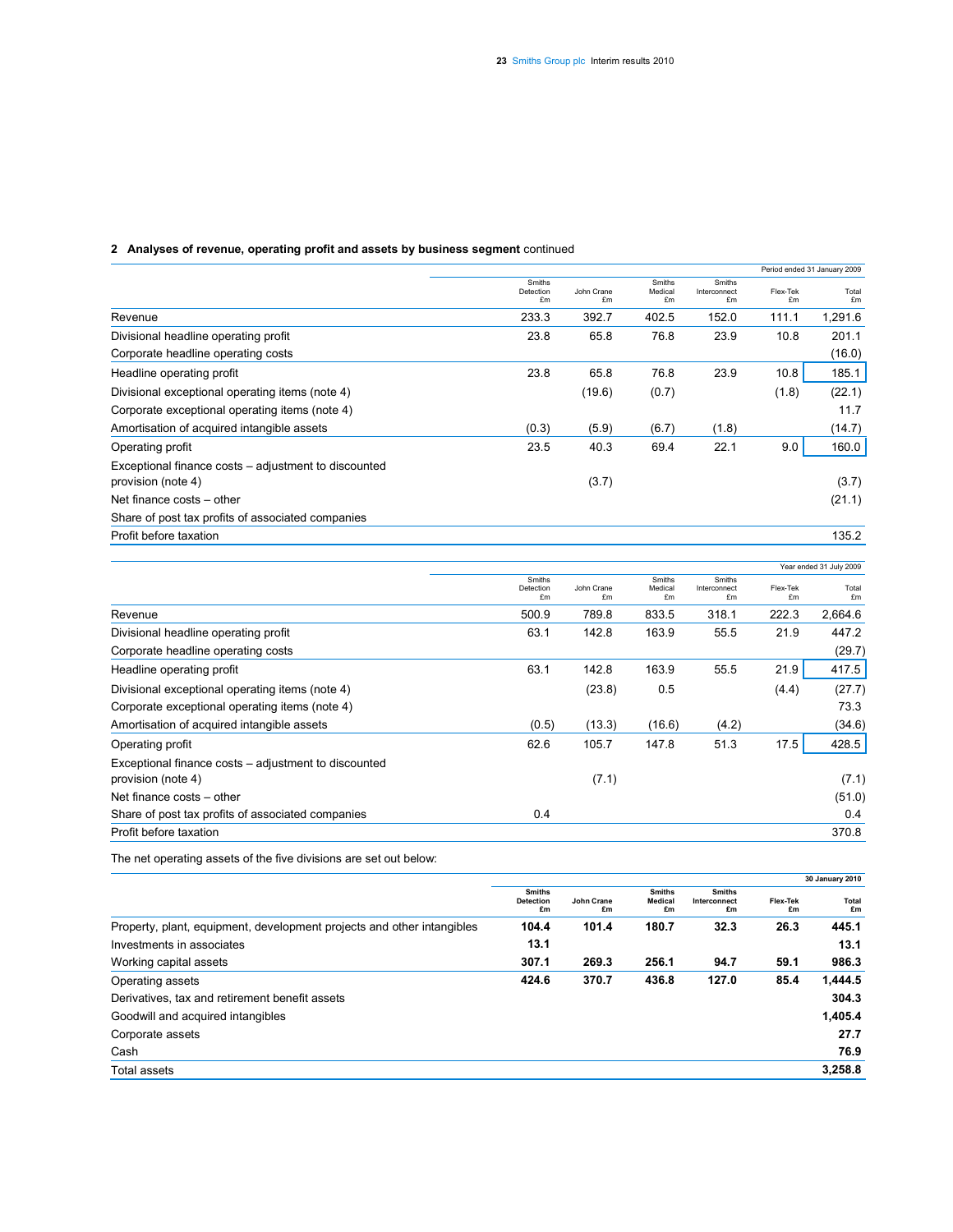### **2 Analyses of revenue, operating profit and assets by business segment** continued

|                                                                        |                           |                  |                         |                              |                | 31 July 2009 |
|------------------------------------------------------------------------|---------------------------|------------------|-------------------------|------------------------------|----------------|--------------|
|                                                                        | Smiths<br>Detection<br>£m | John Crane<br>£m | Smiths<br>Medical<br>£m | Smiths<br>Interconnect<br>£m | Flex-Tek<br>£m | Total<br>£m  |
| Property, plant, equipment, development projects and other intangibles | 101.9                     | 101.0            | 180.9                   | 30.0                         | 26.6           | 440.4        |
| Investments in associates                                              | 11.2                      |                  |                         |                              |                | 11.2         |
| Working capital assets                                                 | 300.2                     | 266.2            | 262.3                   | 96.3                         | 58.9           | 983.9        |
| Operating assets                                                       | 413.3                     | 367.2            | 443.2                   | 126.3                        | 85.5           | 1,435.5      |
| Derivatives, tax and retirement benefit assets                         |                           |                  |                         |                              |                | 258.5        |
| Goodwill and acquired intangibles                                      |                           |                  |                         |                              |                | 1,373.5      |
| Corporate assets                                                       |                           |                  |                         |                              |                | 16.8         |
| Cash                                                                   |                           |                  |                         |                              |                | 91.7         |
| Total assets                                                           |                           |                  |                         |                              |                | 3.176.0      |

# **3 Headline profit measures**

The Company seeks to present a measure of underlying performance which is not impacted by exceptional items or items considered nonoperational in nature. This measure of profit is described as 'headline' and is used by management to measure and monitor performance.

The following items have been excluded from the headline measure:

- exceptional items, including income and expenditure relating to John Crane, Inc. asbestos litigation;
- amortisation of intangible assets acquired in a business combination the amortisation charge is a non-cash item, and the directors believe that it should be added back to give a clearer picture of underlying performance; and
- other financing gains and losses, which represent the potentially volatile gains and losses on derivatives and other financial instruments which do not fall to be hedge accounted under IAS 39.

|                                                        |                | Period ended<br>30 January<br>2010 | Period ended<br>31 January<br>2009 | Year ended<br>31 July<br>2009 |
|--------------------------------------------------------|----------------|------------------------------------|------------------------------------|-------------------------------|
|                                                        | <b>Notes</b>   | £m                                 | £m                                 | £m                            |
| <b>Operating profit</b>                                |                | 185.7                              | 160.0                              | 428.5                         |
| Exclude:                                               |                |                                    |                                    |                               |
| - exceptional operating items                          | $\overline{4}$ | 2.7                                | 10.4                               | (45.6)                        |
| - amortisation of acquired intangible assets           | 9              | 18.7                               | 14.7                               | 34.6                          |
| Non-headline items in operating profit                 |                | 21.4                               | 25.1                               | (11.0)                        |
| <b>Headline operating profit</b>                       |                | 207.1                              | 185.1                              | 417.5                         |
| <b>Finance costs</b>                                   |                | (38.9)                             | (24.8)                             | (58.1)                        |
| Exclude:                                               |                |                                    |                                    |                               |
| - exceptional finance costs                            | $\overline{4}$ | 3.4                                | 3.7                                | 7.1                           |
| - other financing gains and losses                     |                | 5.5                                | 2.6                                | 3.8                           |
| Non-headline items in finance costs                    |                | 8.9                                | 6.3                                | 10.9                          |
| <b>Headline finance costs</b>                          |                | (30.0)                             | (18.5)                             | (47.2)                        |
| Profit before taxation                                 |                | 148.2                              | 135.2                              | 370.8                         |
| Non-headline items in operating profit                 |                | 21.4                               | 25.1                               | (11.0)                        |
| Non-headline items in finance costs                    |                | 8.9                                | 6.3                                | 10.9                          |
| Headline profit before taxation                        |                | 178.5                              | 166.6                              | 370.7                         |
| Profit after taxation - continuing operations          |                | 112.3                              | 109.0                              | 275.9                         |
| Exclude:                                               |                |                                    |                                    |                               |
| - non-headline items in profit before taxation         |                | 30.3                               | 31.4                               | (0.1)                         |
| - tax on excluded items                                |                | (7.0)                              | (13.8)                             | 6.1                           |
|                                                        |                | 23.3                               | 17.6                               | 6.0                           |
| Headline profit after taxation - continuing operations |                | 135.6                              | 126.6                              | 281.9                         |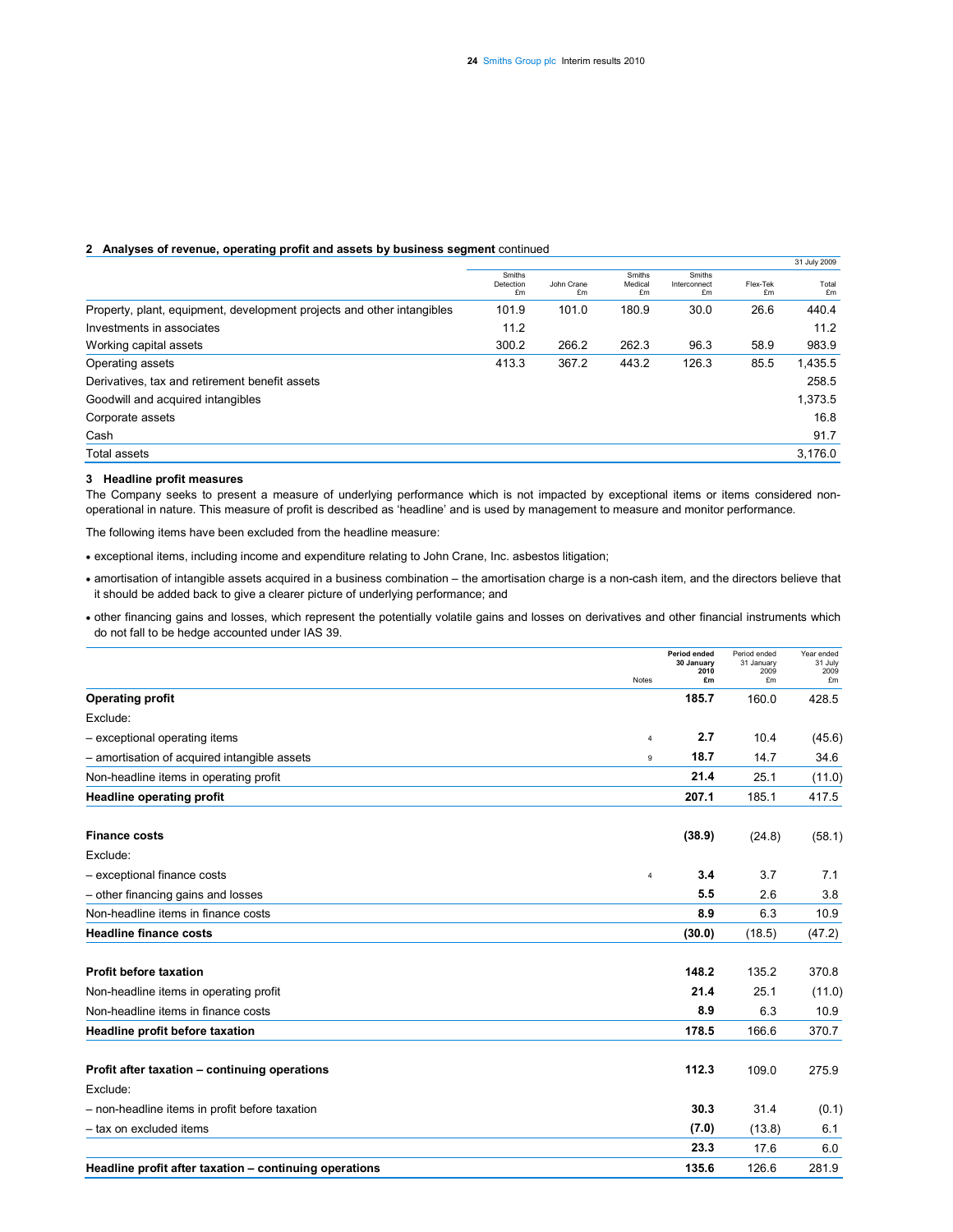#### **4 Exceptional items**

Items which are material either because of their size or their nature, or which are non-recurring, are presented within their relevant consolidated income statement category, but highlighted separately on the face of the income statement. The separate reporting of exceptional items helps provide a better picture of the group's underlying performance. Items which may be included within the exceptional category include:

- profits/(losses) on disposal of businesses and costs of acquisitions;
- spend on the integration of significant acquisitions and other major restructuring programmes;
- significant goodwill or other asset impairments;
- income and expenditure relating to John Crane, Inc. asbestos litigation; and
- other particularly significant or unusual items.

An analysis of the amounts presented as exceptional items in these financial statements is given below:

|                                                                          | Period ended<br>30 January | Period ended<br>31 January | Year ended<br>31 July |
|--------------------------------------------------------------------------|----------------------------|----------------------------|-----------------------|
|                                                                          | 2010<br>£m                 | 2009<br>£m                 | 2009<br>£m            |
| <b>Operating items</b>                                                   |                            |                            |                       |
| Restructuring of corporate and divisional headquarters                   | (5.3)                      | (8.4)                      | (23.7)                |
| Gains on changes to post retirement benefits                             | 3.9                        |                            | 70.3                  |
| Profit on disposal of businesses                                         | 3.6                        | 0.7                        | 1.6                   |
| Profit on disposal of property                                           |                            | 13.5                       | 12.6                  |
| Litigation                                                               |                            |                            |                       |
| - Provision for John Crane, Inc. litigation (note 12)                    | (4.9)                      | (16.2)                     | (15.2)                |
|                                                                          | (2.7)                      | (10.4)                     | 45.6                  |
| <b>Financing items</b>                                                   |                            |                            |                       |
| Exceptional finance costs – adjustment to discounted provision (note 12) | (3.4)                      | (3.7)                      | (7.1)                 |
|                                                                          | (6.1)                      | (14.1)                     | 38.5                  |

On 3 June 2008 the Company announced a number of changes to its corporate centre and divisional headquarters. The total cost of this restructuring including redundancy, relocation and consolidation of manufacturing, is considered exceptional by virtue of its size. It is now expected to amount to approximately £45m, of which £5.3m (period ended 31 January 2009: £8.4m) has been charged in the current period.

The UK defined benefit pension schemes were closed with effect from 31 October 2009 and the curtailment gain of £3.6m arising has been reflected in the income statement. There was also a net gain of £0.3m due to the closure of a small US scheme. In the prior year curtailment gains arose from the closure of the principal US defined benefit pension scheme and reductions in post-retirement healthcare benefits.

The operating charge in respect of John Crane, Inc. litigation comprises £4.1m in respect of increased provision for adverse legal judgments and £0.8m in respect of legal fees in connection with litigation against insurers.

#### **5 Taxation**

The interim tax charge of 24.2% is calculated by applying the estimated effective headline tax rate of 24.0% for the year ending 31 July 2010 to headline profit before tax and then taking into account the tax effect of non-headline items in the interim period.

A reconciliation of total and headline tax charge – continuing is as follows:

|                                                                  | Period ended 30 January 2010   |          | Period ended 31 January 2009   |          | Year ended 31 July 2009        |          |
|------------------------------------------------------------------|--------------------------------|----------|--------------------------------|----------|--------------------------------|----------|
|                                                                  | Continuing<br>operations<br>£m | Tax rate | Continuing<br>operations<br>£m | Tax rate | Continuing<br>operations<br>£m | Tax rate |
| Profit before taxation                                           | 148.2                          |          | 135.2                          |          | 370.8                          |          |
| Taxation                                                         | (35.9)                         | 24.2%    | (26.2)                         | 19.4%    | (94.9)                         | 25.6%    |
| <b>Adjustments</b>                                               |                                |          |                                |          |                                |          |
| Non-headline items excluded from profit before taxation (note 3) | 30.3                           |          | 31.4                           |          | (0.1)                          |          |
| Taxation on non-headline items                                   | (7.0)                          |          | (13.8)                         |          | 6.1                            |          |
| Headline                                                         |                                |          |                                |          |                                |          |
| Headline profit before taxation                                  | 178.5                          |          | 166.6                          |          | 370.7                          |          |
| Taxation on headline profit                                      | (42.9)                         | 24.0%    | (40.0)                         | 24.0%    | (88.8)                         | 24.0%    |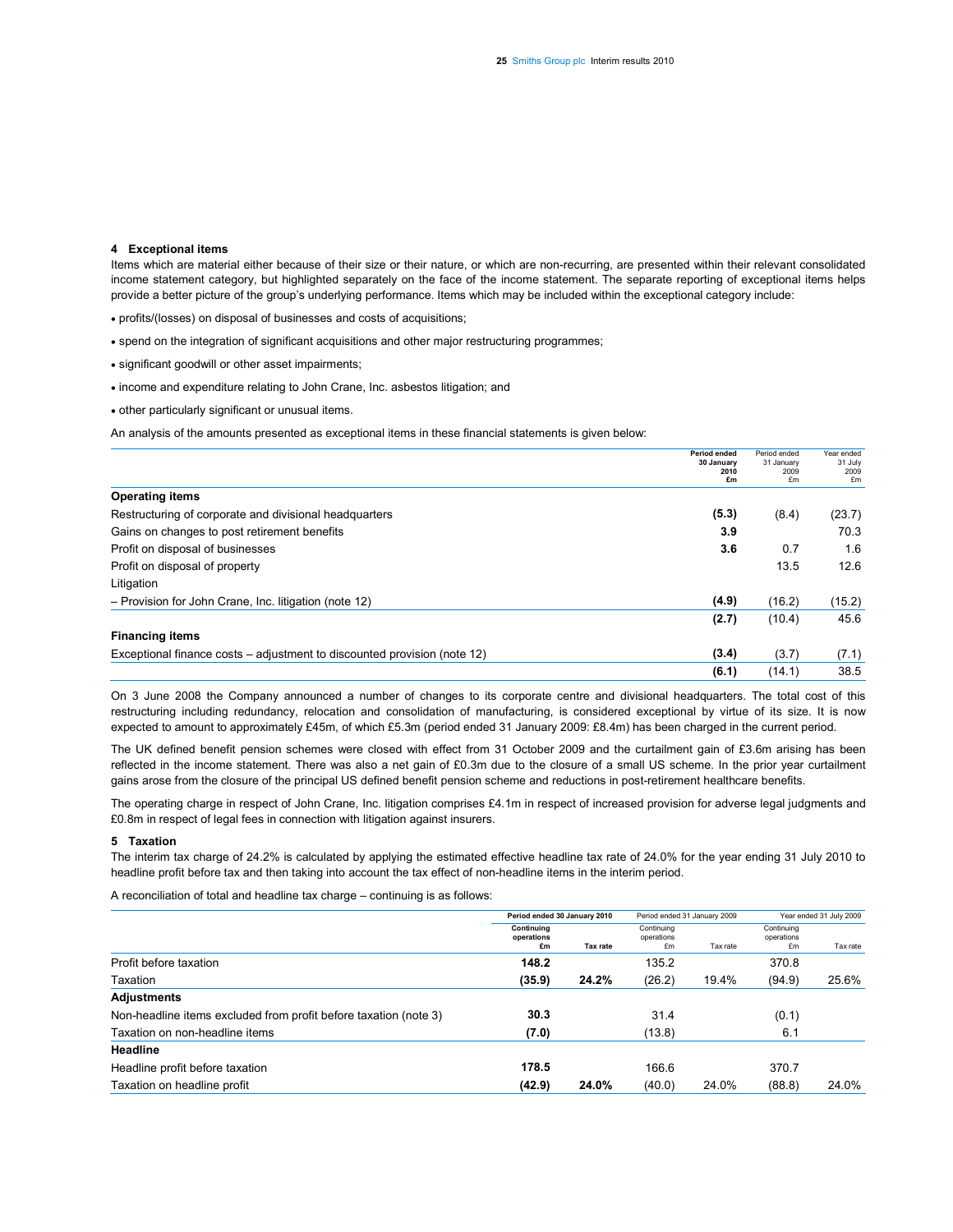### **6 Dividends**

The following dividends were declared and paid in the period:

|                                                                                 | Period ended<br>30 January<br>2010<br>£m | Period ended<br>31 January<br>2009<br>£m | Year ended<br>31 July<br>2009<br>£m |
|---------------------------------------------------------------------------------|------------------------------------------|------------------------------------------|-------------------------------------|
| Ordinary final dividend of 23.50p for 2009 (2008: 23.50p) paid 20 November 2009 | 91.6                                     | 91.1                                     | 91.1                                |
| Ordinary interim dividend 10.50p for 2009 paid 24 April 2009                    |                                          |                                          | 40.9                                |
|                                                                                 | 91.6                                     | 91.1                                     | 132.0                               |

An interim dividend of 10.5p per share (2009: 10.5p) was declared by the Board on 23 March 2010 and will be paid to shareholders on 23 April 2010. This dividend has not been included as a liability in these financial statements and is payable to all shareholders on the register of Members at the close of business on 6 April 2010.

#### **7 Earnings per share**

Basic earnings per share are calculated by dividing the profit for the period attributable to equity shareholders of the Parent Company by the average number of ordinary shares in issue during the period.

|                                                     | <b>Period ended</b><br>30 January<br>2010<br>£m | Period ended<br>31 January<br>2009<br>£m | Year ended<br>31 July<br>2009<br>£m |
|-----------------------------------------------------|-------------------------------------------------|------------------------------------------|-------------------------------------|
| Profit/(loss) for the period                        |                                                 |                                          |                                     |
| - continuing                                        | 111.9                                           | 108.7                                    | 275.4                               |
| - total                                             | 109.5                                           | 108.6                                    | 269.5                               |
| Average number of shares in issue during the period | 389,544,451                                     | 388,556,061                              | 388,786,063                         |

Diluted earnings per share are calculated by dividing the profit attributable to equity shareholders by 391,965,967 (period ended 31 January 2009: 391,369,103; year ended 31 July 2009: 392,591,613) ordinary shares, being the average number of ordinary shares in issue during the period, adjusted by the dilutive effect of share options.

A reconciliation of basic and headline earnings per share – continuing is as follows:

|                                                           |                                | Period ended 30 January 2010 |                                | Period ended 31 January 2009 |                                | Year ended 31 July 2009 |  |
|-----------------------------------------------------------|--------------------------------|------------------------------|--------------------------------|------------------------------|--------------------------------|-------------------------|--|
|                                                           | Continuina<br>operations<br>£m | EPS(p)                       | Continuing<br>operations<br>£m | EPS(p)                       | Continuina<br>operations<br>£m | EPS(p)                  |  |
| Attributable to equity shareholders of the Parent Company | 111.9                          | 28.7                         | 108.7                          | 28.0                         | 275.4                          | 70.8                    |  |
| Exclude                                                   |                                |                              |                                |                              |                                |                         |  |
| Non-headline items and related tax (note 3)               | 23.3                           | 6.0                          | 17.6                           | 4.5                          | 6.0                            | 1.6                     |  |
| Headline                                                  | 135.2                          | 34.7                         | 126.3                          | 32.5                         | 281.4                          | 72.4                    |  |
| Headline $EPS -$ diluted (p)                              |                                | 34.5                         |                                | 32.2                         |                                | 71.7                    |  |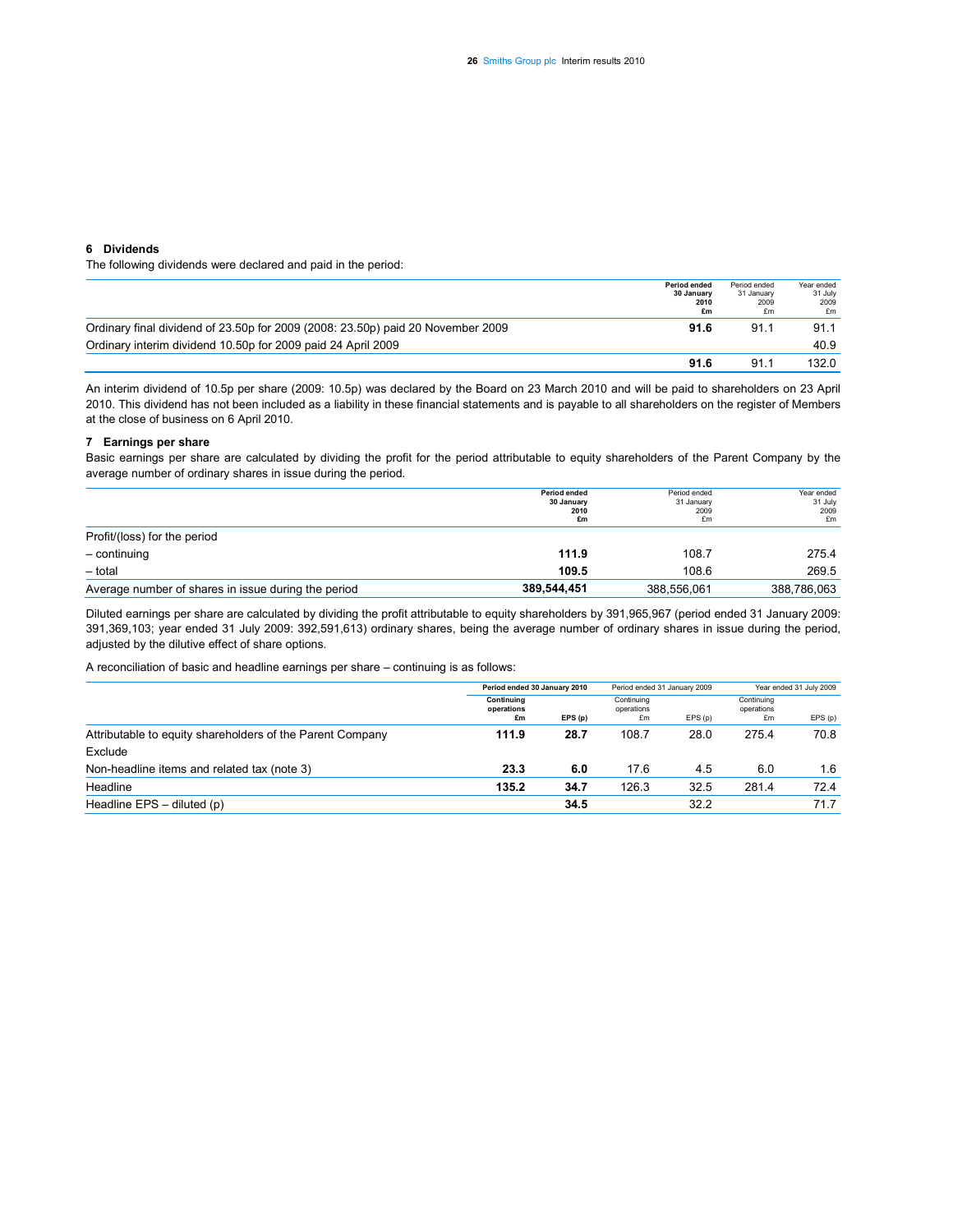### **8 Post-retirement benefits**

**9 Intangible assets** 

Smiths operates a number of defined benefit plans throughout the world. The principal schemes are in the United Kingdom and in the United States and are of the defined benefit type, with assets held in separate trustee-administered funds.

The UK defined benefit pension plans were closed with effect from 31 October 2009. At 30 January 2010 all the principal schemes are closed and no further benefits are being accrued.

The principal changes to the assumptions used in updating the valuations for defined benefit pension plans are as follows:

|                                              | 30 January 2010 |      | 31 January 2009 |         |           | 31 July 2009 |
|----------------------------------------------|-----------------|------|-----------------|---------|-----------|--------------|
|                                              | UK              | US   | UK              | US      | <b>UK</b> | US           |
| Rate of increase in salaries                 | n/a             | n/a  | 3.8%            | $3.8\%$ | 3.8%      | n/a          |
| Rate of increase for active deferred members | 4.3%            | n/a  | n/a             | n/a     | n/a       | n/a          |
| Rate of increase in pensions in payment      | 3.4%            | n/a  | 3.3%            | n/a     | 3.3%      | n/a          |
| Rate of increase in deferred pensions        | 3.4%            | n/a  | 3.3%            | n/a     | 3.3%      | n/a          |
| Discount rate                                | 5.6%            | 5.8% | 6.6%            | 6.4%    | 5.9%      | 6.0%         |
| Inflation rate                               | 3.4%            | n/a  | 3.3%            | 3.3%    | 3.3%      | n/a          |

A current service charge of £4.2m, a past service charge of £0.1m, curtailment gains of £4.0m and an interest credit of £0.8m have been recognised in the six month period to 30 January 2010 in respect of defined benefit pension and post-retirement healthcare plans.

Changes in the market value of post-retirement benefit scheme assets were largely due to an increase in global stock market values.

The amounts recognised in the balance sheet were as follows:

|                                               | 30 January<br>2010<br>£m | 31 January<br>2009<br>£m | 31 July<br>2009<br>£m |
|-----------------------------------------------|--------------------------|--------------------------|-----------------------|
|                                               |                          |                          |                       |
| Market value of funded plan assets            | 2.980.9                  | 2.637.1                  | 2.775.1               |
| Present value of funded scheme liabilities    | (3, 186.5)               | (2,966.0)                | (3,027.6)             |
| Unfunded pension plans                        | (61.6)                   | (59.0)                   | (59.6)                |
| Post-retirement healthcare                    | (24.2)                   | (74.8)                   | (24.9)                |
| Unrecognised asset due to surplus restriction | (2.2)                    | (1.5)                    | (2.0)                 |
| Net retirement benefit liability              | (293.6)                  | (464.2)                  | (339.0)               |
| Retirement benefit assets                     | 81.2                     | 55.6                     | 39.2                  |
| Retirement benefit liabilities                | (374.8)                  | (519.8)                  | (378.2)               |
| Net retirement benefit liability              | (293.6)                  | (464.2)                  | (339.0)               |

|                                                 | Goodwill<br>£m | Development<br>costs<br>£m | Acquired<br>intangibles<br>£m | Other<br>£m | Total<br>£m |
|-------------------------------------------------|----------------|----------------------------|-------------------------------|-------------|-------------|
| Cost                                            |                |                            |                               |             |             |
| At 31 July 2009                                 | 1,266.5        | 106.2                      | 290.2                         | 116.3       | 1,779.2     |
| Exchange adjustments                            | 42.3           | 4.0                        | 11.7                          | 2.4         | 60.4        |
| <b>Business combinations</b>                    | 1.5            |                            | 1.6                           |             | 3.1         |
| Adjustments to prior year business combinations | 0.2            |                            |                               |             | 0.2         |
| Additions                                       |                | 10.6                       |                               | 4.0         | 14.6        |
| Disposals                                       |                |                            |                               | (0.3)       | (0.3)       |
| At 30 January 2010                              | 1,310.5        | 120.8                      | 303.5                         | 122.4       | 1,857.2     |
| Amortisation                                    |                |                            |                               |             |             |
| At 31 July 2009                                 | 92.0           | 32.4                       | 91.2                          | 63.3        | 278.9       |
| Exchange adjustments                            | 3.0            | 1.4                        | 3.7                           | 1.9         | 10.0        |
| Charge for the period                           |                | 6.1                        | 18.7                          | 5.6         | 30.4        |
| Disposals                                       |                |                            |                               | (0.2)       | (0.2)       |
| At 30 January 2010                              | 95.0           | 39.9                       | 113.6                         | 70.6        | 319.1       |
| Net book value at 30 January 2010               | 1,215.5        | 80.9                       | 189.9                         | 51.8        | 1,538.1     |
| Net book value at 31 January 2009               | 1,270.0        | 74.7                       | 218.9                         | 50.5        | 1,614.1     |
| Net book value at 31 July 2009                  | 1,174.5        | 73.8                       | 199.0                         | 53.0        | 1,500.3     |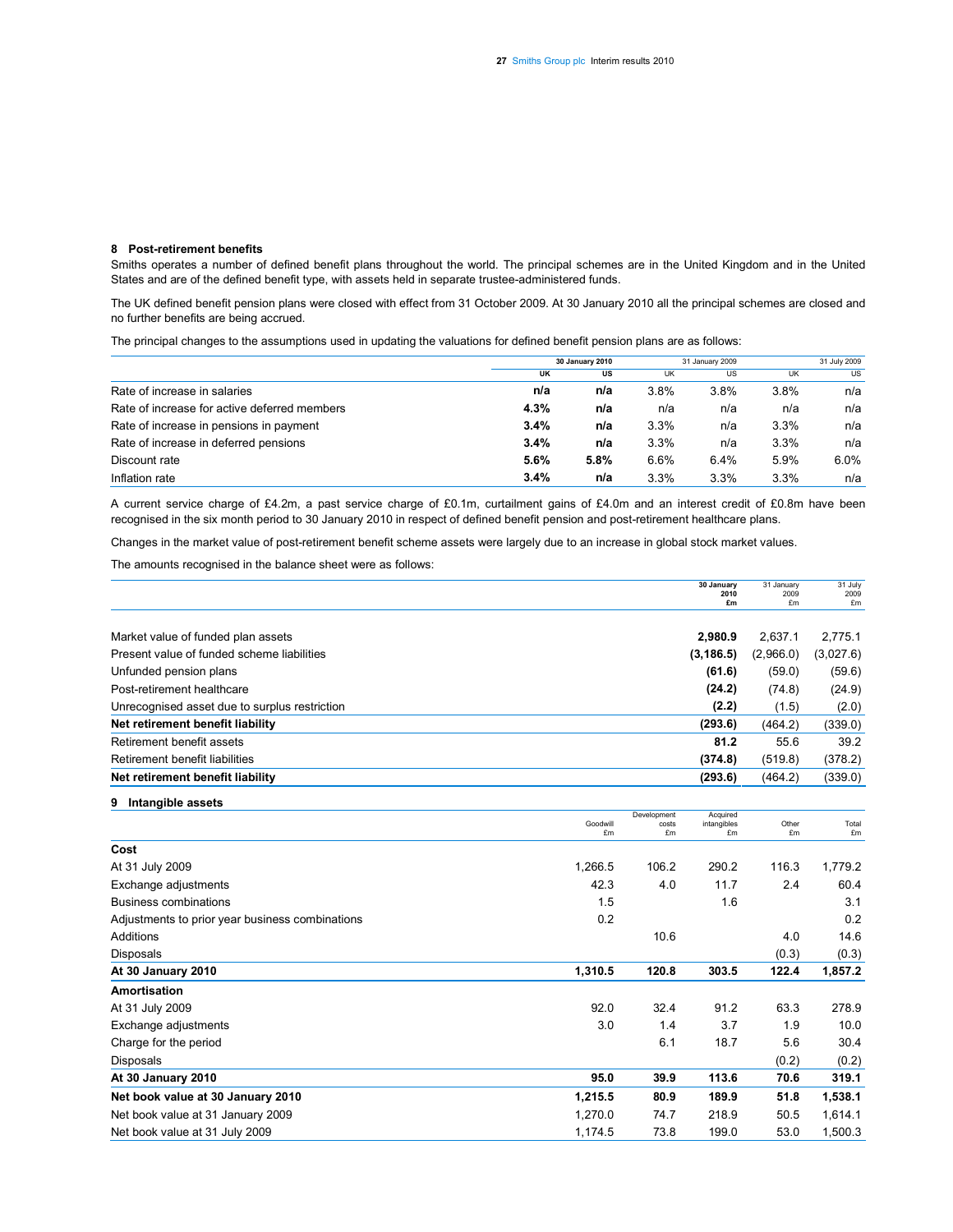# **10 Property, plant and equipment**

|                                   | Land and<br>buildings<br>£m | Plant and<br>machinery<br>£m | Fixtures.<br>fittings,<br>tools and<br>equipment<br>£m | Total<br>£m |
|-----------------------------------|-----------------------------|------------------------------|--------------------------------------------------------|-------------|
| Cost                              |                             |                              |                                                        |             |
| At 31 July 2009                   | 191.3                       | 454.6                        | 202.9                                                  | 848.8       |
| Exchange adjustments              | 6.3                         | 17.6                         | 7.1                                                    | 31.0        |
| Business combinations             |                             | 0.1                          |                                                        | 0.1         |
| Additions                         | 2.6                         | 10.3                         | 8.7                                                    | 21.6        |
| Transfers to assets held for sale | (10.8)                      |                              |                                                        | (10.8)      |
| Disposals                         | (1.0)                       | (6.7)                        | (6.7)                                                  | (14.4)      |
| At 30 January 2010                | 188.4                       | 475.9                        | 212.0                                                  | 876.3       |
| <b>Depreciation</b>               |                             |                              |                                                        |             |
| At 31 July 2009                   | 79.5                        | 302.7                        | 148.6                                                  | 530.8       |
| Exchange adjustments              | 2.9                         | 12.1                         | 5.5                                                    | 20.5        |
| Charge for the period             | 3.7                         | 18.5                         | 9.8                                                    | 32.0        |
| Reversal of impairment            | (2.1)                       |                              |                                                        | (2.1)       |
| Transfers to assets held for sale | (1.2)                       |                              |                                                        | (1.2)       |
| Disposals                         | (0.8)                       | (6.4)                        | (5.4)                                                  | (12.6)      |
| At 30 January 2010                | 82.0                        | 326.9                        | 158.5                                                  | 567.4       |
| Net book value at 30 January 2010 | 106.4                       | 149.0                        | 53.5                                                   | 308.9       |
| Net book value at 31 January 2009 | 130.7                       | 165.9                        | 61.8                                                   | 358.4       |
| Net book value at 31 July 2009    | 111.8                       | 151.9                        | 54.3                                                   | 318.0       |
|                                   |                             |                              |                                                        |             |

# **11 Borrowings and net debt**

This note sets out the calculation of net debt, an important measure in explaining our financing position. The net debt figure includes accrued interest and the fair value adjustments relating to hedge accounting.

|                                                           | 30 January<br>2010<br>£m | 31 January<br>2009<br>£m | 31 July<br>2009<br>£m |
|-----------------------------------------------------------|--------------------------|--------------------------|-----------------------|
| Cash and cash equivalents                                 |                          |                          |                       |
| Net cash and deposits                                     | 76.9                     | 195.4                    | 91.7                  |
| Short-term borrowings                                     |                          |                          |                       |
| Bank overdrafts including impact of cash pooling gross up | (46.8)                   | (172.8)                  | (72.0)                |
| £113m 7.875% Sterling Eurobond 2010                       | (112.7)                  |                          | (137.7)               |
| Bank and other loans                                      | (3.4)                    | (3.8)                    | (3.7)                 |
| Interest accrual                                          | (21.3)                   | (15.3)                   | (11.0)                |
|                                                           | (184.2)                  | (191.9)                  | (224.4)               |
| Long-term borrowings                                      |                          |                          |                       |
| £150m 7.875% Sterling Eurobond 2010                       |                          | (149.7)                  |                       |
| £70m EIB Sterling R. & D. Loan 2010                       |                          | (70.0)                   |                       |
| £660m Revolving Credit Facility 2012                      | (71.2)                   | (411.4)                  | (36.9)                |
| \$250m 5.45% US\$ Private Placement 2013                  | (165.8)                  | (181.5)                  | (156.5)               |
| \$250m 6.05% US\$ Guaranteed notes 2014                   | (155.0)                  |                          | (148.5)               |
| £150m 7.25% Sterling Eurobond 2016                        | (149.1)                  | (148.9)                  | (149.0)               |
| \$175m 7.37% US\$ Private placement 2018                  | (109.2)                  |                          | (104.7)               |
| \$250m 7.20% US\$ Guaranteed notes 2019                   | (154.8)                  |                          | (148.3)               |
| Bank and other loans                                      | (2.8)                    | (17.1)                   | (8.3)                 |
|                                                           | (807.9)                  | (978.6)                  | (752.2)               |
| <b>Borrowings</b>                                         | (992.1)                  | (1, 170.5)               | (976.6)               |
| Net debt                                                  | (915.2)                  | (975.1)                  | (884.9)               |

Cash and overdraft balances in interest compensation cash pooling systems are reported gross on the balance sheet. This gross up increased cash and overdrafts by £23.2m at 30 January 2010 (31 January 2009: £118.6m; 31 July 2009: £44.0m).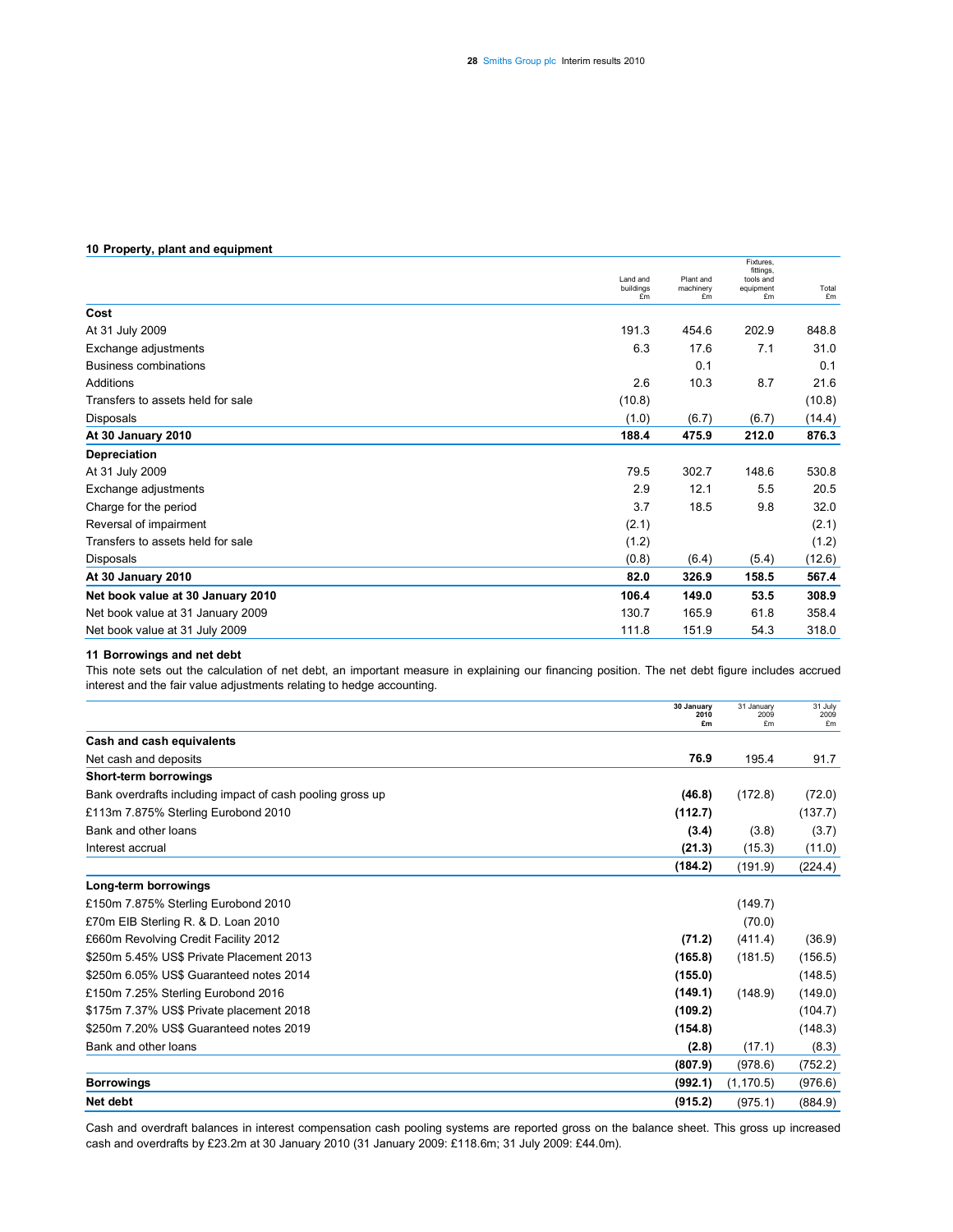#### **11 Borrowings and net debt** continued

**Movements in net debt** 

|                               | 31 July<br>2009<br>£m | Foreian<br>exchange gains<br>and losses<br>£m | Repayments of<br>borrowings and<br>net cash inflow<br>£m | Drawdown of<br>borrowings and<br>net cash outflow<br>£m | Capitalisation.<br>interest accruals<br>and unwind of<br>capitalised fees<br>£m | Fair value<br>movements from<br>interest rate<br>hedging<br>£m | Change in<br>maturity analysis<br>£m | 30 January<br>2010<br>£m |
|-------------------------------|-----------------------|-----------------------------------------------|----------------------------------------------------------|---------------------------------------------------------|---------------------------------------------------------------------------------|----------------------------------------------------------------|--------------------------------------|--------------------------|
| Net cash and cash equivalents | 19.7                  | (2.1)                                         | 12.5                                                     |                                                         |                                                                                 |                                                                |                                      | 30.1                     |
| Other short-term borrowings   | (152.4)               | (0.4)                                         | 26.1                                                     |                                                         | (10.1)                                                                          |                                                                | (0.6)                                | (137.4)                  |
| Long-term borrowings          | (752.2)               | (27.9)                                        | 5.9                                                      | (31.1)                                                  | (0.3)                                                                           | (2.9)                                                          | 0.6                                  | (807.9)                  |
| Net debt                      | (884.9)               | (30.4)                                        | 44.5                                                     | (31.1)                                                  | (10.4)                                                                          | (2.9)                                                          |                                      | (915.2)                  |

**Borrowing facilities** 

At the balance sheet date the Group had undrawn credit facilities of £589.6m which expire in 2012.

#### **12 Provisions for liabilities and charges**

|                                          | At<br>31 July<br>2009<br>£m | Exchange<br>adjustments<br>£m | Provisions<br>charged<br>£m | Provisions<br>released<br>£m | Discounting<br>£m | Utilisation<br>£m | At<br>30 January<br>2010<br>£m |
|------------------------------------------|-----------------------------|-------------------------------|-----------------------------|------------------------------|-------------------|-------------------|--------------------------------|
| Warranty provision and product liability | 44.4                        | 1.4                           | 10.7                        | (2.3)                        |                   | (9.0)             | 45.2                           |
| Reorganisation                           | 15.7                        | 0.5                           | 1.8                         |                              |                   | (5.4)             | 12.6                           |
| Property                                 | 3.5                         |                               | 0.4                         | (0.1)                        |                   | (0.2)             | 3.6                            |
| Disposal                                 | 54.7                        | 2.1                           |                             | (1.4)                        |                   | (0.2)             | 55.2                           |
| Litigation                               | 185.4                       | 7.5                           | 4.4                         | (0.1)                        | 3.4               | (13.0)            | 187.6                          |
|                                          | 303.7                       | 11.5                          | 17.3                        | (3.9)                        | 3.4               | (27.8)            | 304.2                          |

| Alialyseu as.              |                          |                          |                       |
|----------------------------|--------------------------|--------------------------|-----------------------|
|                            | 30 January<br>2010<br>£m | 31 January<br>2009<br>£m | 31 July<br>2009<br>£m |
| <b>Current liabilities</b> | 72.1                     | 86.9                     | 77.2                  |
| Non-current liabilities    | 232.1                    | 253.2                    | 226.5                 |
|                            | 304.2                    | 340.1                    | 303.7                 |

#### **Warranty provision and product liability**

Warranties over the Group's products typically cover periods of between one and three years. Provision is made for the likely cost of after-sales support based on the recent past experience of individual businesses.

#### **Reorganisation**

Analysed as:

Reorganisation provisions include £9.1m relating to the corporate and divisional headquarters restructuring (see note 4) and £3.4m costs relating to restructuring supply arrangements following the automotive seals disposal, which are expected to be spread over the next six years.

### **Litigation**

# John Crane, Inc.

John Crane, Inc. ("JCI") is one of many co-defendants in numerous lawsuits pending in the United States in which plaintiffs are claiming damages arising from alleged exposure to, or use of, products previously manufactured which contained asbestos. Until 2006, the awards, the related interest and all material defence costs were met directly by insurers. In 2007, JCI secured the commutation of certain insurance policies in respect of product liability. While JCI has excess liability insurance, the availability of such insurance and scope of the cover are currently the subject of litigation in the United States. An adverse judgment at first instance from the Circuit Court of Cook County, Illinois is currently under appeal. Pending the outcome of that litigation, JCI has begun to meet defence costs directly. Provision is made in respect of the expected costs of defending known and predicted future claims and of adverse judgments in relation thereto, to the extent that such costs can be reliably estimated. No account has been taken of recoveries from insurers as their nature and timing are not yet sufficiently certain to permit recognition as an asset for these purposes.

The JCI products generally referred to in these cases consist of industrial sealing product, primarily packing and gaskets. The asbestos was encapsulated within these products in such a manner that causes JCI to believe, based on tests conducted on its behalf, that the products were safe. JCI ceased manufacturing products containing asbestos in 1985.

JCI is actively monitoring the conduct and effect of its current and expected asbestos litigation, including the most efficacious presentation of its 'safe product' defence, and intends to continue to resist all asbestos claims based upon this defence. Approximately 173,000 claims against JCI have been dismissed before trial over the last 30 years. JCI is currently a defendant in cases involving approximately 125,000 claims. Despite the large number of claims brought against JCI, it has had final judgments against it, after appeals, in only 94 cases over the period, and has had to pay awards amounting to approximately US\$87m. JCI has also incurred significant additional defence costs and, whilst the number of claims being filed against JCI and other defendants has been declining, the proportion of mesothelioma claims has increased, and JCI's ability to defend these cases is likely to have a significant impact on its annual aggregate adverse judgment and defence costs.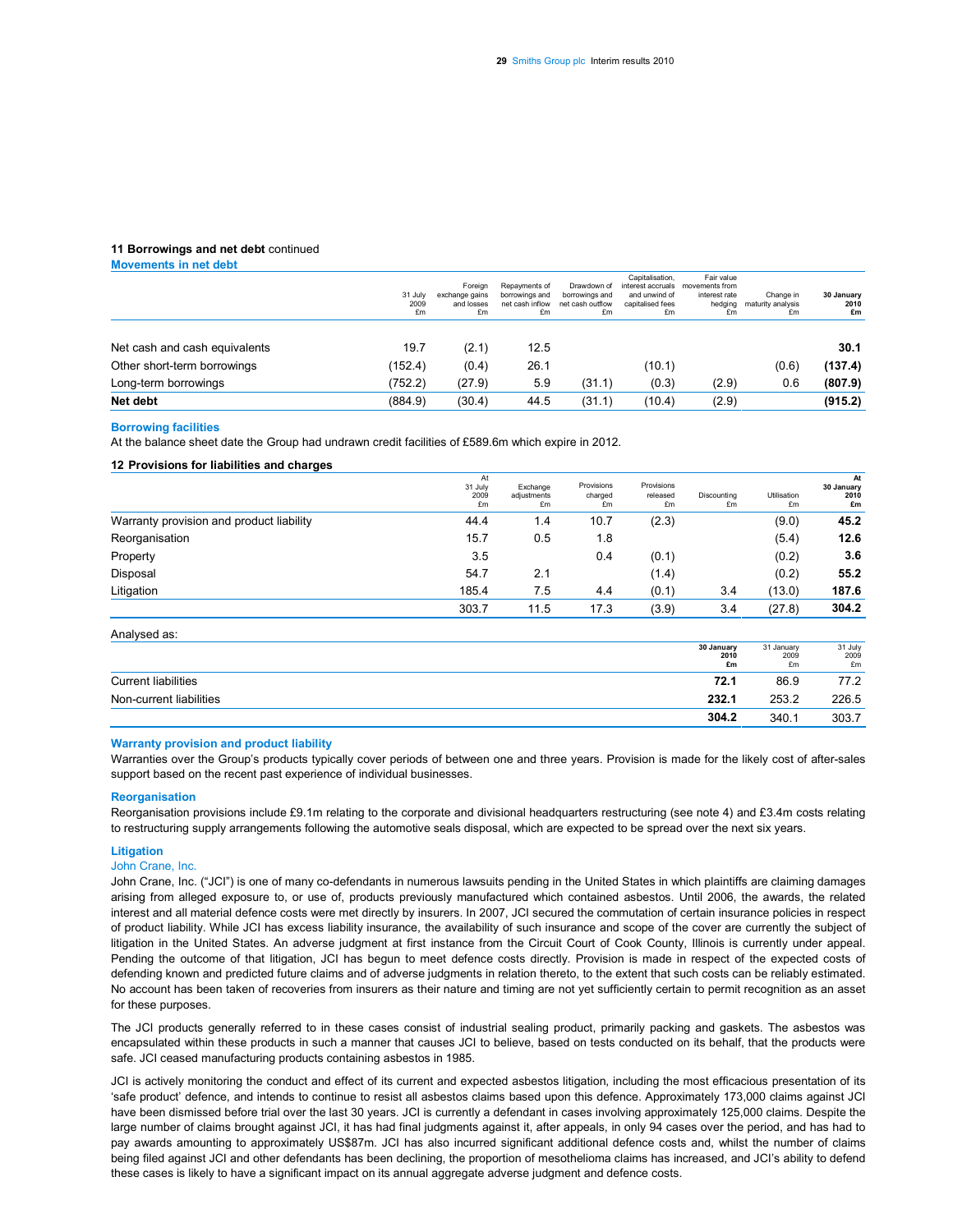#### **12 Provisions for liabilities and charges** continued

John Crane, Inc. continued

The assumptions made in assessing the appropriate level of provision include:

- The periods over which the expenditure can be reliably estimated. Projections used range between 10 and 17 years.
- The future trend of legal costs, allowing for 3% cost inflation.
- The rate of future claims filed.
- The rate of successful resolution of claims.
- The average amount of judgments awarded.

The provision is based on past history and allows for decreasing costs based on published tables of asbestos incidence projections. However, because of the significant uncertainty associated with the future level of asbestos claims and of the costs arising out of related litigation, there can be no guarantee that the assumptions used to estimate the provision will result in an accurate prediction of the actual costs that may be incurred and, as a result, the provision may be subject to potentially material revision from time to time if new information becomes available as a result of future events.

The provision in respect of JCI is a discounted pre-tax provision using discount rates, being the risk-free rate on US debt instruments for the appropriate period. The deferred tax asset related to this provision is shown within the deferred tax balance. Set out below is the gross, discounted and post-tax information relating to this provision:

|                               | 30 January<br>2010<br>£m | 31 January<br>2009<br>£m | 31 July<br>2009<br>£m |
|-------------------------------|--------------------------|--------------------------|-----------------------|
| Gross provision               | 217.0                    | 251.8                    | 213.3                 |
| <b>Discount</b>               | (45.6)                   | (50.5)                   | (46.7)                |
| Discounted pre-tax provision  | 171.4                    | 201.3                    | 166.6                 |
| Deferred tax                  | (42.1)                   | (52.3)                   | (45.0)                |
| Discounted post-tax provision | 129.3                    | 149.0                    | 121.6                 |

The movement in discounting on this provision comprises £3.4m relating to the unwinding of the discounting, which is recognised in exceptional finance costs (note 3). Movements in exchange rates in the period have increased the gross provision by £9.0m and the discounted pre-tax provision by £7.0m.

#### **Other litigation**

The Group has on occasion been required to take legal action to protect its intellectual property and other rights against infringement, and similarly to defend itself against proceedings brought by other parties. Provision is made for the expected fees and associated costs, based on professional advice as to the likely duration of each case.

Apart from that relating to JCI, none of the other provisions is discounted.

#### **13 Contingent liabilities**

As stated in note 12, John Crane, Inc. ("JCI") is involved in numerous law suits pending in the United States in which plaintiffs are claiming damages arising from exposure to, or use of, products containing asbestos. The JCI products generally referred to in these cases are ones in which the asbestos fibres were encapsulated in such a manner that, according to tests conducted on behalf of JCI, the products were safe. JCI ceased manufacturing products containing asbestos in 1985.

Provision has been made for the cost of adverse judgments expected to occur. The Group anticipates that asbestos litigation will continue beyond the period covered by this provision; however, because of the uncertainty surrounding the outcome of litigation beyond this period, the cost of adverse judgments cannot be reliably estimated.

In addition to the JCI asbestos law suits, other companies within the Group are also involved in product liability and other litigation for which no provision is made due to the inherent uncertainty of the outcome.